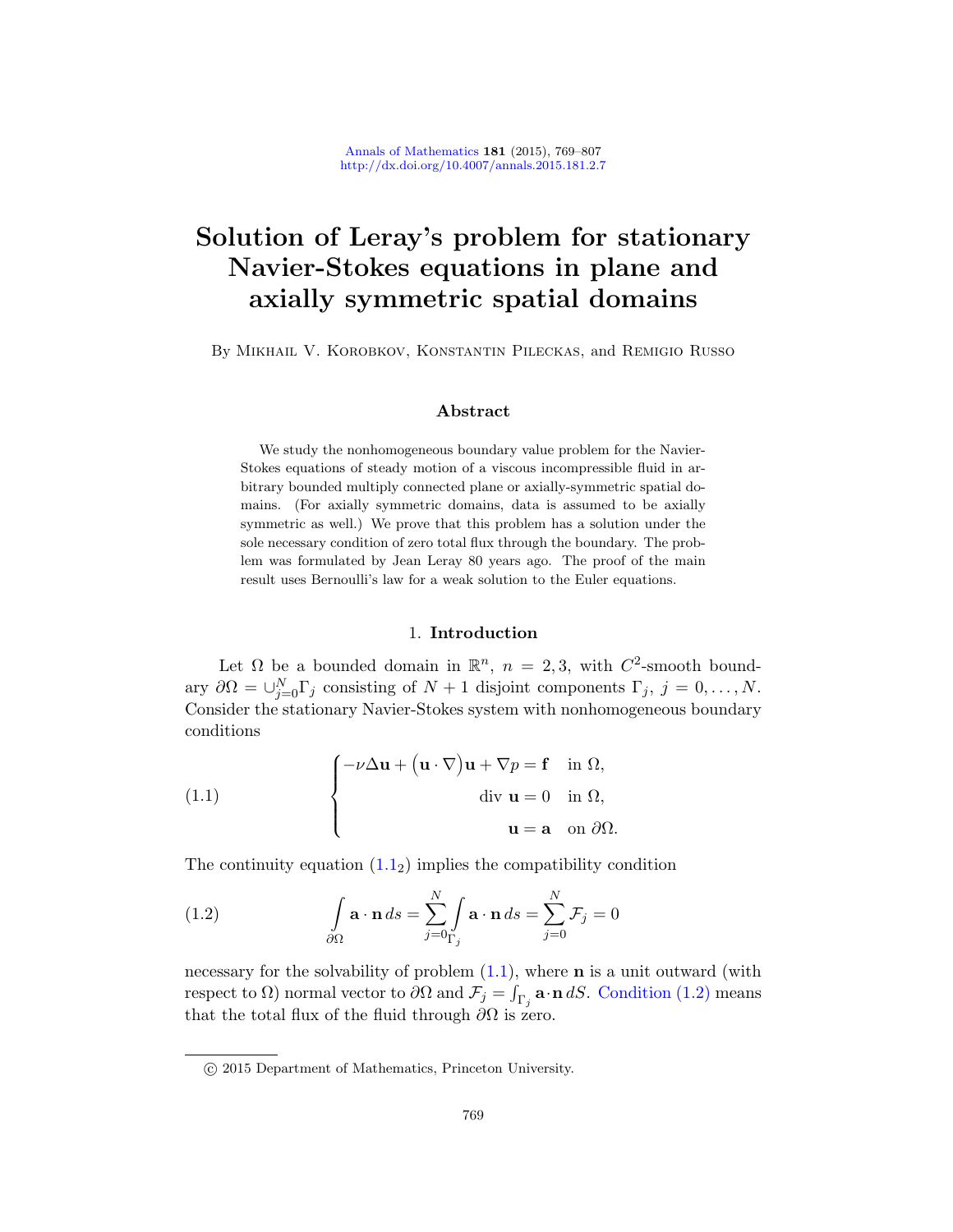In his famous paper o[f 19](#page-0-0)33  $[22]$ , [Jean Leray prov](#page-0-1)ed that problem  $(1.1)$ has a solution provided

(1.3) 
$$
\mathcal{F}_j = \int_{\Gamma_j} \mathbf{a} \cdot \mathbf{n} dS = 0, \qquad j = 0, 1, \dots, N.
$$

The ca[se](#page-1-0) when the [bo](#page-36-0)u[nd](#page-36-1)a[ry v](#page-36-2)a[lue](#page-36-3) a [sa](#page-35-0)ti[sfie](#page-38-0)s [only](#page-38-1) [the](#page-37-0) necessary condition (1.2) was left open by Leray, and the problem whether  $(1.1)$ ,  $(1.2)$  admit (or do not admit) a sol[uti](#page-35-1)o[n is](#page-38-2) [know](#page-36-4)[n in](#page-37-1) [the](#page-37-2)s[cien](#page-37-3)tific commu[nity](#page-37-4) as Leray's problem.

[Lera](#page-0-0)y's problem has been studied in many papers. However, in spite of all efforts, the existence of a weak solution  $\mathbf{u} \in W^{1,2}(\Omega)$  to problem  $(1.1)$  was established only under assumption  $(1.3)$  (see, e.g.,  $[22]$ ,  $[20]$ ,  $[21]$ ,  $[33]$ ,  $[13]$ ), or for sufficiently small fluxes  $\mathcal{F}_j$  <sup>2</sup> (se[e, e.](#page-36-5)g., [8], [9], [11], [12], [2], [30], [29], [18]), or under certain symmetry conditions on the domain  $\Omega$  and the boundary value **a** and the external force **f** (see, e.g., [1], [31], [10], [25], [28], [27]). Recently [17], the existence theorem for (1.1) was prove[d fo](#page-37-4)r a [pla](#page-37-3)ne domain  $\Omega$  with two connected components of the boundary assuming only that the flux through the external component is negative (the inflow condition). A similar result was also obtained for the spatial axially symmetric case [15]. In particular, the existence was established without any restrictions on the fluxes  $\mathcal{F}_i$ , under the assumption that all components  $\Gamma_j$  of  $\partial\Omega$  intersect the axis of symmetry. For more detailed historical surveys, one can see the recent papers [17] or [27], [28].

<span id="page-1-1"></span>Inthe present paper we solve Leray's p[robl](#page-0-1)em for the plane case  $n = 2$ and for the axially symmetric domains in  $\mathbb{R}^3$ . (For axially symmetric spatial domains the boun[dar](#page-37-5)y value  $a$  and the external force  $f$  are assumed to be axially symmetric as well.) [The](#page-0-0) main result for the plane case is as follows.

THEOREM 1.1. Assume that  $\Omega \subset \mathbb{R}^2$  is a bounded domain with  $C^2$ -smooth boundary  $\partial\Omega$ . If  $\mathbf{f} \in W^{1,2}(\Omega)$  and  $\mathbf{a} \in W^{3/2,2}(\partial\Omega)$  satisfy condition (1.2), then problem  $(1.1)$  admits at least one weak solution **u**.

*Remark* 1.1. It is well known (see [21]) that [un](#page-36-6)der the hypotheses of Theorem 1.1, every weak solution  $\bf{u}$  of problem  $(1.1)$  is more regular; i.e.,  $\mathbf{u} \in W^{2,2}(\Omega) \cap W^{3,2}_{loc}(\Omega)$ . Generally speaking, the solution is as regular as the data allow, in particular, **u** is  $C^{\infty}$ -smooth when **f**, **a**, and  $\partial\Omega$  are  $C^{\infty}$ -smooth.

<span id="page-1-0"></span>The proof of the existence theorem is based on an a priori estimate that we derive using a *reductio ad absurdum* argument of Leray  $[22]$ . The essentially new part in this argument is the use of Bernoulli's law obtained in [14]

<sup>&</sup>lt;sup>1</sup>Condition  $(1.3)$  does not allow the presence of sinks and sources.

<sup>&</sup>lt;sup>2</sup>This condition does not assumes the norm of the boundary value **a** to be small.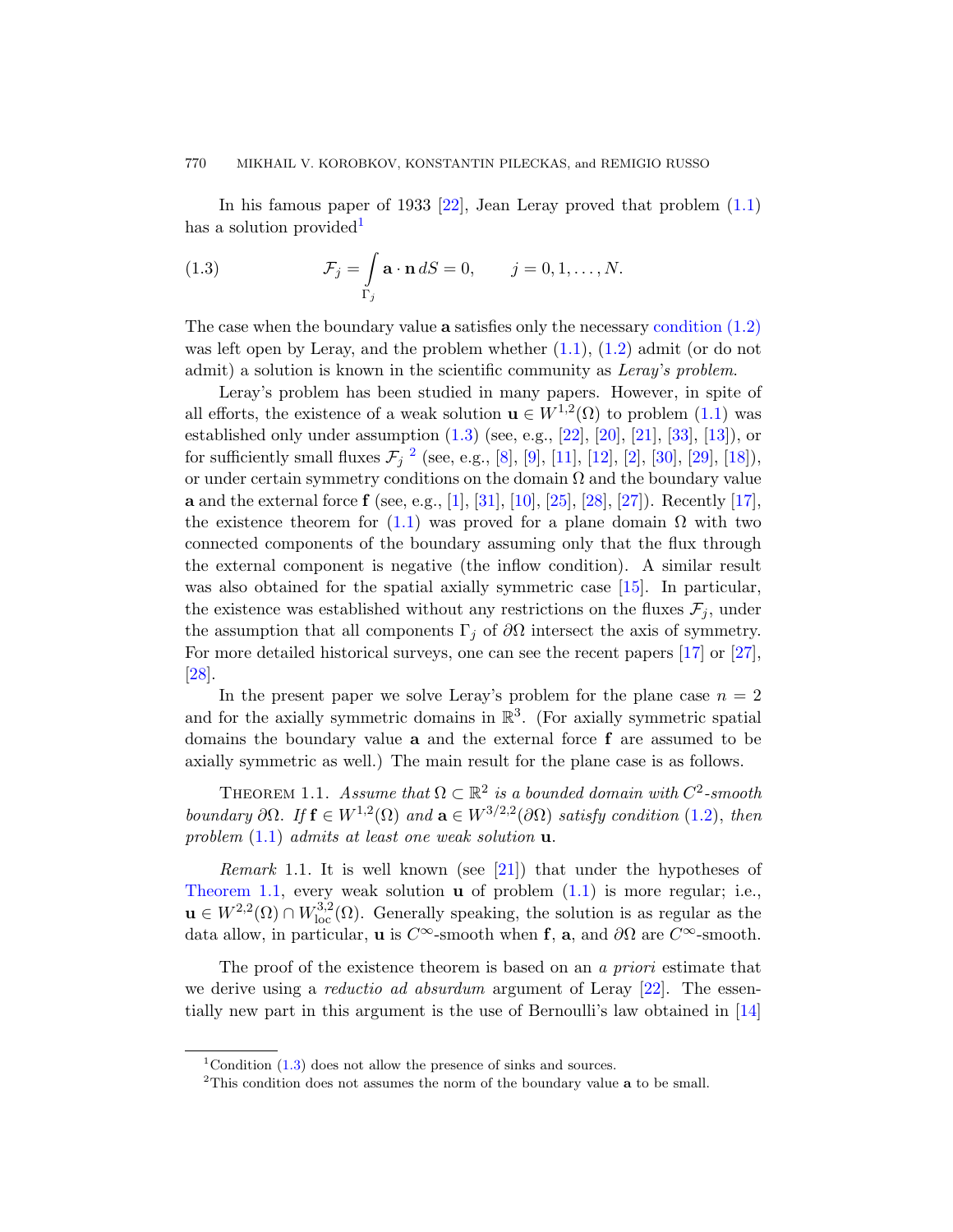for Sobolev solutions to the Euler equations. (The detailed proofs are presented in [17].) The results concerning Bernoulli's law are based on the recent version of the Morse-Sard theorem proved by J. Bourgain, M. Korobkov and J. Kristensen [3]. This theorem implies, in particular, that almost all level sets of a function  $\psi \in W^{2,1}(\Omega)$  $\psi \in W^{2,1}(\Omega)$  $\psi \in W^{2,1}(\Omega)$  are finite unions of  $C^1$ -curves. This allows us to construct suitable subdomains (bounde[d by smoot](#page-3-0)h stream lines) and to estimate the  $L^2$ -[no](#page-36-7)rm of the gradient of the total head pressure. We use some ideas here that are cl[ose \(on a he](#page-5-0)uristic level) to the Hopf maximum principle for the solutions of elli[ptic PDEs.](#page-8-0) (For a more detailed explanation, see Section 3.3.1.) Finally, a contradiction is obtained using the Coarea formula.

<span id="page-2-0"></span>The pap[er is](#page-37-4) orga[nized as follo](#page-10-0)ws. Section 2 contains preliminaries. Basically, this section consists of standard facts, ex[cept for th](#page-24-0)e results of Section 2.2, where we formulate the recent version [3] of the Morse-Sard Theorem for the space  $W^{2,1}(\mathbb{R}^2)$ , which plays a key role. In Section 3.1 we briefly recall the elegant reductio ad absurdum Leray's argument. In Section 3.2 we discuss properties of the limit solution to the Euler equations, which were known before. (Mainly, we recall some facts from [17].) In Section 3.3 we prove some new properties of this limit solution and get a contradiction. Finally, in Section 4 we adapt these methods to the axially symmetric spatial case.

#### 2. Notation and auxiliary results

<span id="page-2-1"></span>2.1. Function spaces and definitions. By a domain we mean a connected open set. In this paper we deal with bounded domains  $\Omega \subset \mathbb{R}^n$ ,  $n = 2, 3$ , with C<sup>2</sup>-smooth boundary  $\partial\Omega = \bigcup_{j=0}^{N} \Gamma_j$  consisting of  $N+1$  disjoint components  $\Gamma_i$ ; i.e.,

(2.1) 
$$
\Omega = \Omega_0 \setminus \Big( \bigcup_{j=1}^N \bar{\Omega}_j \Big), \quad \bar{\Omega}_j \subset \Omega_0, \ j = 1, \ldots, N,
$$

where  $\Gamma_i = \partial \Omega_i$ .

We use standard notation for function spaces:  $C^k(\overline{\Omega}), C^k(\partial\Omega), W^{k,q}(\Omega),$  $W^{k,q}(\Omega)$ ,  $W^{\alpha,q}(\partial\Omega)$ , where  $\alpha \in (0,1), k \in \mathbb{N}_0, q \in [1,+\infty]$ . In our notation we do not distinguish function spaces for scalar and vector-valued functions; it will be clear from the context whether we use scalar, vector, or tensor-valued function spaces. Denote by  $H(\Omega)$  the subspace of all solenoidal vector fields (div  $\mathbf{u} = 0$ ) from  $\mathring{W}^{1,2}(\Omega)$  equipped with the norm  $\|\mathbf{u}\|_{H(\Omega)} = \|\nabla \mathbf{u}\|_{L^2(\Omega)}$ . Observe that for functions  $\mathbf{u} \in H(\Omega)$ , the norm  $\|\cdot\|_{H(\Omega)}$  is equivalent to  $\|\cdot\|_{W^{1,2}(\Omega)}.$ 

Working with Sobolev functions, we always assume that the "best representatives" are chosen. For  $w \in L^1_{loc}(\Omega)$ , the best representative  $w^*$  is defined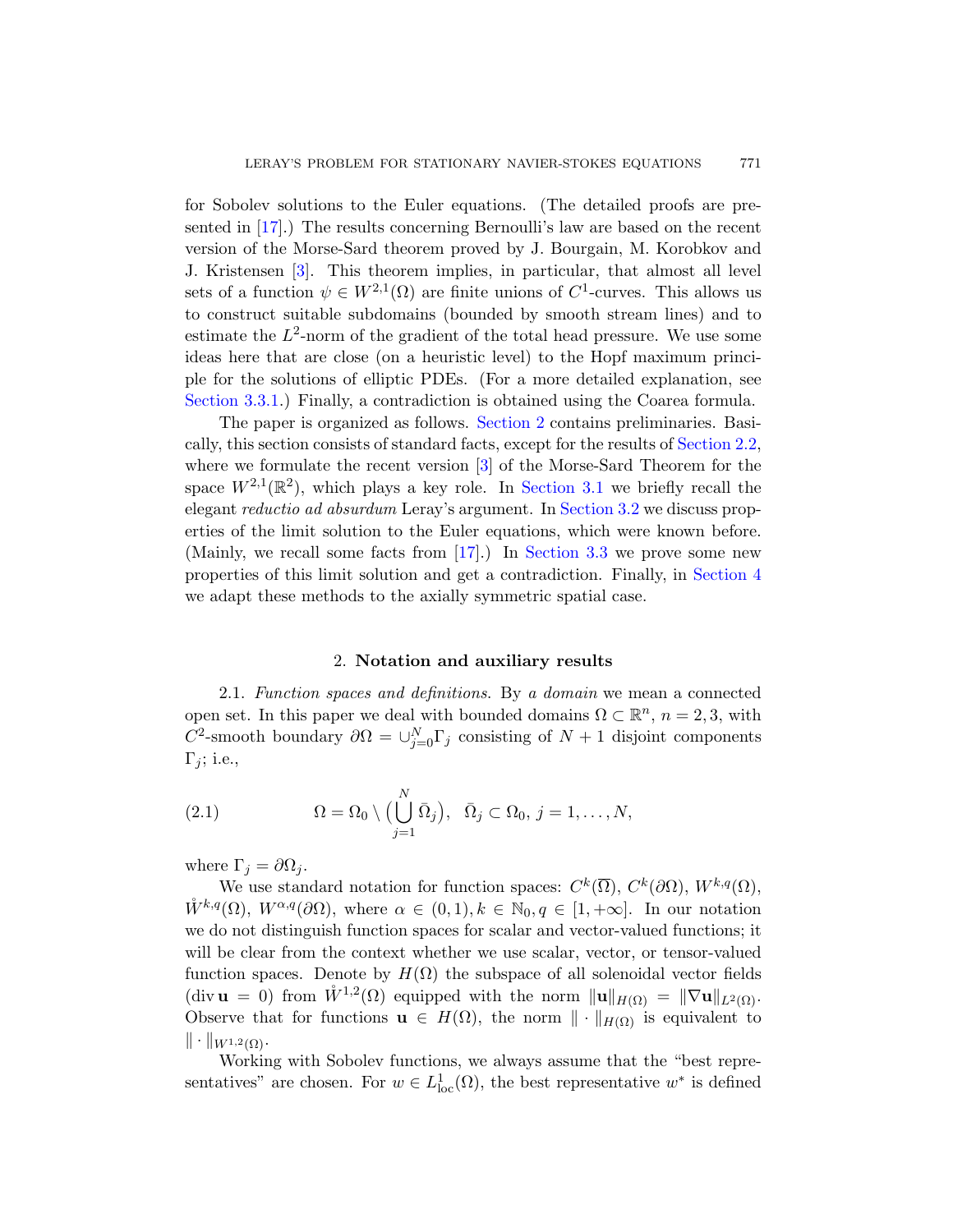<span id="page-3-1"></span>as

$$
w^*(x) = \begin{cases} \lim_{r \to 0} f_{B_r(x)} w(z) dz, & \text{if the finite limit exists,} \\ 0 & \text{otherwise,} \end{cases}
$$

where  $f_{B_r(x)} w(z) dz = \frac{1}{\text{meas}(B_r)}$  $\frac{1}{\text{meas}(B_r(x))} \int_{B_r(x)} w(z) dz$  and  $B_r(x) = \{y : |y - x| < r\}$ is the ball of radius  $r$  centered at  $x$ .

Below we discuss some properties of the best representatives of Sobolev functions.

LEMMA 2.1 (see, e.g., [7, §4.8, Th. 1 and §4.9.2, Th. 2]). If  $w \in W^{1,s}(\mathbb{R}^2)$ ,  $s \geq 1$ , then there exists a set  $A_{1,w} \subset \mathbb{R}^2$  with the following properties:

(i) 
$$
\mathfrak{H}^1(A_{1,w}) = 0;
$$

(ii) for each  $x \in \Omega \setminus A_{1,w}$ ,

$$
\lim_{r \to 0} \int_{B_r(x)} |w(z) - w(x)|^2 \, dz = 0;
$$

- (iii) for every  $\varepsilon > 0$ , there exists a set  $U \subset \mathbb{R}^2$  with  $\mathfrak{H}^1_{\infty}(U) < \varepsilon$  and  $A_{1,w} \subset U$ such that the function w is continuous on  $\overline{\Omega} \setminus U$ ;
- (iv) for every unit vector  $l \in \partial B_1(0)$  and almost all straight lines L parallel to 1, the restriction  $w|_L$  is an absolutely continuous function (of one variable).

Here an[d henceforth](#page-3-1) we denote by  $\mathfrak{H}^1$  the one-dimensional Hausdorff measure, i.e.,  $\mathfrak{H}^1(F) = \lim_{t \to 0+} \mathfrak{H}^1_t(F)$ , where

$$
\mathfrak{H}^1_t(F) = \inf \Big\{ \sum_{i=1}^{\infty} \text{diam} F_i : \, \text{diam} F_i \le t, F \subset \bigcup_{i=1}^{\infty} F_i \Big\}.
$$

<span id="page-3-2"></span>Remark 2.1. Property (iii) of [Lemma](#page-3-1) 2.1 means that  $f$  is quasicontinuous with respect to the Hausdorff content  $\mathfrak{H}^1_{\infty}$ . Really, Theorem 1(iii) of Section 4.8 in [7] asserts that  $f \in W^{1,s}(\mathbb{R}^2)$  is quasicontinuous with respect to the s-capacity. But it is well known that for  $s = 1$ , smallness of the 1-capacity of a set  $F \subset \mathbb{R}^2$  is equivalent to smallness of  $\mathfrak{H}^1_{\infty}(F)$  (see, e.g., [7, §5.6.3, Th. 3 and its proof]).

<span id="page-3-0"></span>Remark 2.2. By the Sobolev extension theorem, Lemma 2.1 is true for functions  $w \in W^{1,s}(\Omega)$ , where  $\Omega \subset \mathbb{R}^2$  is a bounded Lipschitz domain. By the trace theorem, each function  $w \in W^{1,s}(\Omega)$  is "well defined" for  $\mathfrak{H}^1$ -almost all  $x \in \partial\Omega$ . Therefore, we assume that every function  $w \in W^{1,s}(\Omega)$  is defined on  $\overline{\Omega}$ .

2.2. On the Morse-Sard and Luzin N-properties of Sobolev functions in  $W^{2,1}$ . First, let us recall some classical differentiability properties of Sobolev functions.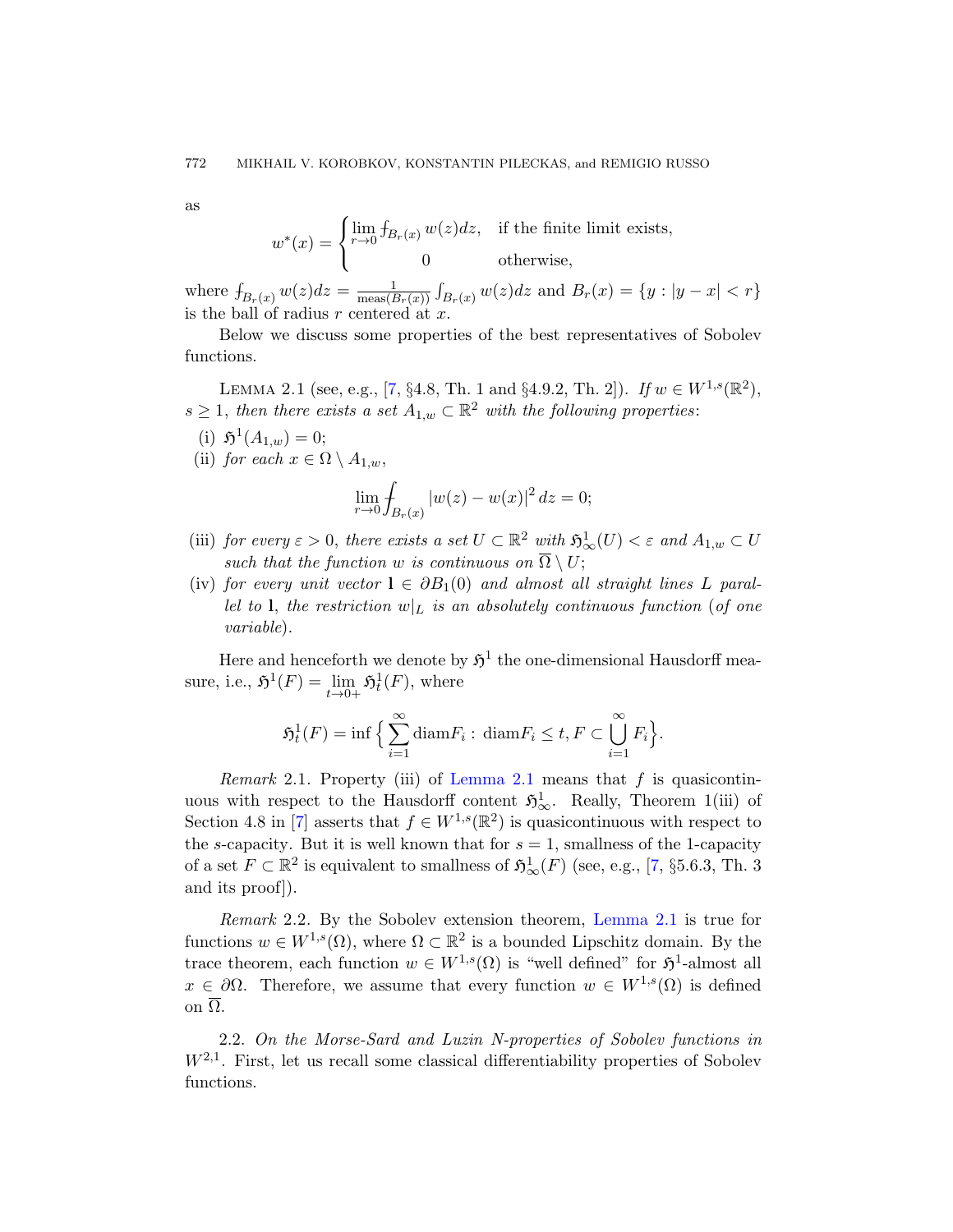<span id="page-4-3"></span><span id="page-4-2"></span>LEMMA 2.2 (see [6, Prop. 1]). If  $\psi \in W^{2,1}(\mathbb{R}^2)$ , then  $\psi$  is continuous and there exists a set  $A_{\psi}$  with  $\mathfrak{H}^1(A_{\psi}) = 0$  such that  $\psi$  is differentiable (in the classical sense) at all  $x \in \mathbb{R}^2 \setminus A_{\psi}$ . Moreover, the classical derivative coincides with  $\nabla \psi(x)$ , where  $\lim_{r \to 0} f_{B_r(x)} |\nabla \psi(z) - \nabla \psi(x)|^2 dz = 0$ .

The theorem below is due to J. Bourgain, M. Korobkov and J. Kristensen [3].

THEOREM 2.1. Let  $\Omega \subset \mathbb{R}^2$  be a bounded domain with Lipschitz boundary. If  $\psi \in W^{2,1}(\Omega)$ , then

- (i)  $\mathfrak{H}^1(\{\psi(x) : x \in \overline{\Omega} \setminus A_{\psi} \& \nabla \psi(x) = 0\}) = 0.$
- (ii) For every  $\varepsilon > 0$ , there exists  $\delta > 0$  such that  $\mathfrak{H}^1(\psi(U)) < \varepsilon$  for any set  $U \subset \overline{\Omega}$  with  $\mathfrak{H}^1_{\infty}(U) < \delta$ .
- (iii) For every  $\varepsilon > 0$ , there exist an open set  $V \subset \mathbb{R}$  with  $\mathfrak{H}^1(V) < \varepsilon$  and a function  $g \in C^1(\mathbb{R}^2)$  such that for each  $x \in \overline{\Omega}$  if  $\psi(x) \notin V$ , then  $x \notin A_{\psi}$ and  $\psi(x) = g(x), \nabla \psi(x) = \nabla g(x) \neq 0.$
- (iv) For  $\mathfrak{H}^1$ -almost all  $y \in \psi(\overline{\Omega}) \subset \mathbb{R}$ , the preimage  $\psi^{-1}(y)$  is a finite disjoint family of  $C^1$ -curves  $S_j$ ,  $j = 1, 2, ..., N(y)$ . Each  $S_j$  is either a cycle in  $\Omega$  (i.e.,  $S_j \subset \Omega$  is homeomorphic to the unit circle  $\mathbb{S}^1$ ) or a simple arc with endpoints on  $\partial\Omega$ . (In this case  $S_j$  is transversal to  $\partial\Omega$ .)

2.3. Some facts from topology. We shall need some topological definitions and results. By continuum we mean a compact connected set. We understand connectedness in the sense of general topology. A subset of a topological space is called an arc if it is homeomorphic to the unit interval  $[0, 1]$ .

Let us shortly [pre](#page-37-6)sent some results from the classical paper of A. S. Kronrod [19] concerning leve[l s](#page-4-0)ets of continuous func[tio](#page-4-1)ns. Let  $Q = [0, 1] \times [0, 1]$ be a square in  $\mathbb{R}^2$ , and let f be a continuous function on Q. Denote by  $E_t$ a level set of the function f, i.e.,  $E_t = \{x \in Q : f(x) = t\}$ . A connected component K of the level set  $E_t$  containing a point  $x_0$  is a maximal connected subset of  $E_t$  containing  $x_0$ . By  $T_f$  denote a family of all connected components of level sets of f. It was established in [19] that  $T_f$  equipped by a natural topology<sup>3</sup> is a one-dimensional topological tree.<sup>4</sup> Endpoints of this tree<sup>5</sup> are the components  $C \in T_f$  that do not separate  $Q$ ; i.e.,  $Q \setminus C$  is a connected

<span id="page-4-1"></span><span id="page-4-0"></span> $^3\text{A}$  system of neighborhoods in this topology is defined as follows. For a component  $C\in T_f$ and an open set  $U \supset C$ , the set  $\{B \in T_f : B \subset U\}$  is called a neighborhood of C. Accordingly, the convergence in  $T_f$  is defined by the following rule:  $T_f \ni C_i \rightarrow C$  iff sup dist $(x, C) \rightarrow 0$ .

 $x \in C_i$  $4A$  locally connected continuum T is called a topological tree if it does not contain a curve homeomorphic to a circle or, equivalently, if any two different points of T can be joined by a unique arc. This definition implies that  $T$  has topological dimension 1.

<sup>&</sup>lt;sup>5</sup>A point of a continuum K is called an *endpoint of* K (resp., a branching point of K) if its topological index equals 1 (more or equal to 3 resp.). For a topological tree  $T$ , this definition is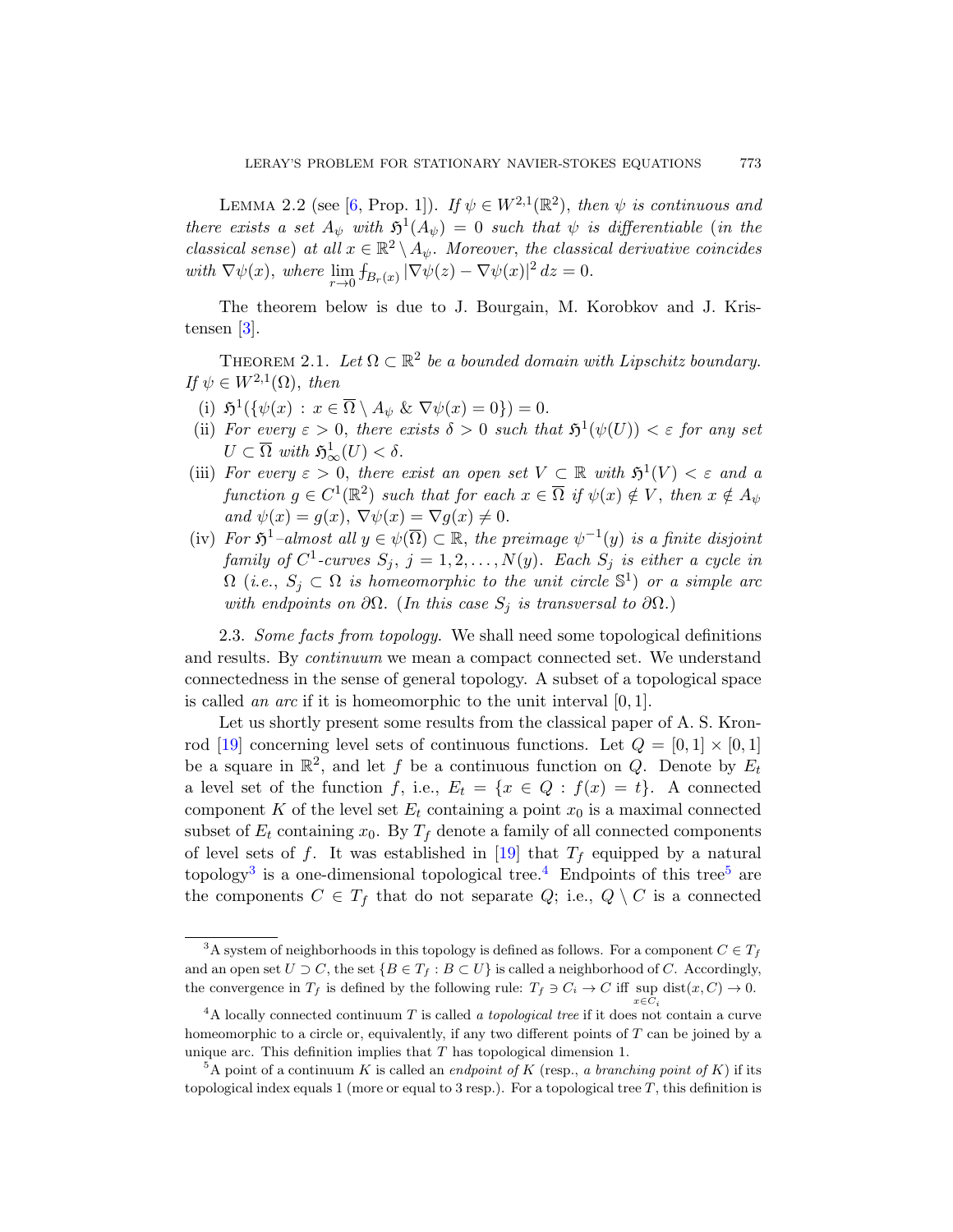<span id="page-5-2"></span>set. Branching points of the tree are the components  $C \in T_f$  such that  $Q \setminus C$ has more than two connected components (see [19, Th. 5]). By results of [19, Lemma 1] (see also [24] and [26]), the set of all branching points of  $T_f$  is at most countable. The main property of a tree is that any two points could be joined by a unique arc. Therefore, the same is true for  $T_f$ .

<span id="page-5-1"></span>LEMMA 2.3 ([19, Lemma 13]). If  $f \in C(Q)$ , then for any two different points  $A \in T_f$  and  $B \in T_f$ , there exists a unique arc  $J = J(A, B) \subset T_f$  joining A to B. Moreover, for every inner point C of this arc, the points A, B lie in different connected components of the set  $T_f \setminus \{C\}$ .

We can reformulate the above lemma in the following equivalent form.

LEMMA 2.4. If  $f \in C(Q)$ , then for any two different points  $A, B \in T_f$ , there exists a continuous injective function  $\varphi : [0,1] \to T_f$  with the properties

- (i)  $\varphi(0) = A, \varphi(1) = B;$
- (ii) [for any](#page-5-1)  $t_0 \in [0,1],$

$$
\lim_{[0,1]\ni t\to t_0}\sup_{x\in\varphi(t)}\text{dist}(x,\varphi(t_0))\to 0;
$$

(iii) fo[r any](#page-5-2)  $t \in (0,1)$ , [the](#page-5-1) sets A, B lie in different connected components of the set  $Q \setminus \varphi(t)$ .

Remark 2.3. If in Lemma 2.4  $f \in W^{2,1}(Q)$ , then by Theorem 2.1(iv), there exists a dense subset E of  $(0,1)$  such that  $\varphi(t)$  is a C<sup>1</sup>-curve for every  $t \in E$ . Moreover,  $\varphi(t)$  is either a cycle or a simple arc with endpoints on  $\partial Q$ .

<span id="page-5-0"></span>Remark 2.4. All results of Lemmas 2.3 and 2.4 remain valid for level sets of continuous functions  $f : \overline{\Omega} \to \mathbb{R}$ , where  $\Omega$  is a multi-connected bounded domain of type  $(2.1)$ , provided  $f \equiv \xi_j = \text{const}$  on each inner boundary component  $\Gamma_j$  with  $j = 1, ..., N$ . Indeed, we can [exte](#page-2-1)nd f to the whole  $\overline{\Omega}_0$  by putting  $f(x) = \xi_j$  for  $x \in \overline{\Omega}_j$ ,  $j = 1, ..., N$ . The extended function f will be continuous on the set  $\overline{\Omega}_0$  that is homeomorphic to the unit square  $Q = [0, 1]^2$ .

## 3. The plane case

3.1. Leray's argument reductio ad absurdum. Consider the Navier-Stokes problem (1.1) in the C<sup>2</sup>-smooth domain  $\Omega \subset \mathbb{R}^2$  defined by (2.1) with  $f \in$  $W^{1,2}(\Omega)$ . Without loss of generality, we may assume that  $f = \nabla^{\perp} b$  with  $b \in W^{2,2}(\Omega)^6$ , where  $(x, y)^\perp = (-y, x)$ . If the boundary value  $\mathbf{a} \in W^{3/2,2}(\partial \Omega)$ satisfies condition (1.2), then there exists a solenoidal extension  $\mathbf{A} \in W^{2,2}(\Omega)$ 

equivalent to the following: a point  $C \in T$  is an endpoint of T (resp., a branching point of T) if the set  $T \setminus \{C\}$  is connected (resp., if  $T \setminus \{C\}$  has more than two connected components).

<sup>&</sup>lt;sup>6</sup>By the Helmholtz-Weyl decomposition, for a  $C^2$ -smooth bounded domain  $\Omega \subset \mathbb{R}^n$ ,  $n =$ 2, 3, every  $f \in W^{1,2}(\Omega)$  can be represented as the sum  $f = \text{curl } \mathbf{b} + \nabla \varphi$  for  $n = 3$ , and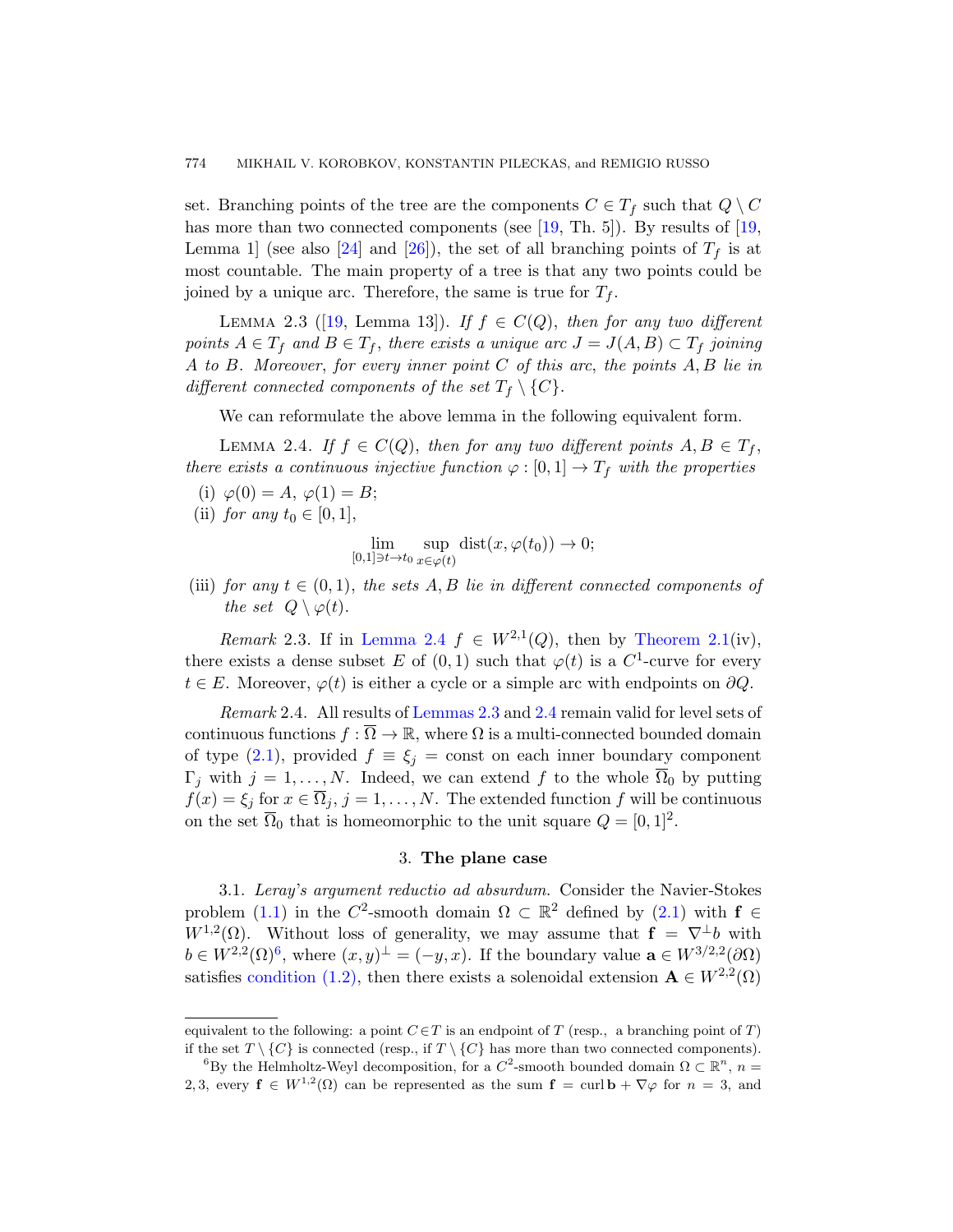of a (see  $[21]$ ,  $[32]$ ,  $[12]$ ). Using this fact and standard results  $[21]$ , we can find a weak solution  $\mathbf{U} \in W^{2,2}(\Omega)$  to the Stokes problem such that  $\mathbf{U} - \mathbf{A} \in$  $H(\Omega) \cap W^{2,2}(\Omega)$  and

(3.1) 
$$
\nu \int_{\Omega} \nabla \mathbf{U} \cdot \nabla \boldsymbol{\eta} dx = \int_{\Omega} \mathbf{f} \cdot \boldsymbol{\eta} dx \quad \forall \ \boldsymbol{\eta} \in H(\Omega).
$$

<span id="page-6-0"></span>Moreover,

(3.2) 
$$
\|\mathbf{U}\|_{W^{2,2}(\Omega)} \leq c \big( \|\mathbf{a}\|_{W^{3/2,2}(\partial \Omega)} + \|\mathbf{f}\|_{L^2(\Omega)} \big).
$$

By weak solution of problem  $(1.1)$  we understand a function **u** such that  $\mathbf{w} = \mathbf{u} - \mathbf{U} \in H(\Omega)$  and

(3.3) 
$$
\nu \int_{\Omega} \nabla \mathbf{w} \cdot \nabla \eta \, dx - \int_{\Omega} ((\mathbf{w} + \mathbf{U}) \cdot \nabla) \eta \cdot \mathbf{w} \, dx - \int_{\Omega} (\mathbf{w} \cdot \nabla) \eta \cdot \mathbf{U} \, dx
$$

$$
= \int_{\Omega} (\mathbf{U} \cdot \nabla) \eta \cdot \mathbf{U} \, dx \qquad \forall \eta \in H(\Omega).
$$

Let us briefly reproduce the contradiction argument of Leray  $[22]$  that was later used in many other papers. (See, e.g., [20], [21], [13], [1]; see also [17] for details.) It is well known (see, e.g., [21]) that integral identity  $(3.3)$  is equivalent to an operator equation in the space  $H(\Omega)$  with a compact operator. Therefore, by the Leray-Schauder theorem, to prove the existence of a weak solution to the Navier-Stokes problem  $(1.1)$ , it is sufficient to show that all the solutions of the integral identity

(3.4) 
$$
\nu \int_{\Omega} \nabla \mathbf{w} \cdot \nabla \eta \, dx - \lambda \int_{\Omega} ((\mathbf{w} + \mathbf{U}) \cdot \nabla) \eta \cdot \mathbf{w} \, dx - \lambda \int_{\Omega} (\mathbf{w} \cdot \nabla) \eta \cdot \mathbf{U} \, dx
$$

$$
= \lambda \int_{\Omega} (\mathbf{U} \cdot \nabla) \eta \cdot \mathbf{U} \, dx \qquad \forall \eta \in H(\Omega)
$$

<span id="page-6-1"></span>are uniformly bounded in  $H(\Omega)$  (with respect to  $\lambda \in [0,1]$ ). Assume that this is false. Then there exist sequences  $\{\lambda_k\}_{k\in\mathbb{N}} \subset [0,1]$  and  $\{\widehat{\mathbf{w}}_k\}_{k\in\mathbb{N}} \in H(\Omega)$ such that

$$
\nu \int_{\Omega} \nabla \widehat{\mathbf{w}}_k \cdot \nabla \eta \, dx - \lambda_k \int_{\Omega} \left( (\widehat{\mathbf{w}}_k + \mathbf{U}) \cdot \nabla \right) \eta \cdot \widehat{\mathbf{w}}_k \, dx - \lambda_k \int_{\Omega} (\widehat{\mathbf{w}}_k \cdot \nabla) \eta \cdot \mathbf{U} \, dx
$$
\n
$$
= \lambda_k \int_{\Omega} (\mathbf{U} \cdot \nabla) \eta \cdot \mathbf{U} \, dx \qquad \forall \eta \in H(\Omega)
$$

and

(3.6) 
$$
\lim_{k \to \infty} \lambda_k = \lambda_0 \in [0, 1], \quad \lim_{k \to \infty} J_k = \lim_{k \to \infty} \|\widehat{\mathbf{w}}_k\|_{H(\Omega)} = \infty.
$$

 $\mathbf{f} = \nabla^{\perp}b + \nabla\varphi$  for  $n = 2$ , with **b**,  $b, \varphi \in W^{2,2}(\Omega)$ , and the gradient part is included then into the pressure term (see, e.g.,  $[21]$ ).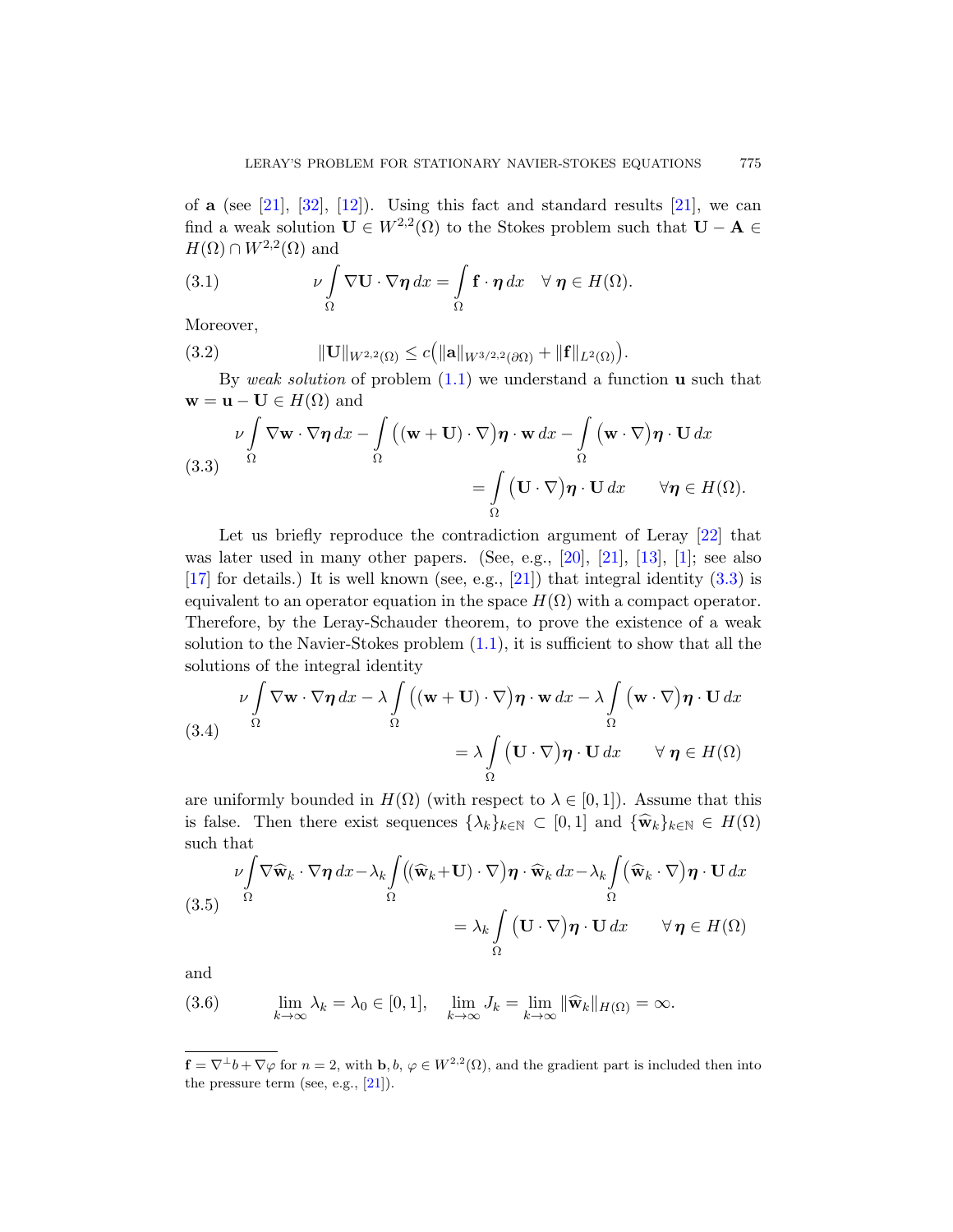#### <span id="page-7-0"></span>776 MIKHAIL V. KOROBKOV, KONSTANTIN PILECKAS, and REMIGIO RUSSO

Using well-known techniques ([17], [1]), one shows that there exist  $\hat{p}_k$  with<sup>7</sup>  $\|\widehat{p}_k\|_{W^{1,q}(\Omega)} \leq C(q)J_k^2, q \in [1,2)$ , such that the pair  $(\widehat{\mathbf{u}}_k = \widehat{\mathbf{w}}_k + \mathbf{U}, \widehat{p}_k)$  is a soluti[on t](#page-6-1)o the following system:

(3.7) 
$$
\begin{cases} -\nu \Delta \widehat{\mathbf{u}}_k + \lambda_k (\widehat{\mathbf{u}}_k \cdot \nabla) \widehat{\mathbf{u}}_k + \nabla \widehat{p}_k = \mathbf{f} & \text{in } \Omega, \\ \text{div } \widehat{\mathbf{u}}_k = 0 & \text{in } \Omega, \\ \widehat{\mathbf{u}}_k = \mathbf{a} & \text{on } \partial \Omega. \end{cases}
$$

Choose  $\eta = J_k^{-2} \widehat{\mathbf{w}}_k$  in (3.5) and set  $\mathbf{w}_k = J_k^{-1} \widehat{\mathbf{w}}_k$ . Taking into account that

$$
\int_{\Omega} ((\mathbf{w}_k + \mathbf{U}) \cdot \nabla) \mathbf{w}_k \cdot \mathbf{w}_k dx = 0,
$$

we have

$$
(3.8) \quad \nu \int_{\Omega} |\nabla \mathbf{w}_k|^2 dx = \lambda_k \int_{\Omega} (\mathbf{w}_k \cdot \nabla) \mathbf{w}_k \cdot \mathbf{U} dx + J_k^{-1} \lambda_k \int_{\Omega} (\mathbf{U} \cdot \nabla) \mathbf{w}_k \cdot \mathbf{U} dx.
$$

<span id="page-7-2"></span>Since  $\|\mathbf{w}_k\|_{H(\Omega)} = 1$ , extracting a subsequence (if necessary), we can assume without loss of generality that  $w_k$  converges weakly in  $H(\Omega)$  to a vector field  $\mathbf{v} \in H(\Omega)$ . By the compact embedding

$$
H(\Omega) \hookrightarrow L^r(\Omega) \quad \forall r \in [1, \infty),
$$

the subsequence  $\{w_k\}$  con[verg](#page-7-0)es strongly in  $L^r(\Omega)$ . Therefore, letting  $k \to \infty$ in equality  $(3.8)$ , we obtain

(3.9) 
$$
\nu = \lambda_0 \int_{\Omega} (\mathbf{v} \cdot \nabla) \mathbf{v} \cdot \mathbf{U} dx.
$$

<span id="page-7-1"></span>In particular,  $\lambda_0 > 0$ , so  $\lambda_k$  are separated from zero.

Put  $\nu_k = (\lambda_k J_k)^{-1} \nu$ . Multiplying identities (3.7) by  $\frac{1}{\lambda_k J_k^2} = \frac{\lambda_k \nu_k^2}{\nu^2}$ , we see that the pair  $(\mathbf{u}_k = \frac{1}{h})$  $\frac{1}{J_k}\widehat{\mathbf{u}}_k, p_k = \frac{1}{\lambda_k}$  $\frac{1}{\lambda_k J_k^2} \hat{p}_k$ ) satisfies the following system:

(3.10) 
$$
\begin{cases}\n-\nu_k \Delta \mathbf{u}_k + (\mathbf{u}_k \cdot \nabla) \mathbf{u}_k + \nabla p_k = \mathbf{f}_k & \text{in } \Omega, \\
\text{div } \mathbf{u}_k = 0 & \text{in } \Omega, \\
\mathbf{u}_k = \mathbf{a}_k & \text{on } \partial \Omega,\n\end{cases}
$$

<sup>&</sup>lt;sup>7</sup>The uniform estimates for the norms  $\|p_k\|_{W^{1,q}(\Omega)}$  follow from well-known results concerning regularity of solutions to the Stokes problem (see [32, Chap. 1, §2.5] or [21]). Observe that in [17] we could have only  $p_k \in W^{1,q}_{loc}(\Omega)$  because  $\partial\Omega$  has been assumed to be only Lipschitz. However, for domains  $\Omega$  with  $C^2$ -smooth boundary and  $\mathbf{a} \in W^{3/2,2}(\partial \Omega)$ , the corresponding estimates hold globally.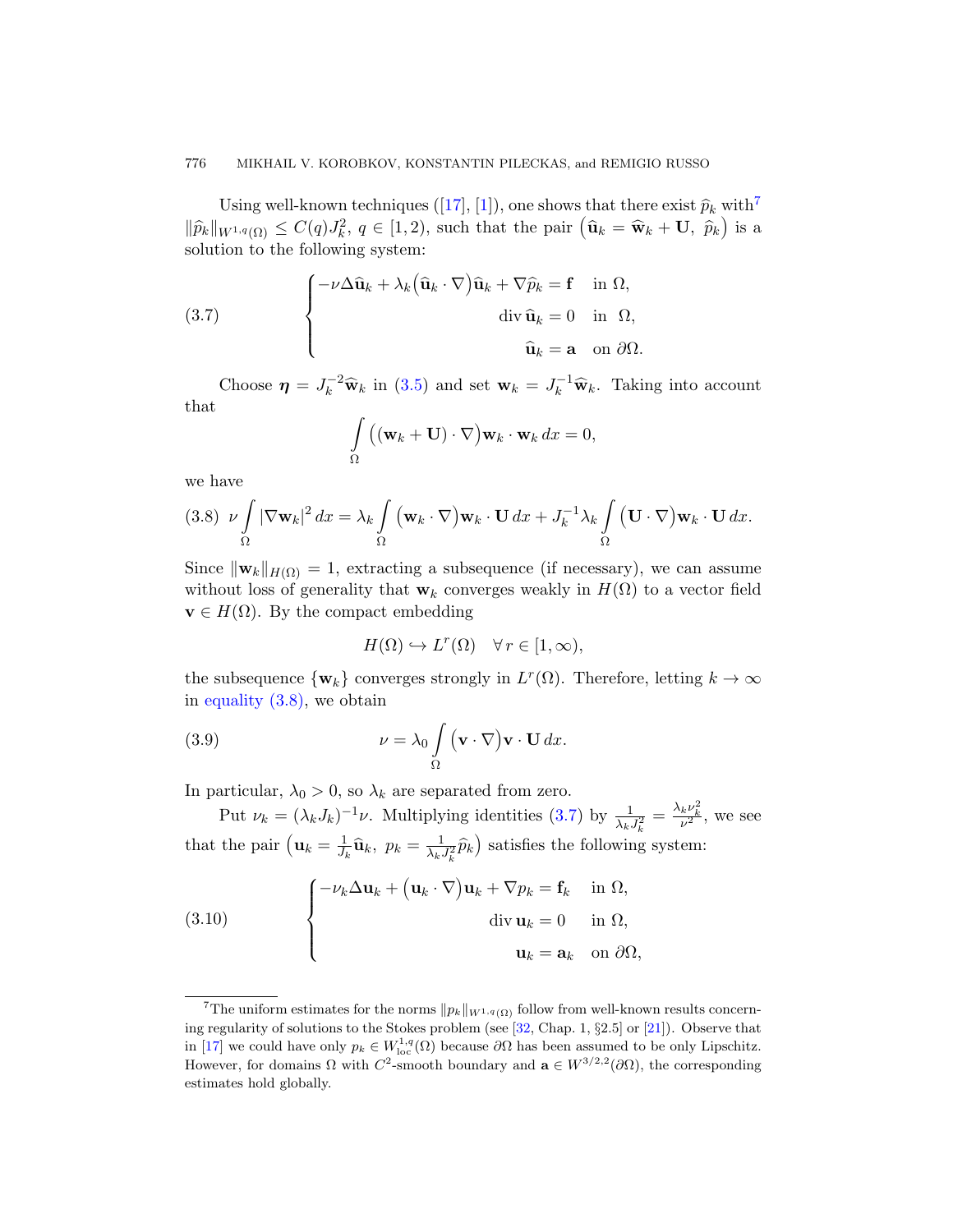<span id="page-8-1"></span>where  $\mathbf{f}_k = \frac{\lambda_k \nu_k^2}{\nu^2} \mathbf{f}$ ,  $\mathbf{a}_k = \frac{\lambda_k \nu_k}{\nu} \mathbf{a}$ , the norms  $\|\mathbf{u}_k\|_{W^{1,2}(\Omega)}$  and  $\|p_k\|_{W^{1,q}(\Omega)}$ are uniformly bounded for each  $q \in [1,2)$ ,  $\mathbf{u}_k \in W^{3,2}_{loc}(\Omega)$ ,  $p_k \in W^{2,2}_{loc}(\Omega)^8$ , and  $\mathbf{u}_k \rightharpoonup \mathbf{v}$  in  $W^{1,2}(\Omega)$ . Extracting a subsequence (if necessary), we may assume without loss of generality that, in addition,  $p_k \rightharpoonup p$  in  $W^{1,q}(\Omega)$  for each  $q \in [1, 2)$ . Then the limit functions  $(\mathbf{v}, p)$  satisfy the Euler system

<span id="page-8-2"></span>(3.11) 
$$
\begin{cases} (\mathbf{v} \cdot \nabla) \mathbf{v} + \nabla p = 0 & \text{in } \Omega, \\ \text{div } \mathbf{v} = 0 & \text{in } \Omega, \\ \mathbf{v} = 0 & \text{on } \partial \Omega. \end{cases}
$$

In conclusion, we can state the following lemma.

LEMMA 3.1. Assume that  $\Omega \subset \mathbb{R}^2$  is a bounded domain of type (2.1) with  $C^2$ -smooth boundary  $\partial\Omega$ ,  $\mathbf{f} = \nabla^{\perp}b$ ,  $b \in W^{2,2}(\Omega)$ , and  $\mathbf{a} \in W^{3/2,2}(\partial\Omega)$  satisfies condition (1.2). If there are no weak solutions to (1.1), then there exist  $\mathbf{v}, p$ with the following properties:

- (E)  $\mathbf{v} \in W^{1,2}(\Omega)$ ,  $p \in W^{1,q}(\Omega)$ ,  $q \in (1,2)$ , and the pair  $(\mathbf{v},p)$  satisfies the Euler system (3.11).
- (E-NS) Conditions (E) are satisfied, and there exist sequences of functions  $\mathbf{u}_k \in W^{1,2}(\Omega)$ ,  $p_k \in W^{1,q}(\Omega)$  and numbers  $\nu_k \to 0^+, \lambda_k \to \lambda_0 > 0$ such that the norms  $\|\mathbf{u}_k\|_{W^{1,2}(\Omega)}$ ,  $\|p_k\|_{W^{1,q}(\Omega)}$  are uniformly bounded for every  $q \in [1, 2)$ , the pairs  $(\mathbf{u}_k, p_k)$  satisfy  $(3.10)$  with  $\mathbf{f}_k = \frac{\lambda_k \nu_k^2}{\nu^2} \mathbf{f}$ ,  $\mathbf{a}_k = \frac{\lambda_k \nu_k}{\nu} \mathbf{a}$ , and

<span id="page-8-0"></span> $\|\nabla \mathbf{u}_k\|_{L^2(\Omega)} \to 1$ ,  $\mathbf{u}_k \to \mathbf{v}$  in  $W^{1,2}(\Omega)$ ,  $p_k \to p$  in  $W^{1,q}(\Omega) \quad \forall q \in [1,2)$ .

Moreover,  $\mathbf{u}_k \in W^{3,2}_{loc}(\Omega)$ ,  $p_k \in W^{2,2}_{loc}(\Omega)$  $p_k \in W^{2,2}_{loc}(\Omega)$ .

From now o[n w](#page-36-9)e assume that assu[mp](#page-35-1)tions (E-NS) are satisfied. Our goal is to prove that they lead to a contradiction. This implies the validity of Theorem 1.1.

3.2. Some previous results on the Euler equations. In this subsection we collect the infor[mat](#page-37-5)ion on the limit solution  $(v, p)$  to  $(3.11)$  obtained in previous papers.

The next statement was proved in [13, Lemma 4] and in [1, Th. 2.2]; see also [17, Rem. 3.2].

<sup>&</sup>lt;sup>8</sup>The interior regularity of the solution depends on the regularity of  $f \in W^{1,2}(\Omega)$ , but not on the regularity of the boundary value a; see [21].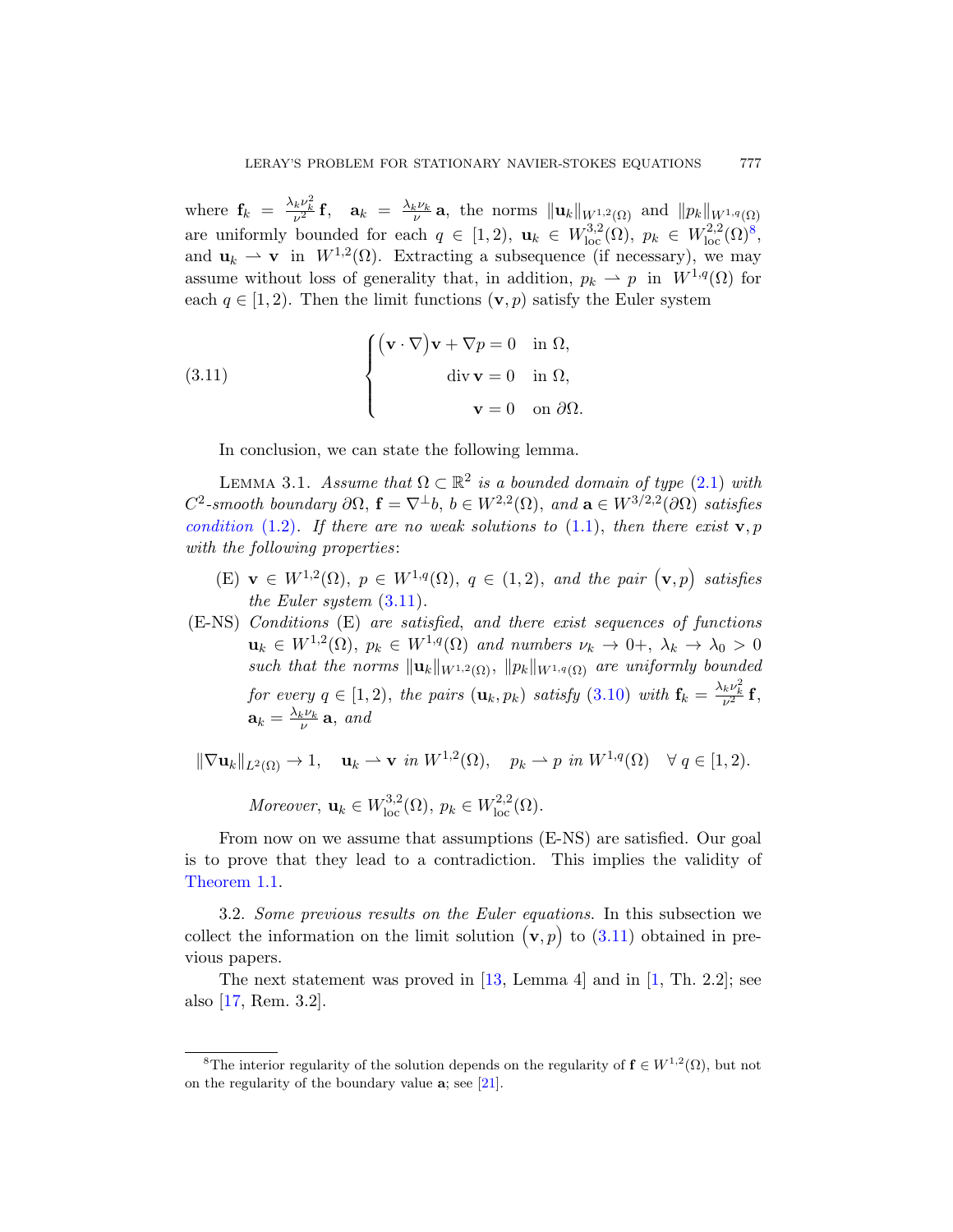<span id="page-9-1"></span><span id="page-9-0"></span>THEOREM 3.1. If conditions  $(E)$  are satisfied, then there exist constants  $\widehat{p}_0, \ldots, \widehat{p}_N$  such that

(3.12) 
$$
p(x) \equiv \widehat{p}_j \quad \text{for } \mathfrak{H}^1\text{-almost all } x \in \Gamma_j.
$$

<span id="page-9-2"></span>Remark 3.1. From Theorem 3.1 and from the classical results of [5] it follows that

$$
p \in C(\overline{\Omega}) \cap W^{1,2}(\Omega)
$$

if conditions (E) are satisfied. (For the accurate proof of this fact, see, e.g., [17, Th. 3.3].) Consequently, the identities (3.12) are valid for all  $x \in \Gamma_j$  (instead of " $\mathfrak{H}^1$ -almost all["\).](#page-7-2)

COROLLARY 3.1. If conditions (E-NS) are satisfied, then

(3.13) 
$$
-\frac{\nu}{\lambda_0} = \sum_{j=0}^N \widehat{p}_j \int_{\Gamma_j} \mathbf{a} \cdot \mathbf{n} \, ds = \sum_{j=0}^N \widehat{p}_j \mathcal{F}_j.
$$

*Proof.* By simple calc[ulati](#page-8-1)ons from  $(3.9)$  and  $(3.11<sub>1</sub>)$ , it follows that

$$
\frac{\nu}{\lambda_0} = -\int_{\Omega} \nabla p \cdot \mathbf{U} \, dx = -\int_{\Omega} \mathrm{div}(p\mathbf{U}) \, dx = -\int_{\partial \Omega} p \, \mathbf{a} \cdot \mathbf{n} \, ds.
$$

[In virtue](#page-4-2) of  $(3.12)$ , this implies  $(3.13)$ .

Set  $\Phi_k = p_k + \frac{1}{2}$  $\frac{1}{2}|\mathbf{u}_k|^2, \ \ \Phi = p + \frac{1}{2}$  $\frac{1}{2}|\mathbf{v}|^2$ . From  $(3.11_2)$  and  $(3.11_3)$ , it follows that there exists a stream function  $\psi \in W^{2,2}(\Omega)$  such that

(3.14) 
$$
\nabla \psi \equiv \mathbf{v}^{\perp} \quad \text{in } \overline{\Omega}.
$$

Here and henceforth we set  $(a, b)^{\perp} = (-b, a)$ .

Applying Lemmas 2.1, 2.2 and Remark 2.2 to the functions  $\mathbf{v}, \psi, \Phi$ , we get the following

LEMMA 3.2. If conditions (E) are satisfied, then the stream function  $\psi$  is continuous on  $\overline{\Omega}$  and there exists a set  $A_{\mathbf{v}} \subset \overline{\Omega}$  such that

- (i)  $\mathfrak{H}^1(A_{\mathbf{v}}) = 0.$
- (ii) For all  $x \in \Omega \setminus A_{\mathbf{v}}$ ,

$$
\lim_{r \to 0} \int_{B_r(x)} |\mathbf{v}(z) - \mathbf{v}(x)|^2 dz = \lim_{r \to 0} \int_{B_r(x)} |\Phi(z) - \Phi(x)|^2 dz = 0;
$$

moreover, the function  $\psi$  is differentiable at x and  $\nabla \psi(x) = (-v_2(x), v_1(x))$ .

(iii) For every  $\varepsilon > 0$ , there exists a set  $U \subset \mathbb{R}^2$  with  $\mathfrak{H}^1_{\infty}(U) < \varepsilon$  such that  $A_{\bf v}\subset U$  and the functions  ${\bf v},\Phi$  are continuous in  $\overline{\Omega}\setminus U$ .

The next version of Bernoulli's Law for solutions in Sobolev spaces was obtained in [14, Th. 1]. (See also [17, Th. 3.2] for a more detailed proof.)

$$
\Box
$$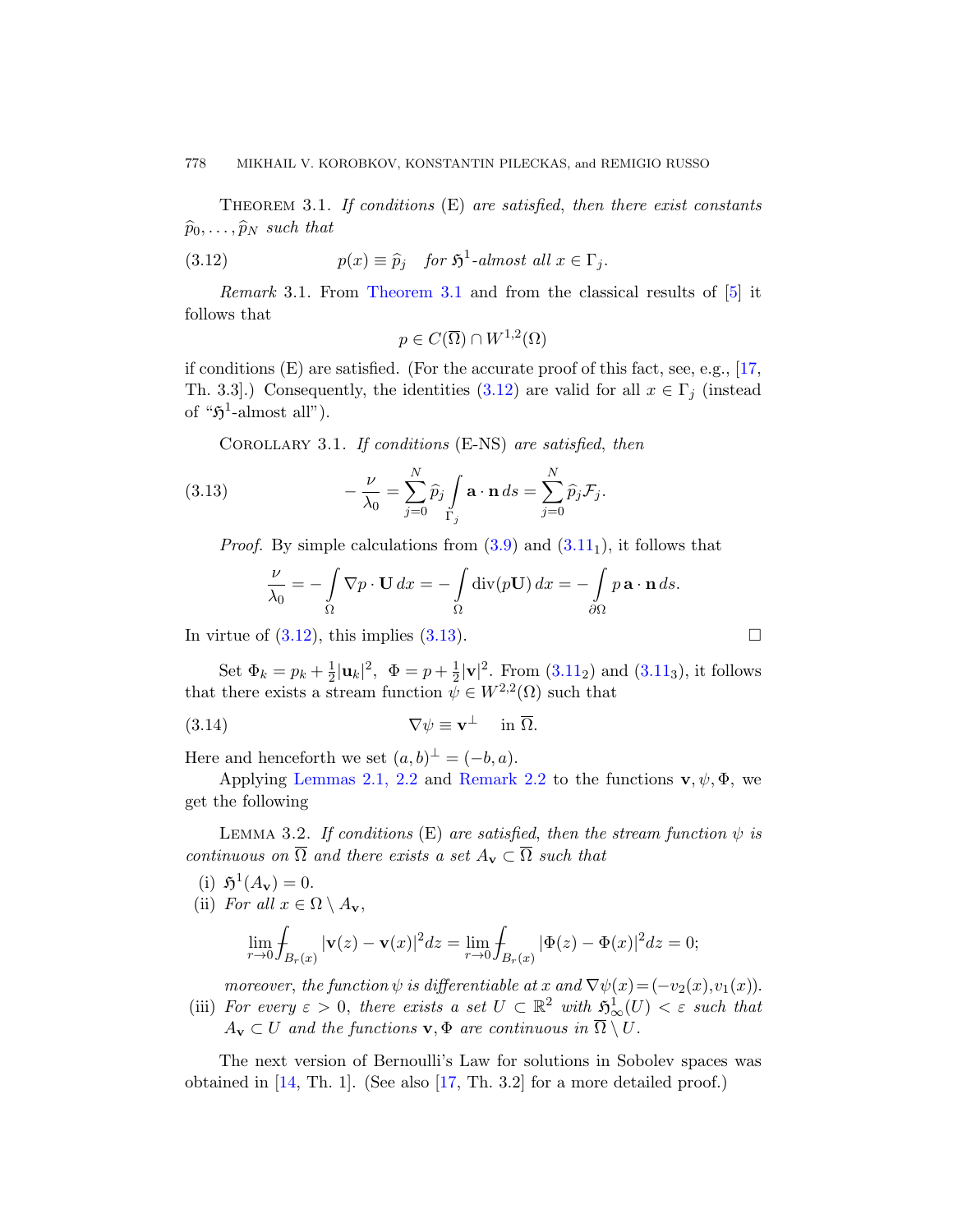<span id="page-10-4"></span>THEOREM 3.2. Let conditions (E) be satisfied, and let  $A_v \subset \overline{\Omega}$  be the set from Lemma 3.2. For any compact connected set  $K \subset \overline{\Omega}$ , the following property holds: if

<span id="page-10-1"></span>
$$
\psi\Big|_K = \text{const},
$$

then

(3.16) 
$$
\Phi(x_1) = \Phi(x_2) \quad \text{for all } x_1, x_2 \in K \setminus A_{\mathbf{v}}.
$$

LEMMA 3.3. If conditions  $(E)$  are satisfied, then there exist constants  $\xi_0, \ldots, \xi_N \in \mathbb{R}$  such t[hat](#page-10-1)  $\psi(x) \equiv \xi_j$  on each component  $\Gamma_j$ ,  $j = 0, \ldots, N$ .

*Proof.* The assertion follows [easily from th](#page-4-3)e fact that  $\bf{v}$  extended by 0 outside  $\Omega$  belongs to the space  $H(\mathbb{R}^2) \subset W^{1,2}_{loc}(\mathbb{R}^2)$ , and hence the stream function  $\psi \in W^{2,2}_{loc}(\mathbb{R}^2)$  is well defined in  $\mathbb{R}^2$  with  $\nabla \psi = 0$  in  $\mathbb{R}^2 \setminus \Omega$ .

<span id="page-10-2"></span>For  $x \in \overline{\Omega}$ , [de](#page-37-4)note by  $K_x$  the connected component of the level set  $\{z \in$  $\overline{\Omega}$ :  $\psi(z) = \psi(x)$ } containing the point x. By Lemma 3.3,  $K_x \cap \partial\Omega = \emptyset$  for every  $y \in \psi(\overline{\Omega}) \setminus {\xi_0, \ldots, \xi_N}$  and for every  $x \in \psi^{-1}(y)$ . Thus, Theorem 2.1(ii) and (iv) imply that for almost all  $y \in \psi(\overline{\Omega})$  and for every  $x \in \psi^{-1}(y)$ , the equality  $K_x \cap A_v = \emptyset$  holds and the component  $K_x \subset \Omega$  is a  $C^1$ -curve homeomorphic to the circle. We call such  $K_x$  an admissible cycle.

The next lemma [was obtaine](#page-10-2)d in [17, Lemma 3.3].

<span id="page-10-0"></span>Lemma 3.4. If conditions (E-NS) are satisfied, then there exists a subsequence  $\Phi_{k_l}$  such that  $\Phi_{k_l}|_S$  converges to  $\Phi|_S$  uniformly  $\Phi_{k_l}|_S \rightrightarrows \Phi|_S$  on almost  $all<sup>9</sup>$  admissible cycles S.

<span id="page-10-3"></span>Below we assume (without loss of generality) that the subsequence  $\Phi_{k_l}$ coincides with  $\Phi_k$ . Admissible cycles S from Lemma 3.4 will be called *regular* cycles.

<span id="page-10-5"></span>3.3. Obtaining a contradiction. We consider the following two cases:

(a) The maximum of  $\Phi$  is attained on the boundary  $\partial\Omega$ :

(3.17) 
$$
\max_{j=0,\dots,N} \hat{p}_j = \operatorname{ess} \sup_{x \in \Omega} \Phi(x).
$$

(b) The maximum of  $\Phi$  is not attained<sup>10</sup> on  $\partial\Omega$ :

(3.18) 
$$
\max_{j=0,\ldots,N} \hat{p}_j < \operatorname{ess} \sup_{x \in \Omega} \Phi(x).
$$

<sup>&</sup>lt;sup>9</sup> "Almost all cycles" means cycles in preimages  $\psi^{-1}(y)$  for almost all values  $y \in \psi(\overline{\Omega})$ .

<sup>&</sup>lt;sup>10</sup>The case ess sup  $\Phi(x) = +\infty$  is not excluded.  $x \in \Omega$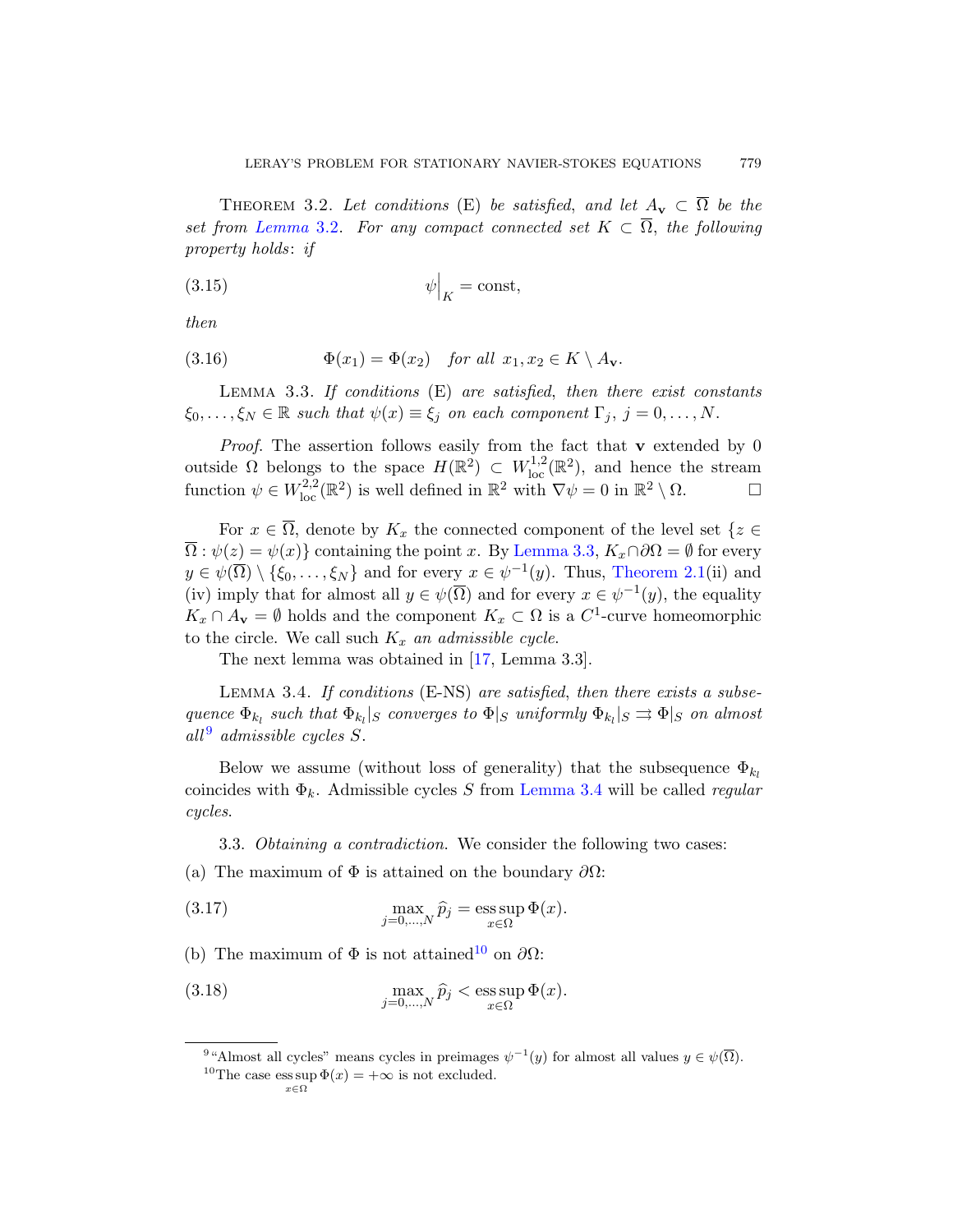<span id="page-11-1"></span>3.3.1. The maximum of  $\Phi$  is attained on the boundary  $\partial\Omega$ . Let (3.17) hold. Adding a co[nstant to the](#page-9-2) pressure we [can assume, wit](#page-0-1)hout loss of generality, that

(3.19) 
$$
\max_{j=0,\dots,N} \widehat{p}_j = \operatorname{ess} \sup_{x \in \Omega} \Phi(x) = 0.
$$

In particular,

$$
(3.20) \t\t\t \Phi(x) \le 0 \t\t \text{in } \Omega.
$$

If  $\hat{p}_0 = \hat{p}_1 = \cdots = \hat{p}_N$ , then by Corollary 3.1 and the flux condition (1.2), we immediately obtain the required contradiction. Thus, assume that

(3.21) 
$$
\min_{j=0,...,N} \hat{p}_j < 0.
$$

Change (if necessary) the numbering of the boundary components  $\Gamma_0$ ,  $\Gamma_1$ ,  $\ldots$ ,  $\Gamma_N$  in such a way that

<span id="page-11-0"></span>(3.22) 
$$
\hat{p}_j < 0, \quad j = 0, ..., M,
$$

(3.23) 
$$
\widehat{p}_{M+1} = \cdots = \widehat{p}_N = 0.
$$

First, we introduce the main idea of the proof in a heuristic way. It is well known that every  $\Phi_k$  satisfies the linear elliptic equation

(3.24) 
$$
\Delta \Phi_k = \omega_k^2 + \frac{1}{\nu_k} \operatorname{div}(\Phi_k \mathbf{u}_k) - \frac{1}{\nu_k} \mathbf{f}_k \cdot \mathbf{u}_k.
$$

If  $f_k = 0$ , then by Hopf's maximum principle, in a subdomain  $\Omega' \in \Omega$  with  $C^2$ smooth boundary  $\partial\Omega'$ , the maximum of  $\Phi_k$  is attained at the boundary  $\partial\Omega'$ , and if  $x_* \in \partial \Omega'$  is a maximum point, then the normal derivative of  $\Phi_k$  at  $x_*$ is strictly positive. It is not sufficient to apply this property directly. Instead we will use some "integral analogs" that lead to a contradiction by using the Coarea formula (see Lemmas 3.8 and 3.9). For  $i \in \mathbb{N}$  and sufficiently large  $k \geq k(i)$ , we construct a set  $E_i \subset \Omega$  consisting of level lines of  $\Phi_k$  such that  $\Phi_k|_{E_i} \to 0$  as  $i \to \infty$  and  $E_i$  separates the boundary component  $\Gamma_N$  (where  $\Phi = 0$ ) from the boundary components  $\Gamma_j$  with  $j = 0, \ldots, M$  (where  $\Phi < 0$ ). On the one hand, the length of each of these level lines is bounded from below by a positive constant (since they separate the boundary components), and by the Coarea formula this implies the estimate from below for  $\int_{E_i} |\nabla \Phi_k|$ . On the other hand, elliptic equation (3.24) for  $\Phi_k$ , the convergence  $\mathbf{f}_k \to 0$ , and boundary conditions (3.10<sub>3</sub>) allow us to estimate  $\int_{E_i} |\nabla \Phi_k|^2$  from above (see Lemma 3.8), and this asymptotically contradicts the previous one.

The main idea of the proof for a general multiply connected domain is the same as in the case of annulus-like domains (when  $\partial\Omega = \Gamma_0 \cup \Gamma_1$ ). The proof has an analytical nature, and unessential differences concern only well-known geometrical properties of level sets of continuous functions of two variables.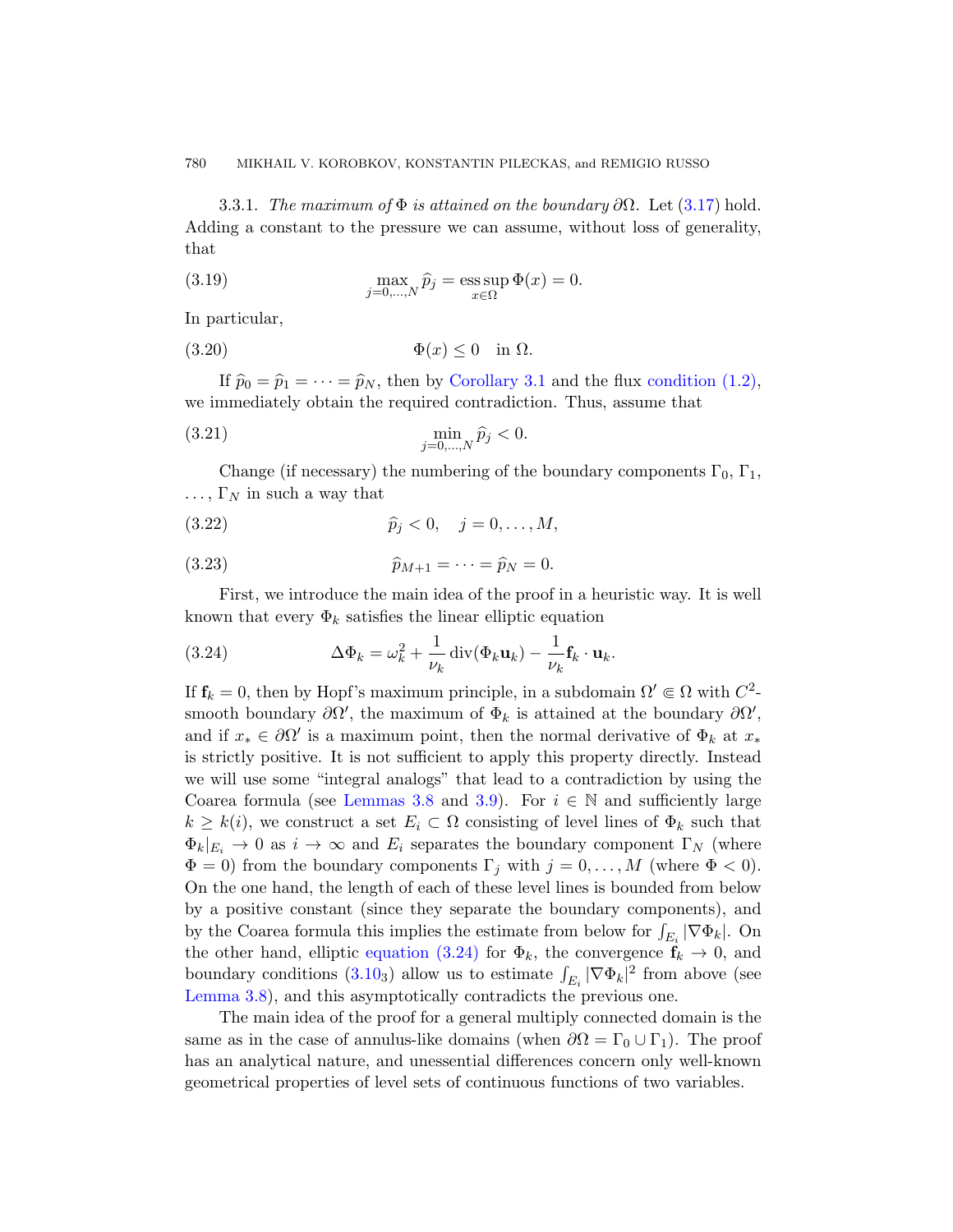First of all, we need some information concerning the behavior of the limit total head pressure  $\Phi$  on stream lines. We do not know whether the function  $\Phi$  is continuous or not on  $\Omega$ . But we shall prove that  $\Phi$  has some continuity properties on stream lines.

<span id="page-12-1"></span>By Remark 2.4 and Lem[ma 3.3, we ca](#page-5-2)n ap[ply K](#page-5-1)ronrod's results to the stream function  $\psi$ . Define the total head pressure on the Kronrod tree  $T_{\psi}$  (see Section 2.3 ) as follows. Let  $K \in T_{\psi}$  with diam  $K > 0$ . Take any  $x \in K \setminus A_{\mathbf{v}}$ , and put  $\Phi(K) = \Phi(x)$ . This definition is correct by Bernoulli's Law (see Theorem 3.2).

LEMMA 3.5. Let  $A, B \in T_{\psi}$ , diam  $A > 0$ , diam  $B > 0$ . Consider the corresponding arc  $[A, B] \subset T_{\psi}$  joining A to B (see Lemmas 2.3 and 2.4). Then the restriction  $\Phi|_{[A,B]}$  is a continuous function.

*Proof.* Put  $(A, B) = [A, B] \setminus \{A, B\}$ . Let  $C_i \in (A, B)$  and  $C_i \to C_0$  in  $T_{\psi}$ . By construction, each  $C_i$  is a connected component of the level set of  $\psi$  and the sets A, B lie in different connected components of  $\mathbb{R}^2 \setminus C_i$ . Therefore,

 $diam(C_i) \ge min(diam(A), diam(B)) > 0.$ 

By the definition of convergence in  $T_{\psi}$ , we have

(3.25) 
$$
\sup_{x \in C_i} \text{dist}(x, C_0) \to 0 \quad \text{as } i \to \infty.
$$

By Theorem 3.2, there exist constants  $c_i \in \mathbb{R}$  such that  $\Phi(x) \equiv c_i$  for all  $x \in C_i \setminus A_{\mathbf{v}}$ , where  $\mathfrak{H}^1(A_{\mathbf{v}}) = 0$ . Analogously,  $\Phi(x) \equiv c_0$  for all  $x \in C_0 \setminus A_{\mathbf{v}}$ . If  $c_i \nightharpoonup c_0$ , then we can assume, without loss of generality, that

$$
(3.26) \t\t\t c_i \to c_\infty \neq c_0 \t as i \to \infty
$$

<span id="page-12-0"></span>and the components  $C_i$  converge as  $i \to \infty$  in the Hausdorff metric<sup>11</sup> to some set  $C'_0 \subset C_0$ . Clearly, diam $(C'_0) > 0$ . Take a straight line L such that the projection of  $C'_0$  on L is not a singleton. Since  $C'_0$  is a connected set, this projection is a segment. Let  $I_0$  be the interior of this segment. For  $z \in$ I<sub>0</sub>, denote by  $L_z$  the str[ai](#page-36-11)ght line such that  $z \in L_z$  and  $L_z \perp L$ . From Lemma 3.2(i) and (iii) it follows that  $L_z \cap A_v = \emptyset$  for  $\mathfrak{H}^1$ -almost all  $z \in I_0$ , and the restriction  $\Phi|_{\overline{\Omega} \cap L_z}$  is continuous. Fix a point  $z \in I_0$  with above properties. Then by construction,  $C_i \cap L_z \neq \emptyset$  for sufficiently large *i*. Now, take a sequence

<sup>&</sup>lt;sup>11</sup>The Hausdorff distance  $d_H$  between two compact sets  $A, B \subset \mathbb{R}^n$  is defined as follows:  $d_H(A, B) = \max(\sup \text{dist}(a, B), \sup \text{dist}(b, A))$  (see, e.g., [4, §7.3.1]). By Blaschke selection a∈A  $b \in B$ theorem [ibid], for any uniformly bounded sequence of compact sets  $A_i \subset \mathbb{R}^n$ , there exists a subsequence  $A_{i_j}$  that converges to some compact set  $A_0$  with respect to the Hausdorff

distance. Of course, if all  $A_i$  are compact connected sets and diam  $A_i \geq \delta$  for some  $\delta > 0$ , then the limit set  $A_0$  is also connected and diam  $A_0 \ge \delta$ .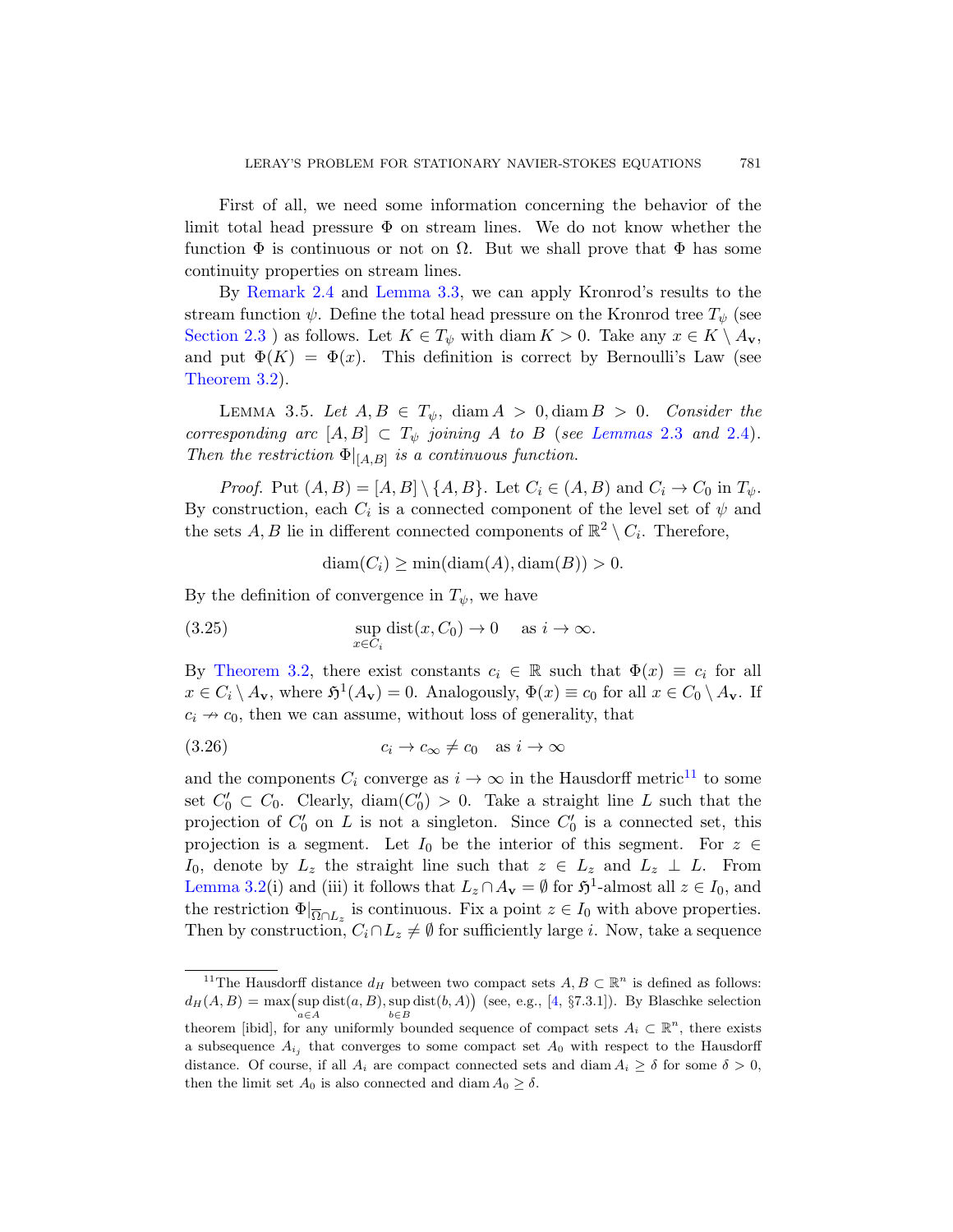<span id="page-13-1"></span> $y_i \in C_i \cap L_z$ , and ext[ract a](#page-8-1) conv[ergen](#page-7-1)t subsequence  $y_{i_j} \to y_0 \in C'_0$ . Since  $\Phi|_{\overline{\Omega} \cap L_z}$  is continuous, we have  $\Phi(y_{i_j}) = c_{i_j} \to \Phi(y_0) = c_0$  as  $j \to \infty$ . This contradicts  $(3.26)$ .

<span id="page-13-2"></span>For the velocities  $\mathbf{u}_k = (u_k^1, u_k^2)$  and  $\mathbf{v} = (v^1, v^2)$ , denote by  $\omega_k$  and  $\omega$  the corresponding vorticities:  $\omega_k = \partial_2 u_k^1 - \partial_1 u_k^2$ ,  $\omega = \partial_2 v^1 - \partial_1 v^2 = \Delta \psi$ . The following formulas are direct consequences of  $(3.11)$  and  $(3.10)$ :

(3.27) 
$$
\nabla \Phi \equiv \omega \mathbf{v}^{\perp} = \omega \nabla \psi, \qquad \nabla \Phi_k \equiv -\nu_k \nabla^{\perp} \omega_k + \omega_k \mathbf{u}_k^{\perp} + \mathbf{f}_k \quad \text{in } \Omega.
$$

<span id="page-13-0"></span>We say that a set  $\mathcal{Z} \subset T_{\psi}$  has T-measure zero if  $\mathfrak{H}^1(\{\psi(C) : C \in \mathcal{Z}\}) = 0$ . The function  $\Phi|_{T_{\psi}}$  has some analogs of Luzin's N-property.

LEMMA 3.6. Let  $A, B \in T_{\psi}$  with  $\text{diam}(A) > 0$ ,  $\text{diam}(B) > 0$ . If  $\mathcal{Z} \subset$ [A, B] has T-measure [zero](#page-37-8), then  $\mathfrak{H}^1(\{\Phi(C): C \in \mathcal{Z}\}) = 0$ .

Proof. Recall that the Coarea formula

(3.28) 
$$
\int\limits_E |\nabla f| dx = \int\limits_{\mathbb{R}} \mathfrak{H}^1(E \cap f^{-1}(y)) dy
$$

holds for a measurable [set](#page-13-1)  $E$  and the best representative (see Lemma 2.1) of any Sobolev function  $f \in W^{1,1}(\Omega)$  (see, e.g., [23]).

Now, let  $\mathcal{Z} \subset [A, B]$  have T-measure zero. Set  $E = \bigcup_{C \in \mathcal{Z}} C$ . Then by definition,  $\mathfrak{H}^1(\psi(E)) = 0$ . Take a Borel set  $G \supset \psi(E)$  with  $\mathfrak{H}^1(G) = 0$ , and put  $\mathcal{Z}' = \{C \in [A, B] : \psi(C) \in G\}$ ,  $E' = \bigcup_{C \in \mathcal{Z}'} C$ . Then  $E'$  is a Borel set as well and  $E' \supset E$ . Hence, by Coarea formula (3.28) applied to  $\psi|_{E'}$ , we see that  $\nabla \psi(x) = 0$  for  $\mathfrak{H}^2$ -almost all  $x \in E'$ . Then by  $(3.27)$ ,  $\nabla \Phi(x) = 0$  for  $\mathfrak{H}^2$ -almost all  $x \in E$ . Applying the Coarea formula to  $\Phi|_{E'}$ , we obtain

$$
0 = \int\limits_{E'} |\nabla \Phi| \, dx = \int\limits_{\mathbb{R}} \sum\limits_{C \in \mathcal{Z}' \, : \, \Phi(C) = y} \mathfrak{H}^1(C) \, dy.
$$

<span id="page-13-3"></span>Since  $\mathfrak{H}^1(C) \ge \min(\text{diam}(A), \text{diam}(B)) > 0$  for every  $C \in [A, B]$ , we have  $\mathfrak{H}^1(\{\Phi(C): C \in \mathcal{Z}'\}) = 0$ , and this implies the assertion of Lemma 3.6.  $\Box$ 

From Lemmas 3.4 and 3.6 we have

COROLLARY 3.2. If  $A, B \in T_{\psi}$  with  $\text{diam}(A) > 0$ ,  $\text{diam}(B) > 0$ , then

 $\mathfrak{H}^1(\{\Phi(C): C \in [A, B] \text{ and } C \text{ is not a regular cycle}\}) = 0.$ 

Denote by  $B_0, \ldots, B_N$  the elements of  $T_{\psi}$  such that  $B_j \supset \Gamma_j$ ,  $j = 0, \ldots, N$ . By virtue of Lemma 3.3, every element  $C \in [B_i, B_j] \setminus \{B_i, B_j\}$  is a connected component of a level set of  $\psi$  such that the sets  $B_i$ ,  $B_j$  lie in different connected components of  $\mathbb{R}^2 \setminus C$ .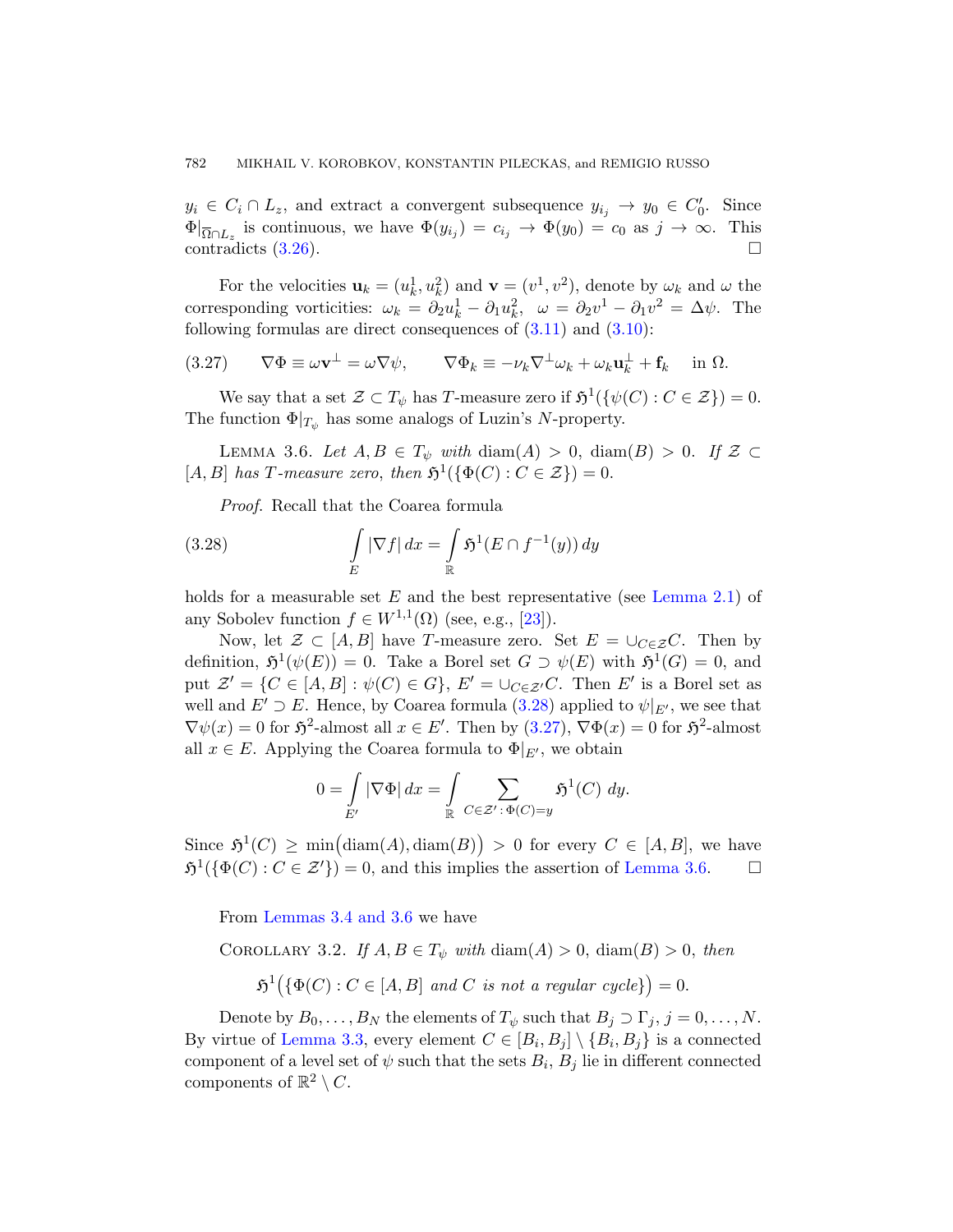Put

$$
\alpha = \max_{j=0,\dots,M} \min_{C \in [B_j, B_N]} \Phi(C).
$$

By  $(3.22)$ ,  $\alpha < 0$ . Take a sequence of positive values  $t_i \in (0, -\alpha)$ ,  $i \in \mathbb{N}$ , with  $t_{i+1} = \frac{1}{2}$  $\frac{1}{2}t_i$  and such that the implication

 $\Phi(C) = -t_i \Rightarrow C$  is a regular cycle

holds for every  $j = 0, ..., M$  and for all  $C \in [B_i, B_N]$ . The existence of the above sequence follows from Corollary 3.2.

Consider the natural order on t[he a](#page-14-0)rc  $[C_j, B_N]$ , namely,  $C' < C''$  if  $C''$ is closer to  $B_N$  than  $C'$ . (That means,  $C'$  and  $B_N$  lie in different connected components of the set  $T_{\psi} \setminus \{C''\}$ .) For  $j = 0, \dots M$  $j = 0, \dots M$  $j = 0, \dots M$  and  $i \in \mathbb{N}$ , put

$$
A_i^j = \max\{C \in [B_j, B_N] : \Phi(C) = -t_i\}.
$$

In other words,  $A_i^j$ <sup>j</sup> is an element of the set  $\{C \in [B_j, B_N] : \Phi(C) = -t_i\}$  that is closest to  $\Gamma_N$ . By construction, each  $A_i^j$  $i$  is a regular cycle.<sup>12</sup> (See Figure 1 for the case of annulus type domains  $(N = 1)$ .)

<span id="page-14-1"></span>By definition of regular cycles (see the commentary to Lemma 3.4), each set  $A_i^j$  $i$  is a C<sup>1</sup>-curve homeomorphic to the unit circle and  $A_i^j \subset \Omega$ . In particular, for each  $i \in \mathbb{N}$ , the compact set  $\cup_{j=0}^M A_i^j$  $\frac{J}{i}$  is separated from  $\partial\Omega$  and dist $\left(\cup_{j=0}^M A_i^j\right)$  $i<sub>i</sub>, \partial\Omega$ ) > 0. Then for each i and for sufficiently small  $h > 0$  (this smallness depends on i), we have the inclusion  $\{x \in \Omega : dist(x, \Gamma_N) < h\}$  $\Omega \setminus \bigl( \cup_{j=0}^M A_i^j$ *i*). Of course, the set  $\{x \in \Omega : \text{dist}(x, \Gamma_N) < h\}$  is connected for small  $h$ . (It is homeomorphic to the open ring.) Hence, for small  $h$ , this set is included in some connected component of the open set  $\Omega \setminus \left(\cup_{j=0}^M A_i^j\right)$  $i$ ). Denote this component by  $V_i$ [. In p](#page-14-1)articular, there holds  $\Gamma_N \subset \partial V_i$ .

We claim that

(3.29) 
$$
\Omega \cap \partial V_i = A_i^0 \cup \cdots \cup A_i^M.
$$

<span id="page-14-0"></span>(We present this proof as typical for set identities. Below, similar proofs for other set identities are omitted because of their simplicity.) Indeed, by construction,  $\Omega \cap \partial V_i \subset A_i^0 \cup \cdots \cup A_i^M$  (since  $V_i$  is a connected component of the open set  $\Omega \setminus \left(\cup_{j=0}^M A_i^j\right)$  $\binom{j}{i}$ ). Suppose that (3.29) is false; i.e.,  $A_i^{j_1} \nsubseteq \partial V_i$  for some  $j_1 \in \{0, ..., M\}$ . Then, obviously,  $A_i^{j_1} \cap \overline{V}_i = \emptyset$  (since the cycles  $A_i^j$ i are either disjoint or coincide) and there exists a cycle  $A_i^{j_2} \neq A_i^{j_1}$  such that the sets  $V_i$  and  $A_i^{j_1}$  lie in different connected components of  $\mathbb{R}^2 \setminus A_i^{j_2}$ . In particular,  $A_i^{j_2}$  separates  $\Gamma_N$  from  $A_i^{j_1}$ . But the last assertion contradicts the

<sup>&</sup>lt;sup>12</sup>Some of these cycles  $A_i^j$  could coincide — i.e., equalities of type  $A_i^{j_1} = A_i^{j_2}$  are possible (if Kronrod arcs  $[B_{j_1}, B_N]$  and  $[B_{j_2}, B_N]$  have nontrivial intersection) — but this a priori possibility has no influence on our arguments. Note also that by construction, the cycles  $A_i^j$ are either disjoint or coincide; i.e., if  $A_i^{j_1} \neq A_i^{j_2}$ , then  $A_i^{j_1} \cap A_i^{j_2} = \emptyset$ .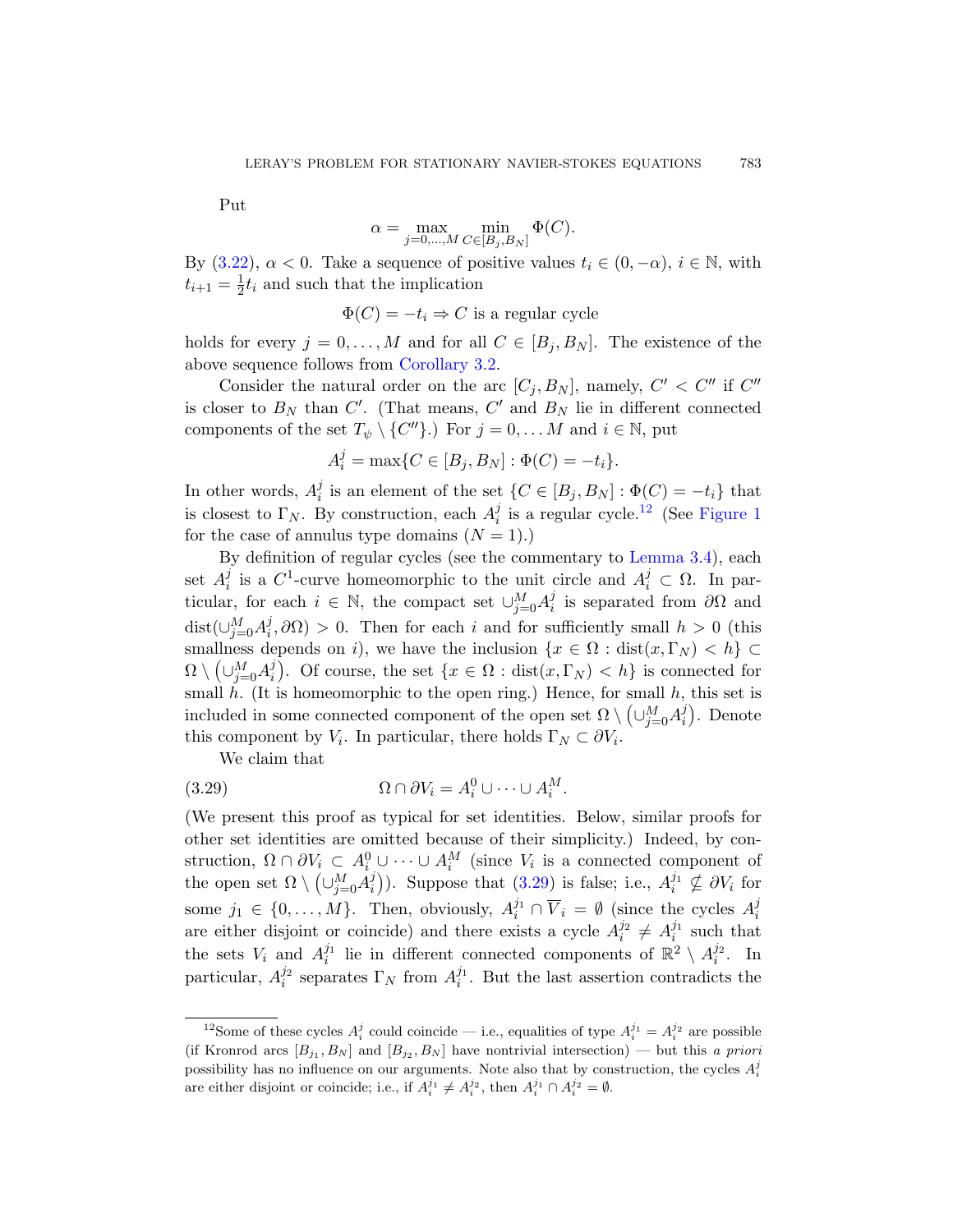<span id="page-15-0"></span>definition of  $A_i^j$ <sup>j</sup>: indeed, by construction  $\Phi > t_i = \Phi(A_i^{j_2})$  at the interior points of the Kronrod arc  $[A_i^{j_1}, B_N]$ . Consequently,  $A_i^{j_2} \notin [A_i^{j_1}, B_N]$ . The obtained contradiction finishes the proof of (3.29).

By construction, the sequence [of domains](#page-15-0)  $V_i$  is decreasing; i.e.,  $V_i \supset V_{i+1}$ . Hence, the sequence of sets  $(\partial\Omega) \cap (\partial V_i)$  is nonincreasing:

(3.30) 
$$
(\partial \Omega) \cap (\partial V_i) \supseteq (\partial \Omega) \cap (\partial V_{i+1}).
$$

Every set  $(\partial\Omega) \cap (\partial V_i)$  consists of several components  $\Gamma_l$  with  $l > M$  (since arcs  $\cup_{j=0}^M A_i^j$ <sup>*i*</sup> separate  $\Gamma_N$  from  $\Gamma_0, \ldots, \Gamma_M$ , but not necessary from other  $\Gamma_l$ ). Since there are only finitely many components  $\Gamma_l$ , using the monotonicity property (3.30) we conclude that for sufficiently large i, the set  $(\partial\Omega) \cap (\partial V_i)$ is independent of  $i$ . So we may assume, without loss of generality, that  $(∂Ω) ∩ (∂V<sub>i</sub>) = Γ<sub>K</sub> ∪ ··· ∪ Γ<sub>N</sub>, where  $K ∈ \{M + 1, ..., N\}$ . Therefore,$ 

<span id="page-15-3"></span><span id="page-15-2"></span>(3.31)  $\partial V_i = A_i^0 \cup \cdots \cup A_i^M \cup \Gamma_K \cup \cdots \cup \Gamma_N.$ 

From Lemma 3.4 we have the uniform convergence  $\Phi_k|_{A_i^j} \rightrightarrows \Phi(A_i^j)$  $i_j^{(j)} = -t_i$  as  $k \to \infty$ . Thus for every  $i \in \mathbb{N}$ , there exists  $k_i$  such that for all  $k \geq k_i$ ,

(3.32) 
$$
\Phi_k|_{A_i^j} < -\frac{7}{8}t_i, \quad \Phi_k|_{A_{i+1}^j} > -\frac{5}{8}t_i \quad \forall j = 0, ..., M.
$$

Then

$$
(3.33) \ \forall t \in \left[\frac{5}{8}t_i, \frac{7}{8}t_i\right] \forall k \geq k_i \quad \Phi_k|_{A_i^j} < -t, \quad \Phi_k|_{A_{i+1}^j} > -t \quad \forall j = 0, \dots, M.
$$

For  $k \geq k_i$ ,  $j = 0, \ldots, M$ , and  $t \in \left[\frac{5}{8}\right]$  $\frac{5}{8}t_{i}, \frac{7}{8}$  $\frac{7}{8}t_i$ ], denote by  $W_{ik}^j(t)$  the connected component of the open set  $\{x \in V_i \setminus \overline{V}_{i+1} : \Phi_k(x) > -t\}$  such that  $\partial W_{ik}^j(t) \supset$  $A_{i+1}^j$ , and put

$$
W_{ik}(t) = \bigcup_{j=0}^{M} W_{ik}^j(t), \qquad S_{ik}(t) = (\partial W_{ik}(t)) \cap V_i \setminus \overline{V}_{i+1}.
$$

Clearly,  $\Phi_k \equiv -t$  on  $S_{ik}(t)$ . By construction,

(3.34) 
$$
\partial W_{ik}(t) = S_{ik}(t) \cup A_{i+1}^0 \cup \dots \cup A_{i+1}^M;
$$

<span id="page-15-1"></span>see Figure 1. Since by (E–NS) each  $\Phi_k$  belongs to  $W^{2,2}_{loc}(\Omega)$ , by the Morse-Sard theorem for Sobolev functions (see Theorem 2.1) we have that for almost all  $t \in \left[\frac{5}{8}\right]$  $\frac{5}{8}t_i, \frac{7}{8}$  $\frac{7}{8}t_i$ , the level set  $S_{ik}(t)$  consists of finitely many  $C^1$ -cycles and  $\Phi_k$  is differentiable (in classical sense) at every point  $x \in S_{ik}(t)$  with  $\nabla \Phi_k(x) \neq 0$ . The values  $t \in \left[\frac{5}{8}\right]$  $\frac{5}{8}t_i, \frac{7}{8}$  $\frac{1}{8}t_i$  having the above property will be called  $(k, i)$ -regular. By construction,

(3.35) 
$$
\int_{S_{ik}(t)} \nabla \Phi_k \cdot \mathbf{n} \, ds = - \int_{S_{ik}(t)} |\nabla \Phi_k| \, ds < 0,
$$

where **n** is the unit outward (with respect to  $W_{ik}(t)$ ) normal vector to  $\partial W_{ik}(t)$ .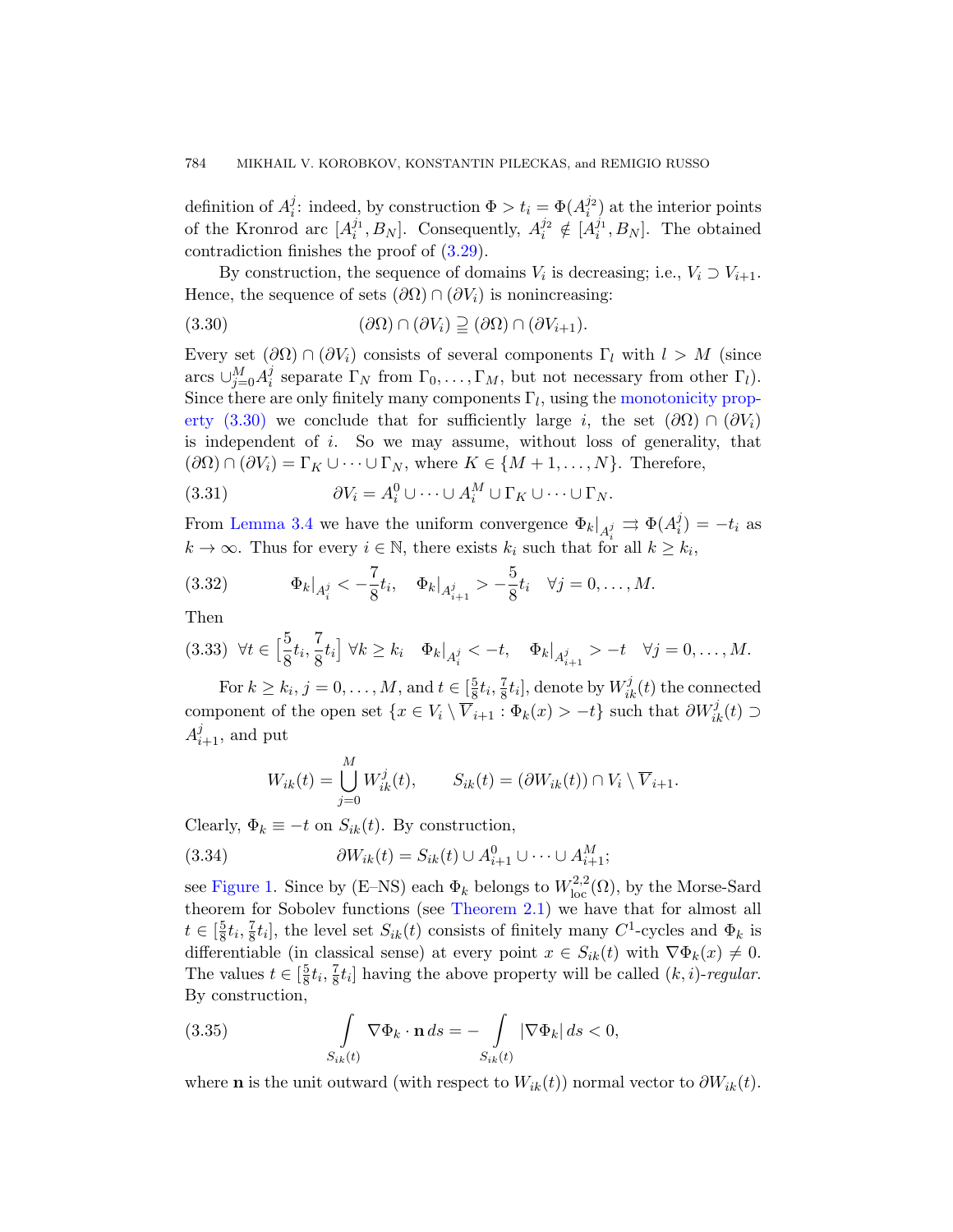

<span id="page-16-1"></span>Figure 1. The case of an annulus-like domain  $(N = 1)$ .

For  $h > 0$ , denote  $\Gamma_h = \{x \in \Omega : \text{dist}(x, \Gamma_K \cup \cdots \cup \Gamma_N) = h\}$ ,  $\Omega_h = \{x \in$  $\Omega$ : dist $(x, \Gamma_K \cup \cdots \cup \Gamma_N) < h$ . By elementary results of analysis, there is a positive constant

$$
\delta_0 < \frac{1}{2} \min\{|x - y| : x \in \Gamma_j, y \in \Gamma_m, j, m \in \{0, ..., N\}, j \neq m\}
$$

such that for each  $h \leq \delta_0$ , the set  $\Gamma_h$  is a union of  $N - K + 1$  C<sup>1</sup>-smooth curves homeomorphic to the circle, and

(3.36) 
$$
\mathfrak{H}^1(\Gamma_h) \leq C_0 \quad \forall h \in (0, \delta_0],
$$

where  $C_0 = 3\mathfrak{H}^1(\Gamma_K \cup \cdots \cup \Gamma_N)$  is independent of h.

Since  $\Phi \neq \text{const}$  on  $V_i$ , by  $(3.27)$  we have  $\int$ Vi  $\omega^2 dx > 0$  for each *i*. Hence,

from the weak convergence  $\omega_k \rightharpoonup \omega$  in  $L^2(\Omega)$ , it follows

<span id="page-16-0"></span>LEMMA 3.7. For any  $i \in \mathbb{N}$ , there exist constants  $\varepsilon_i > 0$ ,  $\delta_i \in (0, \delta_0)$ , and  $k'_i \in \mathbb{N}$  such that

$$
\overline{\Omega}_{\delta_i} \cap A_i^j = \overline{\Omega}_{\delta_i} \cap A_{i+1}^j = \emptyset, \quad j = 0, \dots, M,
$$

<span id="page-16-2"></span>and  $\int$  $V_{i+1}\backslash\Omega_{\delta_i}$  $\omega_k^2 dx > \varepsilon_i$  for all  $k \geq k'_i$ .

The key step is the following estimate.

LEMMA 3.8. For any  $i \in \mathbb{N}$ , there exists  $k(i) \in \mathbb{N}$  such that the inequality

(3.37) 
$$
\int_{S_{ik}(t)} |\nabla \Phi_k| ds < \mathcal{F}t
$$

holds for every  $k \geq k(i)$  and for almost all  $t \in \left[\frac{5}{8}\right]$  $\frac{5}{8}t_i, \frac{7}{8}$  $\frac{7}{8}t_i$ , where the constant  $\mathcal F$ is independent of t, k and i.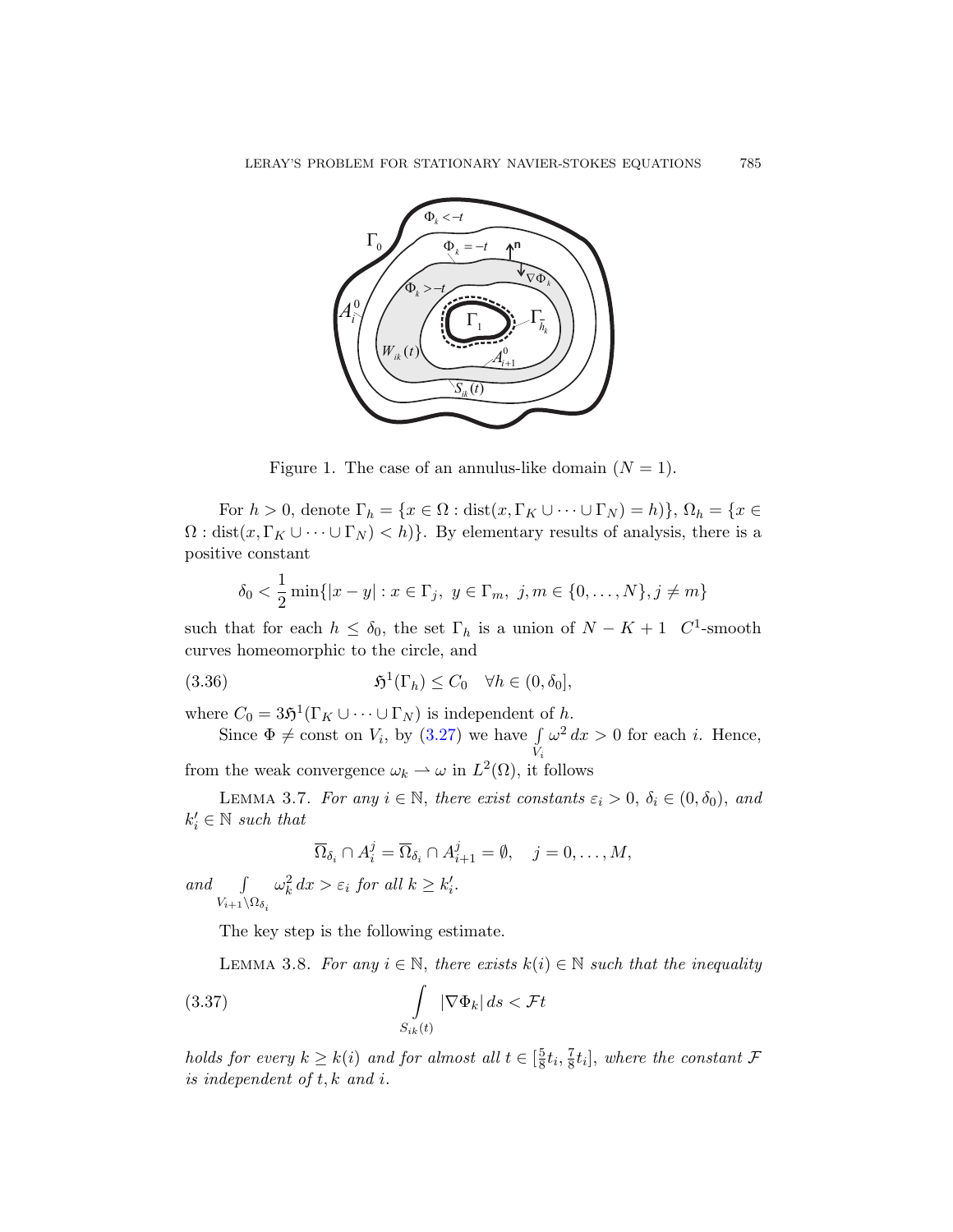#### <span id="page-17-0"></span>786 MIKHAIL V. KOROBKOV, KONSTANTIN PILECKAS, and REMIGIO RUSSO

<span id="page-17-1"></span>*Proof.* Fix  $i \in \mathbb{N}$ , and assume  $k \geq k_i$  (see (3.32)). Take a sufficiently small  $\sigma > 0$ . (The exact value of  $\sigma$  will be specified below.) We choose the parameter  $\delta_{\sigma} \in (0, \delta_i]$  (see Lemma 3.7) small enough to satisfy the following conditions:

(3.38) 
$$
\int_{\Gamma_h} \Phi^2 ds < \frac{1}{3} \sigma^2 \quad \forall h \in (0, \delta_\sigma],
$$

$$
(3.39) \qquad -\frac{1}{3}\sigma^2 < \int\limits_{\Gamma_{h'}} \Phi_k^2\, ds - \int\limits_{\Gamma_{h''}} \Phi_k^2\, ds < \frac{1}{3}\sigma^2 \quad \forall h', h'' \in (0,\delta_\sigma] \quad \forall k\in \mathbb{N}.
$$

The last estimate follows from the fact that for any  $q \in (1, 2)$ , the norms  $\|\Phi_k\|_{W^{1,q}(\Omega)}$  are uniformly bounded. Consequently, the norms  $\|\Phi_k\nabla\Phi_k\|_{L^q(\Omega)}$ are uniformly bounded as well. In particular, for  $q = 6/5$ , we have

$$
\left| \int\limits_{\Gamma_{h'}} \Phi_k^2 ds - \int\limits_{\Gamma_{h''}} \Phi_k^2 ds \right| \leq 2 \int\limits_{\Omega_{h''}\backslash\Omega_{h'}} |\Phi_k| \cdot |\nabla \Phi_k| dx
$$
  

$$
\leq 2 \left( \int\limits_{\Omega_{h''}\backslash\Omega_{h'}} |\Phi_k \nabla \Phi_k|^{6/5} dx \right)^{\frac{5}{6}} \text{meas} (\Omega_{h''} \setminus \Omega_{h'})^{\frac{1}{6}} \to 0 \quad \text{as } h', h'' \to 0.
$$

From the weak convergence  $\Phi_k \rightharpoonup \Phi$  in the space  $W^{1,q}(\Omega)$ ,  $q \in (1,2)$ , it follows that<sup>13</sup>  $\Phi_k|_{\Gamma_h} \rightrightarrows \Phi|_{\Gamma_h}$  as  $k \to \infty$  for almost all  $h \in (0, \delta_{\sigma})$ ; see [1], [17].<sup>14</sup> From the last fact and  $(3.38)$ – $(3.39)$  we see that there exists  $k' \in \mathbb{N}$  such that

(3.40) 
$$
\int_{\Gamma_h} \Phi_k^2 ds < \sigma^2 \quad \forall h \in (0, \delta_\sigma] \quad \forall k \geq k'.
$$

Obviously, for a function  $g \in W^{2,2}(\Omega)$  and for an arbitrary  $C^1$ -cycle  $S \subset \Omega$ , we have

$$
\int_{S} \nabla^{\perp} g \cdot \mathbf{n} \, ds = \int_{S} \nabla g \cdot 1 \, ds = 0,
$$

where I is the tangent vector to  $S$ . [Conseque](#page-10-2)ntly, by  $(3.27)$ ,

$$
\int_{S} \nabla \Phi_k \cdot \mathbf{n} \, ds = \int_{S} \omega_k \mathbf{u}_k^{\perp} \cdot \mathbf{n} \, ds;
$$

recall that by our assumptions,  $\mathbf{f} = \nabla^{\perp} b$ .

<sup>&</sup>lt;sup>13</sup>Really this uniform convergence hold for a subsequence  $\Phi_{k_l}$  (Lemma 3.4), which we identify with  $\Phi_k$ .

<sup>&</sup>lt;sup>14</sup>In [1] Amick proved the uniform convergence  $\Phi_k \rightrightarrows \Phi$  on almost all circles. However, his method can be easily modified to prove the uniform convergence on almost all level lines of every  $C^1$ -smooth function with nonzero gradient. Such modification was done in the proof of Lemma 3.3 of [17].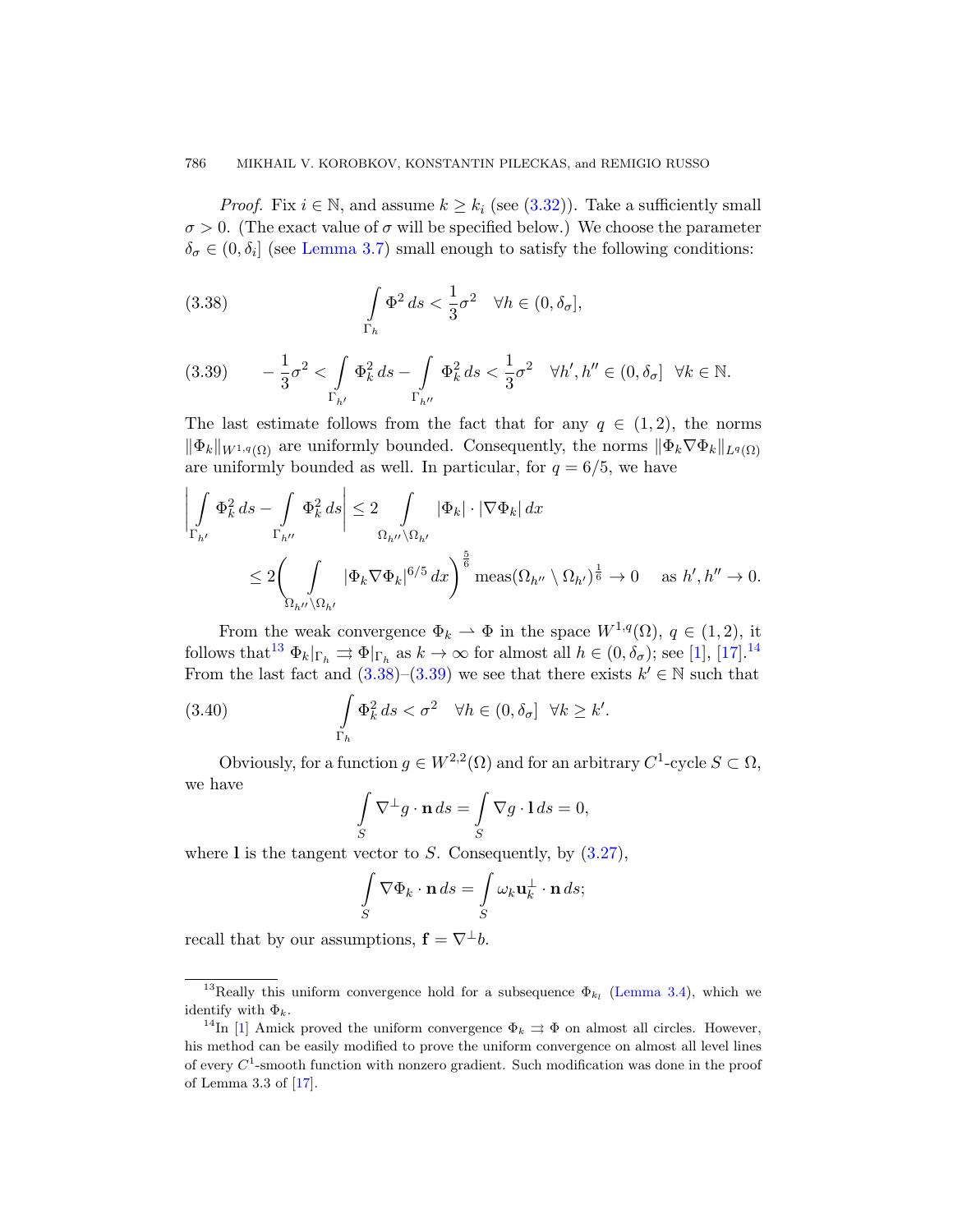<span id="page-18-2"></span><span id="page-18-1"></span>Now, fix a sufficiently small  $\varepsilon > 0$ . (The exact value of  $\varepsilon$  will be specified below.) Our next purpose is as follows. For a given sufficiently large  $k \geq k'$ , find a number  $\bar{h}_k \in (0, \delta_{\sigma})$  such that the estimates

(3.41) 
$$
\left| \int_{\Gamma_{\bar{h}_k}} \nabla \Phi_k \cdot \mathbf{n} \, ds \right| = \left| \int_{\Gamma_{\bar{h}_k}} \omega_k \mathbf{u}_k^{\perp} \cdot \mathbf{n} \, ds \right| < \varepsilon,
$$

(3.42) 
$$
\int_{\Gamma_{\bar{h}_k}} |\mathbf{u}_k|^2 ds < C_{\varepsilon} \nu_k^2
$$

[hold,](#page-7-1) where the constant  $C_{\varepsilon}$  is independent of k and  $\sigma$ . For this purpose, take  $\Gamma = \Gamma_K \cup \cdots \cup \Gamma_N$ , and consider the function  $g(h) = \int$  $\Gamma_h$  $|\mathbf{u}_k|^2 ds$ . In particular,

$$
g(0) = \int_{\Gamma} |\mathbf{u}_k|^2 ds = \frac{(\lambda_k \nu_k)^2}{\nu^2} ||\mathbf{a}||_{L^2(\Gamma)}^2,
$$

where  $\lambda_k \in (0,1]$ ; see  $(3.10_3)$ . Also denote  $f(h) = \int$  $\Gamma_h$  $|\nabla \mathbf{u}_k| \cdot |\mathbf{u}_k| \, ds.$  By the classical formula of changing variables in the integral, there exists a  $C^1$ -smooth function  $J : \overline{\Omega}_{\delta_i} \to (0, +\infty)$  (not depending on k) such that  $J_{\Gamma} \equiv 1$  and  $15$ 

$$
\left(\int\limits_{\Gamma_h} J|\mathbf{u}_k|^2 ds\right)_h' \leq 2 \int\limits_{\Gamma_h} J|\mathbf{u}_k|\cdot |\nabla \mathbf{u}_k| ds.
$$

<span id="page-18-3"></span>Consequently, there are constants  $C_1, C_2 > 0$  (not depending on k, h) such that for every  $h_0 \in (0, \delta_i]$ , the following estimate holds:

(3.43) 
$$
\ln\left(\frac{C_1 g(h_0)}{\nu_k^2}\right) \leq C_2 \int_0^{h_0} \frac{f(h)}{g(h)} dh.
$$

<span id="page-18-0"></span>Put

$$
C_{\varepsilon} = \frac{1}{C_1} \exp\left(\frac{2C_2}{\varepsilon}\right).
$$

<sup>&</sup>lt;sup>15</sup>Here  $J(x)$  is the Jacobian of the following mapping:  $\varphi : \overline{\Omega}_{\delta_i} \ni x \mapsto \varphi(x) =$  $(\gamma(x), \text{dist}(x, \Gamma)) \in \Gamma \times [0, \delta_i],$  where  $\gamma(x) \in \Gamma$  is a metric projection of x onto  $\Gamma$ :  $|x - \gamma(x)| = \text{dist}(x, \Gamma)$ . It is well known that  $C^2$ -smoothness of  $\Gamma$  and smallness  $\delta_i < \delta_0$ guarantee that the mapping  $\varphi$  is C<sup>1</sup>-smooth diffeomorphism and, in particular,  $J(x)$  is separated from zero and infinity by positive constants. Note also that for every  $x \in \overline{\Omega}_{\delta_i}$ , the segment  $[x, \gamma(x)]$  is perpendicular to curves  $\Gamma_h$ , and  $\gamma(y) \equiv \gamma(x)$  for all  $y \in [x, \gamma(x)]$ . In other words, the mapping  $\varphi$  generates an orthogonal curvilinear system whose coordinate lines are curves  $\Gamma_h$  and rectilinear segments of type  $[x, \gamma(x)].$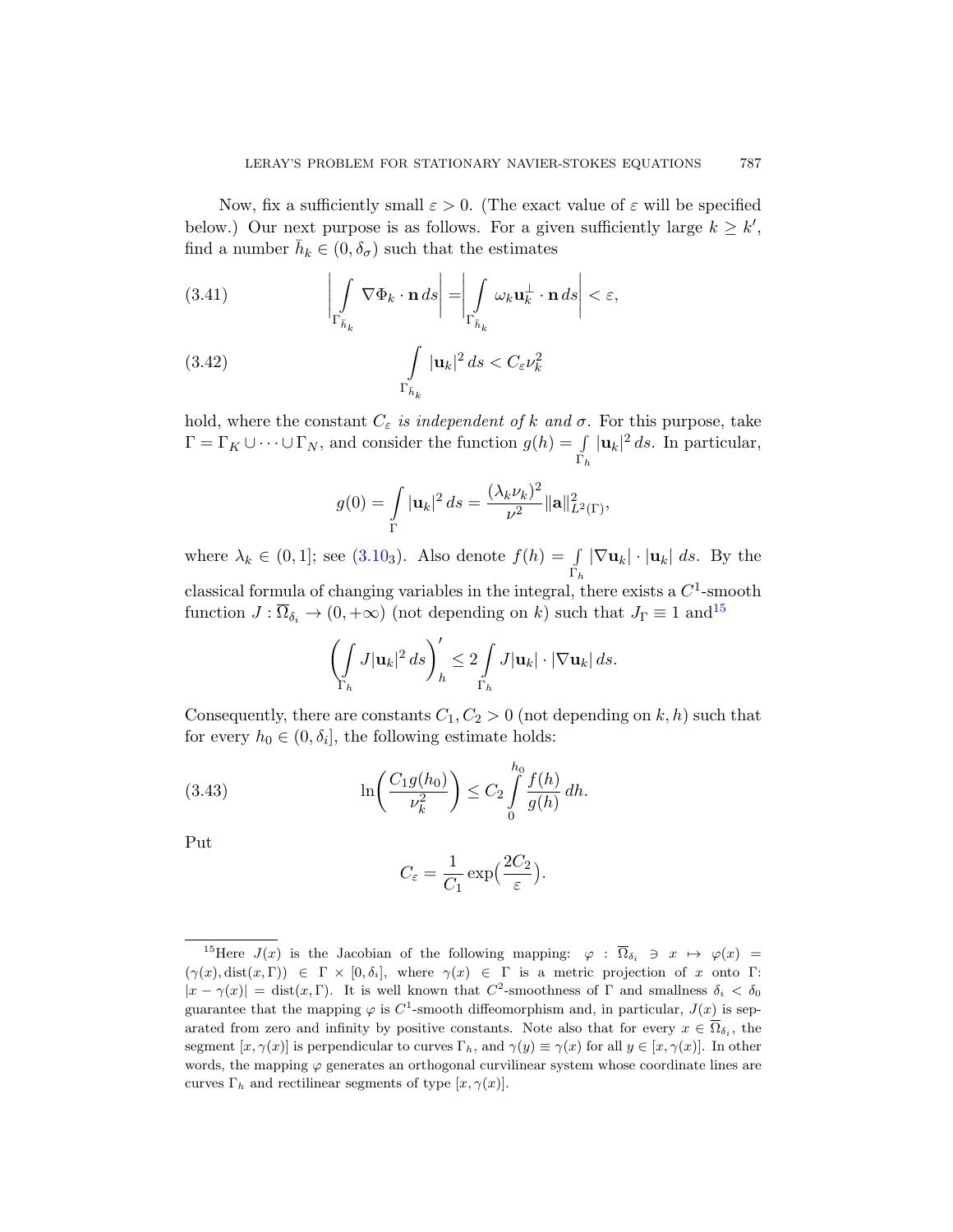Consider two possible cases:

<span id="page-19-0"></span>Case 1.  $g(h) \leq C_{\varepsilon} \nu_k^2 \ \forall h \in [0, \delta_{\sigma}]$ . Then by the Hölder inequality we obtain

$$
(3.44)\quad \frac{1}{\delta_{\sigma}}\int\limits_{\Omega_{\delta_{\sigma}}}\left|\nabla\mathbf{u}_{k}\right|\cdot\left|\mathbf{u}_{k}\right|dx\leq\frac{1}{\delta_{\sigma}}\sqrt{\delta_{\sigma}C_{\varepsilon}\nu_{k}^{2}}\left(\int\limits_{\Omega_{\delta_{\sigma}}}\left|\nabla\mathbf{u}_{k}\right|^{2}dx\right)^{\frac{1}{2}}<\sqrt{\frac{2C_{\varepsilon}\nu_{k}^{2}}{\delta_{\sigma}}}.
$$

Here we have used [the e](#page-19-0)stimate

(3.45) 
$$
\int_{\Omega} |\nabla \mathbf{u}_k|^2 dx < 2,
$$

which is valid for sufficiently large  $k$  (because of the convergence  $\int$ Ω  $|\nabla \mathbf{u}_k|^2 dx$  $\rightarrow$  1; see assum[ption](#page-18-1)s (E-[NS\)\).](#page-18-2) Estimate (3.44) implies that there exists  $\bar{h}_k \in$  $(0, \delta_{\sigma})$  such that

(3.46) 
$$
\int_{\Gamma_{\bar{h}_k}} |\nabla \mathbf{u}_k| \cdot |\mathbf{u}_k| ds < \sqrt{\frac{2C_{\varepsilon} \nu_k^2}{\delta_{\sigma}}}.
$$

<span id="page-19-1"></span>Then, taking into account that  $\nu_k \to 0$  as  $k \to \infty$ , while  $C_{\varepsilon}, \delta_{\sigma}$  are independent of k, we obtain the required estimates  $(3.41)$  and  $(3.42)$  for sufficiently large k.

Case 2. sup  $h \in [0, \delta_{\sigma}]$  $g(h) > C_{\varepsilon} \nu_k^2$  $g(h) > C_{\varepsilon} \nu_k^2$  $g(h) > C_{\varepsilon} \nu_k^2$ . Take  $h_0 = \min\{h \in [0, \delta_{\sigma}] : g(h) = C_{\varepsilon} \nu_k^2\}.$  $h_0 = \min\{h \in [0, \delta_{\sigma}] : g(h) = C_{\varepsilon} \nu_k^2\}.$ By choice of  $C_{\varepsilon}$  and  $(3.43)$ ,

(3.47) 
$$
\frac{2}{\varepsilon} \leq \int_{0}^{h_0} \frac{f(h)}{g(h)} dh.
$$

We claim that there exists  $\bar{h}_k \in (0, h_0)$  satisfying  $(3.41)$  and  $(3.42)$ . Suppose the contrary; then  $f(h) \geq \varepsilon$  for all  $h \in (0, h_0)$ . By the Hölder inequality,

$$
f^{2}(h) \le g(h) \cdot \int\limits_{\Gamma_h} |\nabla \mathbf{u}_k|^2 ds.
$$

Consequently,

$$
\int\limits_{\Gamma_h} |\nabla \mathbf{u}_k|^2 ds \ge \frac{f^2(h)}{g(h)} \ge \frac{f(h)\varepsilon}{g(h)} \qquad \forall h \in (0, h_0).
$$

Hence

$$
\int\limits_{\Omega_{h_0}} |\nabla \mathbf{u}_k|^2 dx = \int\limits_0^{h_0} dh \int\limits_{\Gamma_h} |\nabla \mathbf{u}_k|^2 ds \ge \int\limits_0^{h_0} \frac{f(h)\varepsilon}{g(h)} dh \ge 2.
$$

(In the last inequality we have used (3.47), and in the first equality we have used the well-known identity  $|\nabla \text{dist}(x, \Gamma)| \equiv 1$  on  $\Omega_{\delta_i}$ . We have obtained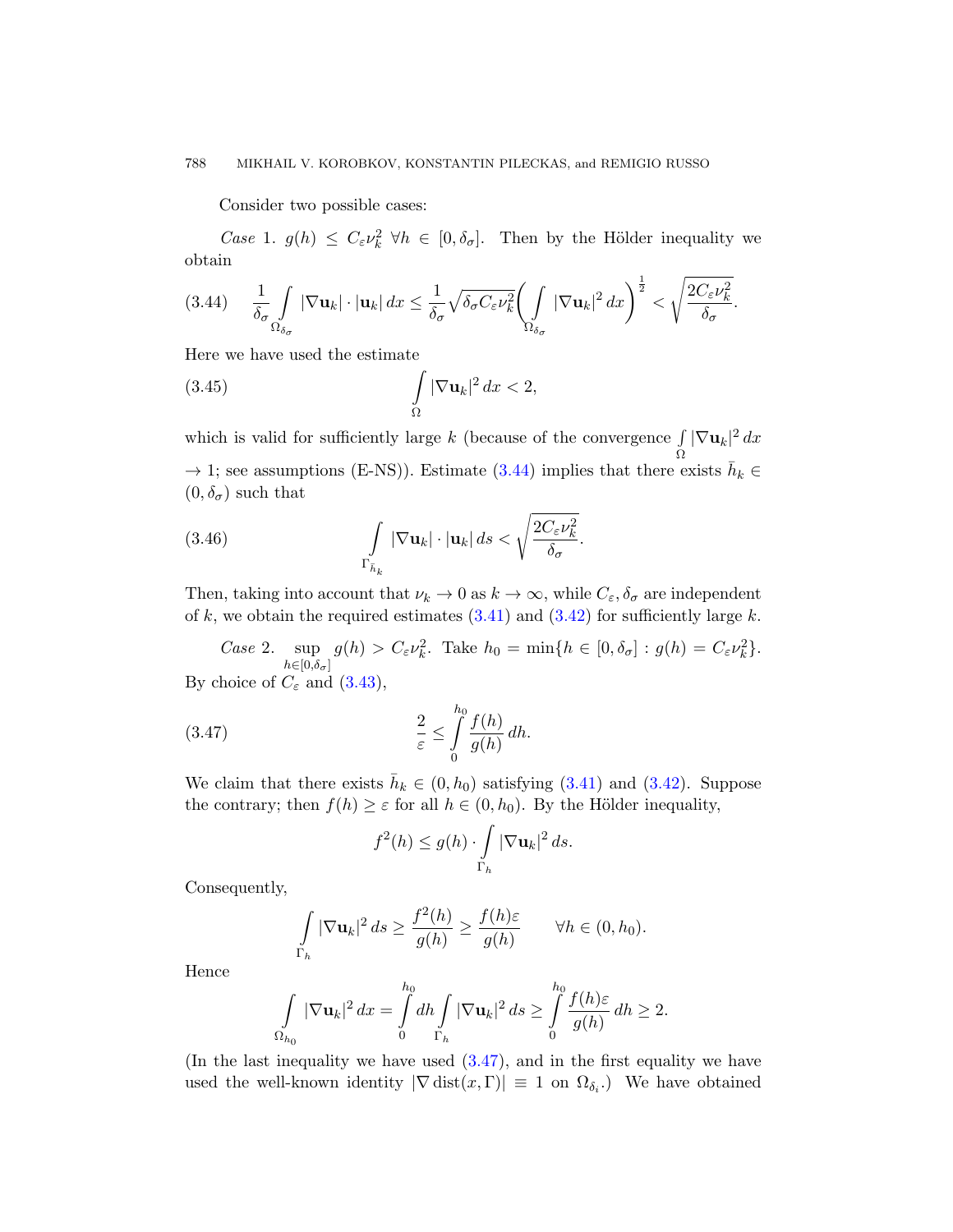<span id="page-20-0"></span>a contradiction with (3.45). This proves the existence of the required  $\bar{h}_k \in$  $(0, \delta_{\sigma})$  satisfying  $(3.41)$  and  $(3.42)$  for sufficiently large k.

Now, for  $(k, i)$ -regular value  $t \in \left[\frac{5}{8}\right]$  $\frac{5}{8}t_{i}, \frac{7}{8}$  $\frac{7}{8}t_i$ , consider the domain

$$
\Omega_{i\bar{h}_k}(t) = W_{ik}(t) \cup \overline{V}_{i+1} \setminus \overline{\Omega}_{\bar{h}_k}.
$$

By construction,  $\partial \Omega_{i\bar{h}_k}(t) = \Gamma_{\bar{h}_k} \cup S_{ik}(t)$  (see Figure 1). Integrating the equation

(3.48) 
$$
\Delta \Phi_k = \omega_k^2 + \frac{1}{\nu_k} \operatorname{div}(\Phi_k \mathbf{u}_k) - \frac{1}{\nu_k} \mathbf{f}_k \cdot \mathbf{u}_k
$$

over the domain  $\Omega_{i\bar{h}_k}(t)$ , we have

$$
\int_{S_{ik}(t)} \nabla \Phi_k \cdot \mathbf{n} \, ds + \int_{\Gamma_{\bar{h}_k}} \nabla \Phi_k \cdot \mathbf{n} \, ds
$$
\n
$$
= \int_{\Omega_{i\bar{h}_k}(t)} \omega_k^2 \, dx - \frac{1}{\nu_k} \int_{\Omega_{i\bar{h}_k}(t)} \mathbf{f}_k \cdot \mathbf{u}_k \, dx
$$
\n
$$
(3.49) \qquad \qquad + \frac{1}{\nu_k} \int_{S_{ik}(t)} \Phi_k \mathbf{u}_k \cdot \mathbf{n} \, ds + \frac{1}{\nu_k} \int_{\Gamma_{\bar{h}_k}} \Phi_k \mathbf{u}_k \cdot \mathbf{n} \, ds
$$
\n
$$
= \int_{\Omega_{i\bar{h}_k}(t)} \omega_k^2 \, dx - \frac{1}{\nu_k} \int_{\Omega_{i\bar{h}_k}(t)} \mathbf{f}_k \cdot \mathbf{u}_k \, dx - t \lambda_k \bar{\mathcal{F}} + \frac{1}{\nu_k} \int_{\Gamma_{\bar{h}_k}} \Phi_k \mathbf{u}_k \cdot \mathbf{n} \, ds,
$$

where  $\bar{\mathcal{F}} = \frac{1}{\nu}$  $\frac{1}{\nu}(\mathcal{F}_0 + \cdots + \mathcal{F}_M)$ . In view of  $(3.35)$  and  $(3.41)$ , we can estimate

$$
\int_{S_{ik}(t)} |\nabla \Phi_k| ds \le t \mathcal{F} + \varepsilon + \frac{1}{\nu_k} \int_{\Omega_{i\bar{h}_k}(t)} \mathbf{f}_k \cdot \mathbf{u}_k dx - \int_{\Omega_{i\bar{h}_k}(t)} \omega_k^2 dx
$$
\n
$$
+ \frac{1}{\nu_k} \left( \int_{\Gamma_{\bar{h}_k}} \Phi_k^2 ds \right)^{\frac{1}{2}} \left( \int_{\Gamma_{\bar{h}_k}} |\mathbf{u}_k|^2 ds \right)^{\frac{1}{2}},
$$

with  $\mathcal{F} = |\bar{\mathcal{F}}|$ . By definition,  $\frac{1}{\nu_k} \|\mathbf{f}_k\|_{L^2(\Omega)} = \frac{\lambda_k \nu_k}{\nu^2} \|\mathbf{f}\|_{L^2(\Omega)} \to 0$  as  $k \to \infty$ . Therefore,

$$
\left|\frac{1}{\nu_k} \int\limits_{\Omega_{i\bar{h}_k}(t)} \mathbf{f}_k \cdot \mathbf{u}_k \, dx\right| \leq \varepsilon
$$

for sufficiently large k. Using inequalities  $(3.40)$  and  $(3.42)$ , we obtain

(3.51) 
$$
\int_{S_{ik}(t)} |\nabla \Phi_k| ds \le t \mathcal{F} + 2\varepsilon + \sigma \sqrt{C_{\varepsilon}} - \int_{\Omega_{i\bar{h}_k}(t)} \omega_k^2 dx
$$

$$
\le t \mathcal{F} + 2\varepsilon + \sigma \sqrt{C_{\varepsilon}} - \int_{V_{i+1}\setminus\Omega_{\delta_i}} \omega_k^2 dx,
$$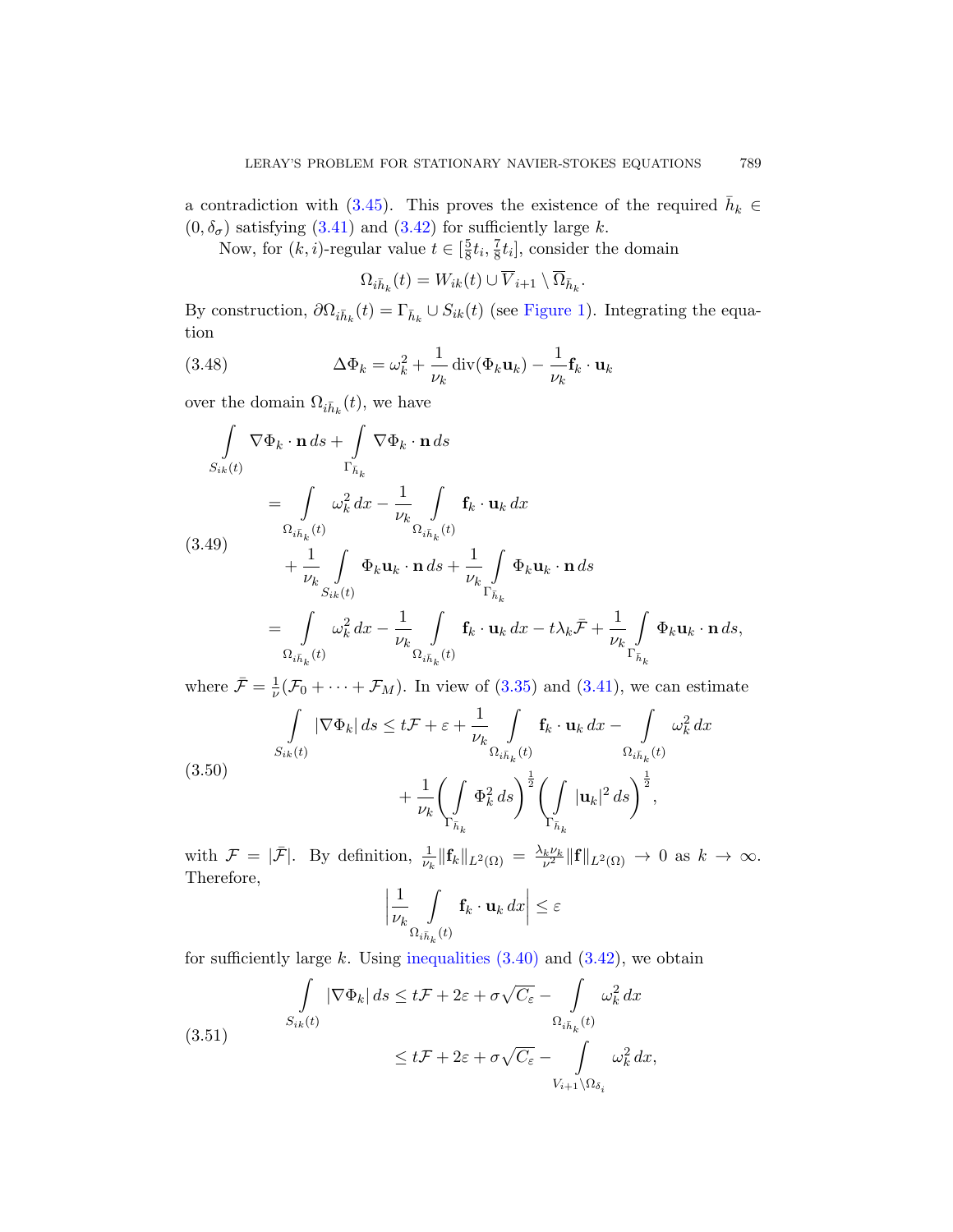<span id="page-21-0"></span>where  $C_{\varepsilon}$  is independent of k and  $\sigma$ . Choosing  $\varepsilon = \frac{1}{6}$  $\varepsilon = \frac{1}{6}$  $\varepsilon = \frac{1}{6}$  $\frac{1}{6}\varepsilon_i, \ \sigma = \frac{1}{3\sqrt{6}}$  $\frac{1}{6}\varepsilon_i$ ,  $\sigma = \frac{1}{3\sqrt{C_{\varepsilon}}}\varepsilon_i$ , and a sufficiently large k, from [Lemm](#page-10-3)a 3.7 we obtain  $2\varepsilon + \sigma \sqrt{C_{\varepsilon}} - \int_{V_{i+1}\setminus\Omega_{\delta_i}} \omega_k^2 dx \le 0$ . Estimate  $(3.37)$  [is proved.](#page-16-0)

Now, we receive the required contradiction using the Coarea formula.

LEMMA 3.9. Assume that  $\Omega \subset \mathbb{R}^2$  is a bounded domain of type (2.1) w[ith](#page-13-0)  $C^2$ -smooth b[oun](#page-37-8)dary  $\partial\Omega$ ,  $f \in W^{1,2}(\Omega)$ , and  $a \in W^{3/2,2}(\partial\Omega)$  satisfies condition  $(1.2)$ . Then assumptions  $(E-NS)$  and  $(3.17)$  lead to a contradiction.

<span id="page-21-1"></span>*Proof.* For  $i \in \mathbb{N}$  and  $k \geq k(i)$  (see Lemma 3.8), put

$$
E_i = \bigcup_{t \in [\frac{5}{8}t_i, \frac{7}{8}t_i]} S_{ik}(t).
$$

By the Coarea formula  $(3.28)$  (see also [23]), for any integrable function g:  $E_i \to \mathbb{R}$ , the equality

(3.52) 
$$
\int_{E_i} g |\nabla \Phi_k| \, dx = \int_{\frac{5}{8}t_i}^{\frac{7}{8}t_i} \int_{S_k(t)} g(x) \, d\mathfrak{H}^1(x) \, dt
$$

holds. In particular, taking  $g = |\nabla \Phi_k|$  [and](#page-21-1) using (3.37), we obtain

$$
(3.53) \qquad \int\limits_{E_i} |\nabla \Phi_k|^2 \, dx = \int\limits_{\frac{5}{8}t_i}^{\frac{7}{8}t_i} \int\limits_{S_{ik}(t)} |\nabla \Phi_k|(x) \, d\mathfrak{H}^1(x) \, dt \leq \int\limits_{\frac{5}{8}t_i}^{\frac{7}{8}t_i} \mathcal{F}t \, dt = \mathcal{F}' t_i^2,
$$

where  $\mathcal{F}' = \frac{3}{16}\mathcal{F}$  is independent of *i*. Now, taking  $g = 1$  in (3.52) and using the Hölder inequality, we have

(3.54) 
$$
\int_{\frac{5}{8}t_i}^{\frac{7}{8}t_i} \mathfrak{H}^1(S_{ik}(t)) dt = \int_{E_i} |\nabla \Phi_k| dx \leq \left(\int_{E_i} |\nabla \Phi_k|^2 dx\right)^{\frac{1}{2}} \left(\text{meas}(E_i)\right)^{\frac{1}{2}}
$$

$$
\leq \sqrt{\mathcal{F}'} t_i \left(\text{meas}(E_i)\right)^{\frac{1}{2}}.
$$

By construction, for almost all  $t \in \left[\frac{5}{8}\right]$  $\frac{5}{8}t_i, \frac{7}{8}$  $\frac{7}{8}t_i$ , the set  $S_{ik}(t)$  is a finite union of smooth cycles and  $S_{ik}(t)$  separates  $A_i^j$  $i$ <sup>i</sup> [from](#page-21-0)  $A_{i+1}^j$  for  $j = 0, ..., M$ . Thus, each set  $S_{ik}(t)$  separates  $\Gamma_j$  from  $\Gamma_N$ . In particular,

 $\mathfrak{H}^1(S_{ik}(t)) \ge \min\bigl(\text{diam}(\Gamma_j),\text{diam}(\Gamma_N)\bigr).$ 

Hence, the left integral in  $(3.54)$  is greater than  $C_t$ , where  $C > 0$  does not depend on *i*. On the other hand, evidently,  $\text{meas}(E_i) \leq \text{meas}(V_i \setminus V_{i+1}) \to 0$ as  $i \to \infty$ . The obtained contradiction finishes the proof of Lemma 3.9.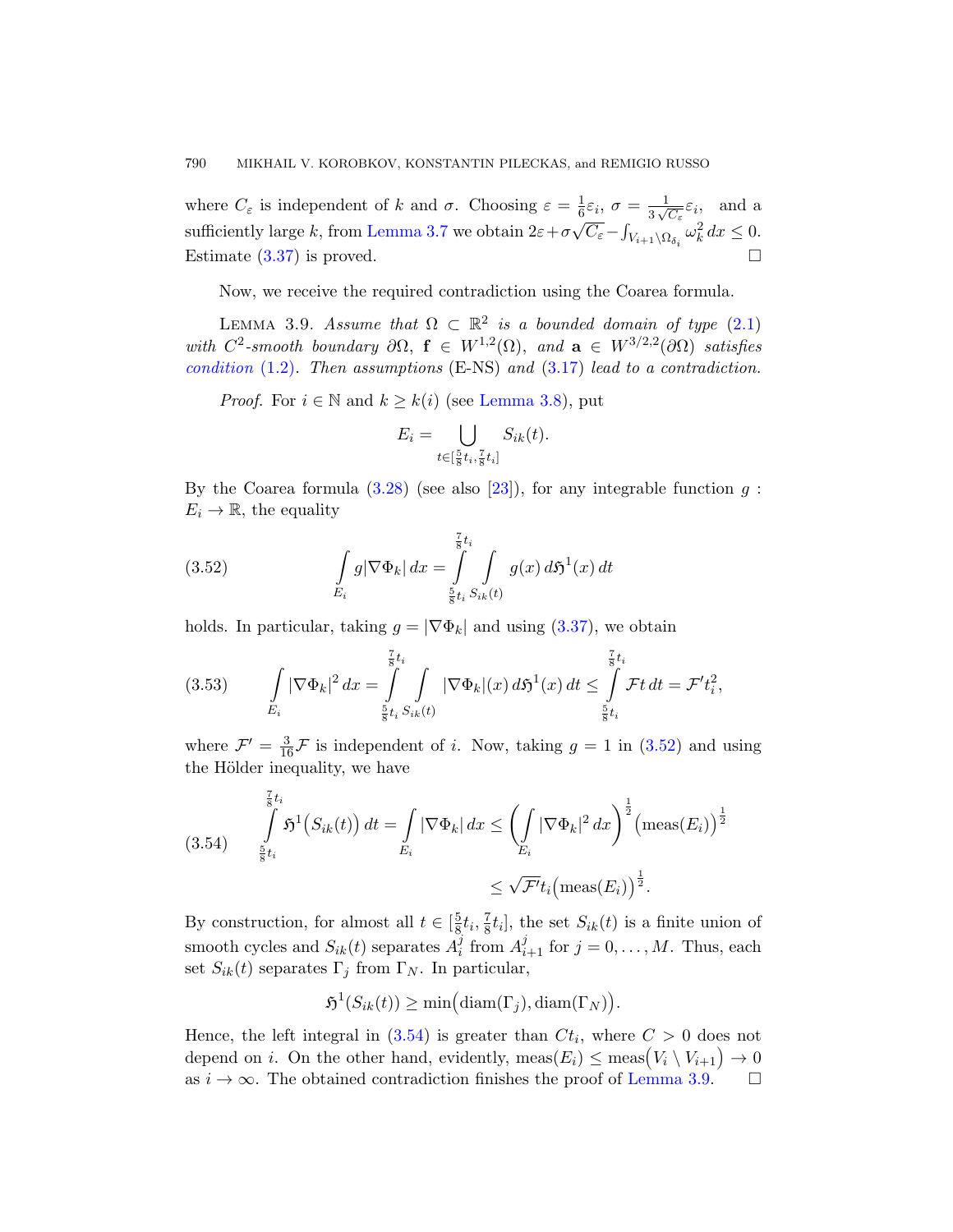3.3.2. The maximum of  $\Phi$  is not attained at  $\partial\Omega$ . In this subsection we consider the case (b), when (3.18) holds. Adding a constant to the pressure, we a[ssume, witho](#page-12-1)ut lo[ss o](#page-13-2)f generality, that

<span id="page-22-0"></span>(3.55) 
$$
\max_{j=0,\ldots,N} \widehat{p}_j < 0 < \operatorname{ess} \sup_{x \in \Omega} \Phi(x).
$$

(Here we do not exclude the case ess sup x∈Ω  $\Phi(x) = +\infty$ .) Denote  $\sigma = \max_{j=0,\dots,N} \widehat{p}_j < 0$ .

As in the previous subsection, we consider the behavior of  $\Phi$  on the Kronrod tree  $T_{\psi}$ . In particular, Lemmas 3.5 and 3.6 hold.

LEMMA 3.10. There exists  $F \in T_{\psi}$  such that diam  $F > 0$ ,  $F \cap \partial \Omega = \emptyset$ , and  $\Phi(F) > \sigma$ .

*Proof.* By assumptions,  $\Phi(x) \leq \sigma$  for every  $x \in \partial\Omega \setminus A_{\mathbf{v}}$  and there is a set of a positive measure  $E \subset \Omega$  such that  $\Phi(x) > \sigma$  at each  $x \in E$ . In virtue of Lemma [3.2\(iii\), the](#page-10-2)re exists a straight-line segment  $I = [x_0, y_0] \subset \overline{\Omega}$  with  $I \cap A_{\mathbf{v}} = \emptyset$ ,  $x_0 \in \partial \Omega$ ,  $y_0 \in E$ , such that  $\Phi|_I$  is a continuous function. By construction,  $\Phi(x_0) \leq \sigma$ ,  $\Phi(y_0) \geq \sigma + \delta_0$  with some  $\delta_0 > 0$ . Take a subinterval  $I_1 = [x_1, y_0] \subset \Omega$  such that  $\Phi(x_1) = \sigma + \frac{1}{2}$  $\frac{1}{2}\delta_0$  and  $\Phi(x) \geq \sigma + \frac{1}{2}$  $\frac{1}{2}\delta_0$  for each  $x \in [x_1, y_0]$ . Then by Bernoulli's Law (see Theorem 3.2),  $\psi \neq \text{const}$  on  $I_1$ . Hence, we can take  $x \in I_1$  such that the preimage  $\psi^{-1}(\psi(x))$  consists of a finite union of regular cycles (see Lemma 3.4). De[note](#page-11-1) by  $F$  the regular cycle containing x. Then by construction,  $\Phi(F) \geq \sigma + \frac{1}{2}$  $\frac{1}{2}\delta_0$ , and by definition of regular cycles, diam  $F > 0$  and  $F \cap \partial \Omega = \emptyset$ .

Fix F from above lemma and consider the behavior of  $\Phi$  on the Kronrod arcs  $[B_j, F], j = 0, \ldots N$  $[B_j, F], j = 0, \ldots N$  $[B_j, F], j = 0, \ldots N$ [. \(Recall th](#page-13-3)at by  $B_j$  we denote the elements of  $T_{\psi}$ such that  $\Gamma_i \subset B_i$ .) The rest part of this subsection is similar to that of Section 3.3.1 with the following difference:  $F$  now plays the role that was played before by  $B_N$ , and the calculations become easier since F lies strictly inside  $\Omega$ .

Adding a constant to the pressure, we could assume, without loss of generality, that  $\Phi(F) = 0$ . Then by construction,  $0 > \sigma \geq \Phi(B_i)$  for each  $j = 0, \ldots, N$  So, using Lemmas 3.5, 3.6 and Corollary 3.2 we can find a sequence of positive [numbers](#page-10-2)  $t_i \in (0, -\sigma)$ ,  $i \in \mathbb{N}$ , with  $t_{i+1} = \frac{1}{2}$  $\frac{1}{2}t_i$ , and the [c](#page-15-2)orresponding regular cycles  $A_i^j \in [B_j, F]$ ,  $j = 0, ..., N$ , with  $\Phi(A_i^j)$  $i_j$ ) =  $-t_i$  and  $\Phi(C) > -t_i$  for all  $C \in (A_i^j)$  $[i, F]$ . Denote by  $V_i$  the connected component of the set  $\Omega \setminus (A_i^0 \cup \cdots \cup A_i^N)$  containing F. By construction,  $\overline{V}_i \subset \Omega$ ,  $V_i \supset \overline{V}_{i+1}$ , and

$$
(3.56) \t\t \partial V_i = A_i^0 \cup \dots \cup A_i^N
$$

By definition of regular cycles (see Lemma 3.4), we again obtain estimates (3.32) and (3.33) for  $k \geq k_i$ . Accordingly, for  $k \geq k_i$  and  $t \in \left[\frac{5}{8}\right]$  $\frac{5}{8}t_{i}, \frac{7}{8}$  $\frac{7}{8}t_i],$ 

.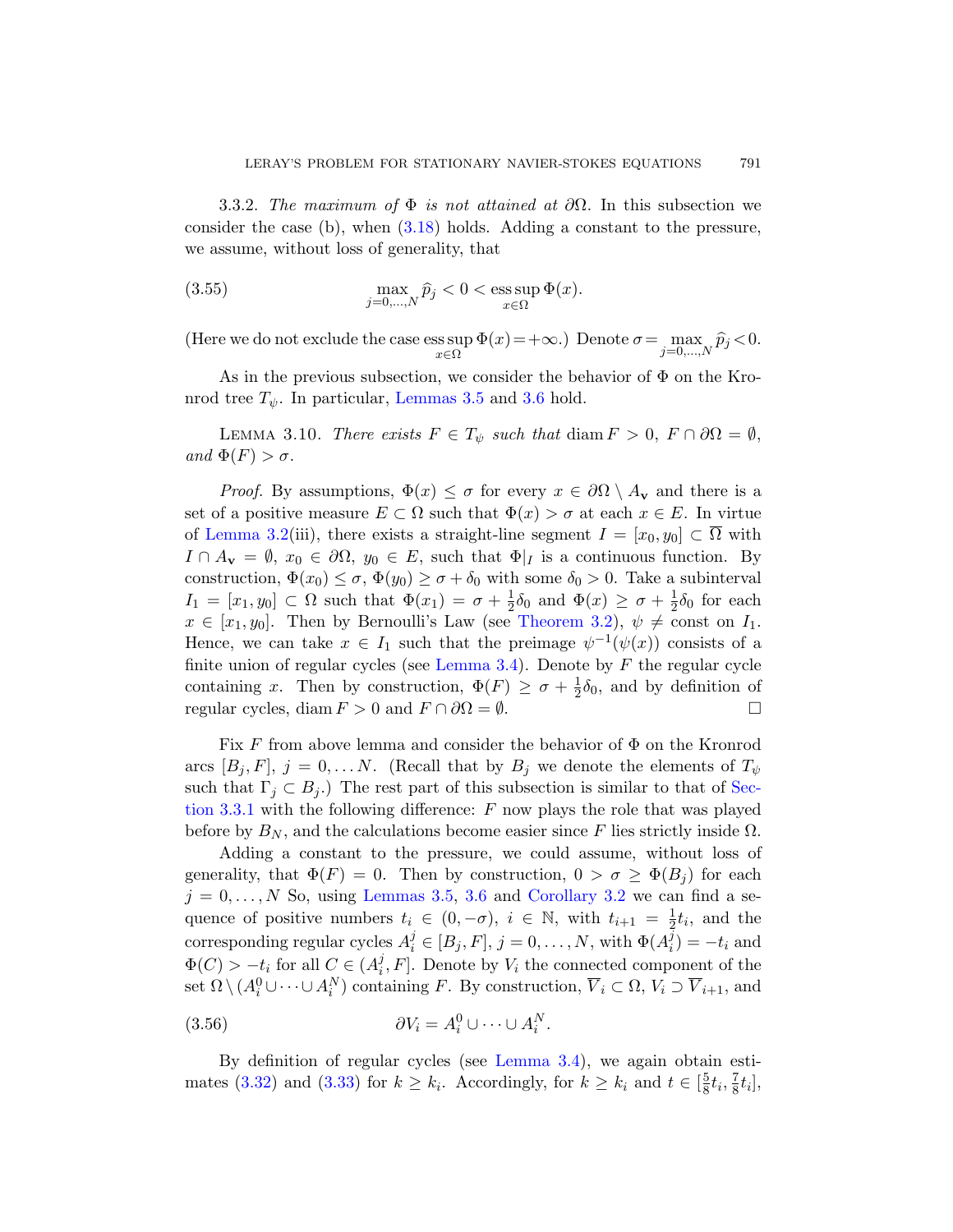we can define  $W_{ik}^j(t)$  as the connected component of the open set

$$
\{x \in V_i \setminus \overline{V}_{i+1} : \Phi_k(x) > -t\}
$$

with  $\partial W_{ik}^j(t) \supset A_{i+1}^j$  and put

$$
W_{ik}(t) = \bigcup_{j=0}^{N} W_{ik}^{j}(t), \qquad S_{ik}(t) = (\partial W_{ik}(t)) \cap V_i \setminus \overline{V}_{i+1}.
$$

By construction,

$$
\partial W_{ik}(t) = S_{ik}(t) \cup A_{i+1}^0 \cup \cdots \cup A_{i+1}^N,
$$

and the set  $S_{ik}(t)$  separates  $A_i^0 \cup \cdots \cup A_i^N$  from  $A_{i+1}^0 \cup \cdots \cup A_{i+1}^N$ . By the Morse-Sard theorem (see Theorem 2.1) applied to  $\Phi_k \in W^{2,2}_{loc}(\Omega)$ , for almost all  $t \in \left[\frac{5}{8}\right]$  $\frac{5}{8}t_i, \frac{7}{8}$  $\frac{7}{8}t_i$ , the level set  $S_{ik}(t)$  consists of finitely many  $C^1$ -cycles. Moreover, by construction,

(3.57) 
$$
\int_{S_{ik}(t)} \nabla \Phi_k \cdot \mathbf{n} \, ds = - \int_{S_{ik}(t)} |\nabla \Phi_k| \, ds < 0,
$$

<span id="page-23-0"></span>where **n** is the unit outward normal vector to  $\partial W_{ik}(t)$ . As before, we call such values  $t \in \left[\frac{5}{8}\right]$  $\frac{5}{8}t_{i}, \frac{7}{8}$  $\frac{7}{8}t_i$  (k, i)-regular.

<span id="page-23-1"></span>Since  $\Phi \neq \text{const}$  on  $V_i$ , from (3.27) it follows that  $\int$ Vi  $\omega^2 dx > 0$  for each i, and taking into account the weak convergence  $\omega_k \rightharpoonup \omega$  in  $L^2(\Omega)$ , we get

LEMMA 3.11. For e[very](#page-10-5)  $i \in \mathbb{N}$ , there exist constants  $\varepsilon_i > 0$ ,  $\delta_i \in (0, \delta_0)$ and  $k'_i \in \mathbb{N}$  such that  $\int_{V_{i+1}}$  $\omega_k^2 dx > \varepsilon_i$  $\omega_k^2 dx > \varepsilon_i$  $\omega_k^2 dx > \varepsilon_i$  for all  $k \geq k'_i$ .

Now, we can prove

LEMMA 3.12. [Assum](#page-15-3)e that  $\Omega \subset \mathbb{R}^2$  is a bounded domain of type (2.1) with  $C^2$ -smooth boundary  $\partial\Omega$ ,  $f \in W^{1,2}(\Omega)$ , and  $a \in W^{3/2,2}(\partial\Omega)$  satisfies condition  $(1.2)$ . Then assumptions  $(E-NS)$  and  $(3.18)$  lead to a contradiction.

Proof. The proof of this lemma is similar to that of Lemma 3.8. However, now the situation is easier since we separate  $V_i$  from the whole boundary  $\partial\Omega$ . Fix  $i \in \mathbb{N}$ , and assume that  $k \geq k_i$  (see (3.32)). For a  $(k, i)$ -regular value  $t \in \left[\frac{5}{8}\right]$  $\frac{5}{8}t_i, \frac{7}{8}$  $\frac{7}{8}t_i$ , consider the domain

$$
\Omega_{ik}(t) = W_{ik}(t) \cup \overline{V}_{i+1}.
$$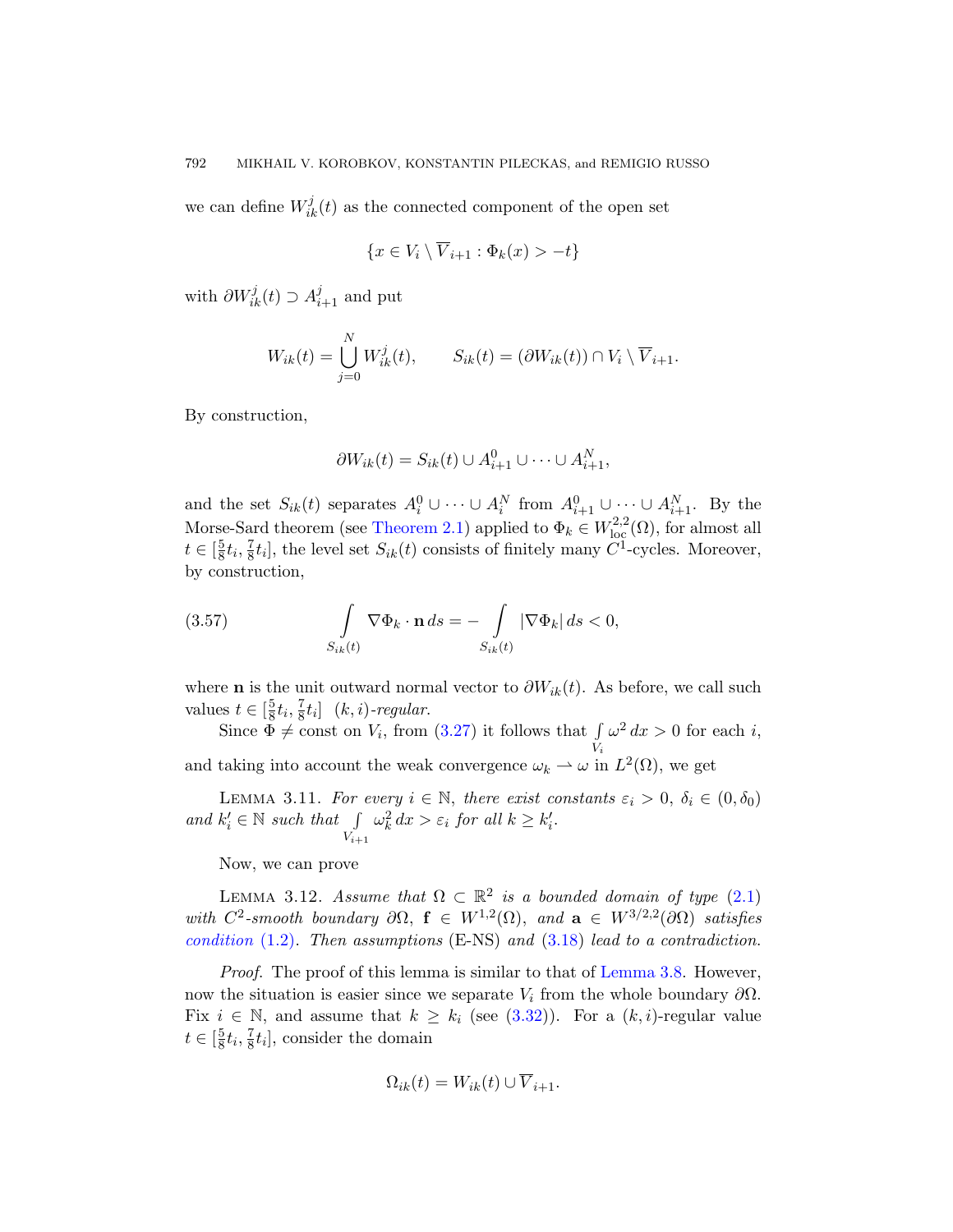By construction,  $\partial\Omega_{ik}(t) = S_{ik}(t)$ . Integrating identity (3.48) over  $\Omega_{ik}(t)$ , we obtain

(3.58) 
$$
\int_{S_{ik}(t)} \nabla \Phi_k \cdot \mathbf{n} ds = \int_{\Omega_{ik}(t)} \omega_k^2 dx + \frac{1}{\nu_k} \int_{S_{ik}(t)} \Phi_k \mathbf{u}_k \cdot \mathbf{n} ds
$$

$$
-\frac{1}{\nu_k} \int_{\Omega_{ik}(t)} \mathbf{f}_k \cdot \mathbf{u}_k dx = \int_{\Omega_{ik}(t)} \omega_k^2 dx - \frac{t}{\nu_k} \int_{S_{ik}(t)} \mathbf{u}_k \cdot \mathbf{n} ds
$$

$$
-\frac{1}{\nu_k} \int_{\Omega_{ik}(t)} \mathbf{f}_k \cdot \mathbf{u}_k dx = \int_{\Omega_{ik}(t)} \omega_k^2 dx - \frac{1}{\nu_k} \int_{\Omega_{ik}(t)} \mathbf{f}_k \cdot \mathbf{u}_k dx
$$

<span id="page-24-0"></span>and, as before, we have a contradiction with Lemma 3.11.  $\square$ 

Proof of Theorem 1.1. Let the hypotheses of Theorem 1.1 be satisfied. Suppose that its assertion fails. Then, by Lemma 3.1, there exist  $\mathbf{v}, p$  and a sequence  $(\mathbf{u}_k, p_k)$  satisfying (E-NS), and by Lemmas 3.12 and 3.9 these assumptions lead to a contradiction.  $\Box$ 

#### 4. Axially symmetric case

First, let us specify some notation. Let  $O_{x_1}, O_{x_2}, O_{x_3}$  be coordinate axes in  $\mathbb{R}^3$  and  $\theta = \arctg(x_2/x_1)$ ,  $r = (x_1^2 + x_2^2)^{1/2}$ ,  $z = x_3$  be cylindrical coordinates. Denote by  $v_{\theta}, v_r, v_z$  the projections of the vector **v** on the axes  $\theta, r, z$ .

<span id="page-24-1"></span>A function f is said to be *axially symmetric* if it does not depend on  $\theta$ . A vector-valued function  $\mathbf{h} = (h_r, h_\theta, h_z)$  is called *[axia](#page-0-0)lly symmetric* if  $h_r$ ,  $h_\theta$ and  $h_z$  do not depend on  $\theta$ . A vector-valued function  $\mathbf{h}' = (h_r, h_\theta, h_z)$  is called axially symmetri[c wi](#page-0-0)th no swirl if  $h_{\theta} = 0$  while  $h_r$  and  $h_z$  do not depend on  $\theta$ .

The main result of this section is as follows.

THEOREM 4.1. Assume that  $\Omega \subset \mathbb{R}^3$  is a bounded axially symmetric domain of type (2.1) with  $C^2$ -smooth boundary  $\partial\Omega$ . If  $f \in W^{1,2}(\Omega)$ ,  $a \in$  $W^{3/2,2}(\partial\Omega)$  are axially symmetric and **a** satisfies condition (1.2), then (1.1) admits at least one weak axially symmetric solution. Moreover, if f and a are axially symmetric with no swirl, then  $(1.1)$  admits at least one weak axially symmetric solution with no swirl.

<span id="page-24-2"></span>Using the "reductio ad absurdum" Ler[ay a](#page-0-1)rgument (the main idea is presented in Section 3.1 for the plane case; specific details concerning the axially symmetric case can be found in  $[15]$ , it is possible to prove the following

LEMMA 4.1. Assume that  $\Omega \subset \mathbb{R}^3$  is a bounded axially symmetric domain of type (2.1) with  $C^2$ -smooth boundary  $\partial\Omega$ ,  $\mathbf{f} = \text{curl } \mathbf{b}$ ,  $\mathbf{b} \in W^{2,2}(\Omega)$ ,  $\mathbf{a} \in W^{3/2,2}(\partial \Omega)$  are axially symmetric, and  $\mathbf{a}$  satisfies condition (1.2). If the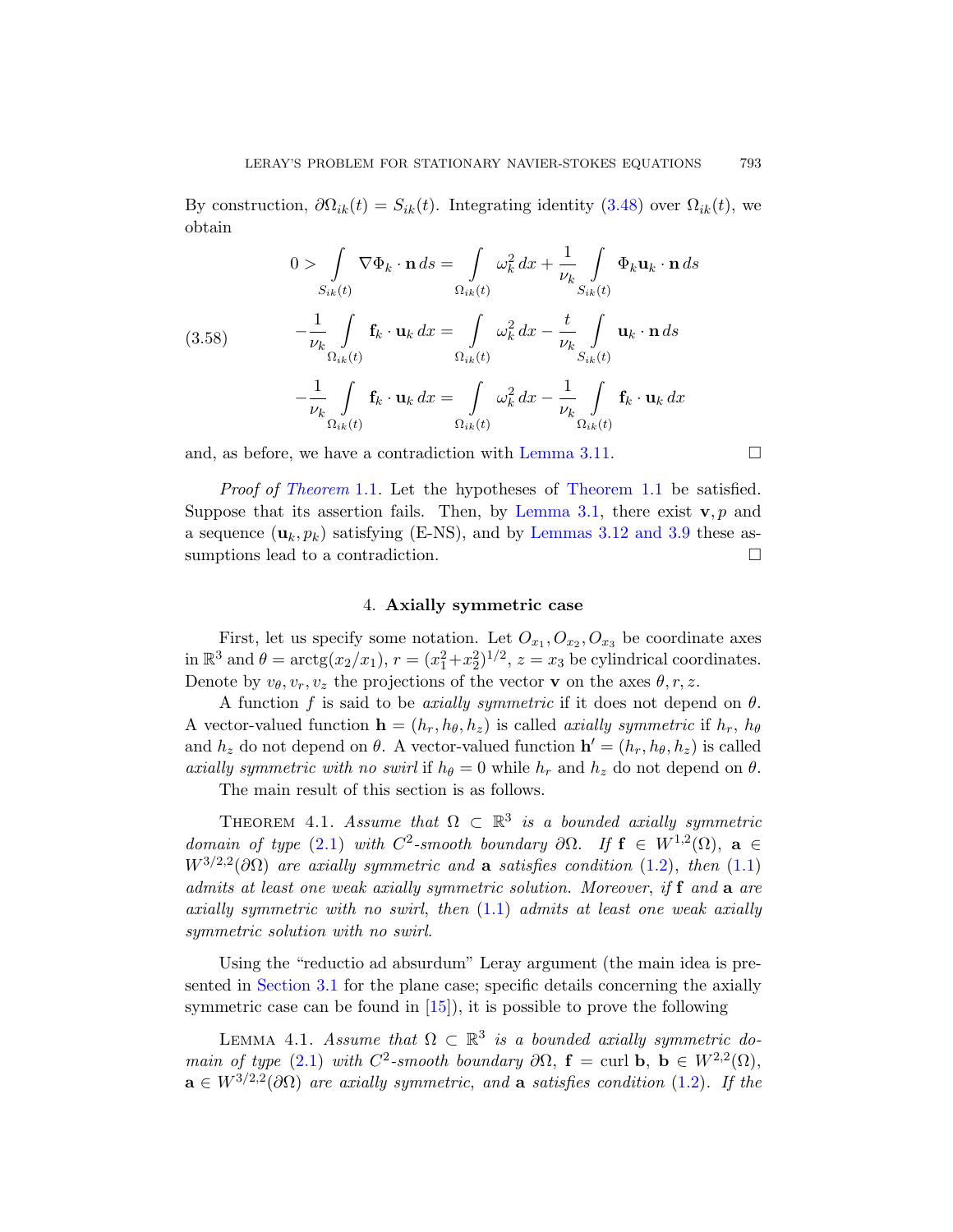assertion of Theorem 4.1 is false, then there exist  $v, p$  with the following properties:

- (E-AX) The axially symmetric functions  $\mathbf{v} \in \mathring{W}^{1,2}(\Omega)$ ,  $p \in W^{1,3/2}(\Omega)$ satisfy the Euler system  $(3.11)$ .
- (E-NS-AX) Condition (E-AX) is satisfied, and there exist a sequences of axially symmetric functions  $\mathbf{u}_k \in W^{1,2}(\Omega)$ ,  $p_k \in W^{1,3/2}(\Omega)$  and numbers  $\nu_k \to 0^+, \lambda_k \to \lambda_0 > 0$  such that the norms  $\|\mathbf{u}_k\|_{W^{1,2}(\Omega)}$ ,  $\|p_k\|_{W^{1,3/2}(\Omega)}$  are unifor[mly bounded](#page-24-1), the pair  $(\mathbf{u}_k, p_k)$  satisfies (3.10) with  $\mathbf{f}_k = \frac{\lambda_k \nu_k^2}{\nu^2} \mathbf{f}$ ,  $\mathbf{a}_k = \frac{\lambda_k \nu_k}{\nu} \mathbf{a}$ , and
- (4.1)  $\|\nabla \mathbf{u}_k\|_{L^2(\Omega)} \to 1$ ,  $\mathbf{u}_k \to \mathbf{v}$  in  $W^{1,2}(\Omega)$ ,  $p_k \to p$  in  $W^{1,3/2}(\Omega)$ . Moreover,  $\mathbf{u}_k \in W^{3,2}_{\text{loc}}(\Omega)$  and  $p_k \in W^{2,2}_{\text{loc}}(\Omega)$ .

As in the previous section, in order to prove existence Theorem 4.1, we need to show that conditions (E-NS-AX) lead to a contradiction.

Assume that

$$
\Gamma_j \cap O_{x_3} \neq \emptyset, \quad j = 0, \dots, M',
$$
  

$$
\Gamma_j \cap O_{x_3} = \emptyset, \quad j = M' + 1, \dots, N.
$$

Let  $P_+ = \{(0, x_2, x_3) : x_2 > 0, x_3 \in \mathbb{R}\}, \mathcal{D} = \Omega \cap P_+$ . Obviously, on  $P_+$ the coordinates  $x_2, x_3$  coincide with the coordinates  $r, z$ .

For a set  $A \subset \mathbb{R}^3$ , put  $\check{A} := A \cap P_+$ , and for  $B \subset P_+$ , denote by  $\widetilde{B}$  the set in  $\mathbb{R}^3$  obtained by rotation of B around  $O_z$ -axis.

One can easily see that

(S<sub>1</sub>)  $\mathcal{D}$  is a bounded plane domain with Lipschitz boundary. Moreover,  $\check{\Gamma}_j$  $(\check{A}$  is defined just above) is a connected set for every  $j = 0, \ldots, N$ . In other words,  $\{\breve{\Gamma}_j : j = 0, \ldots, N\}$  coincides with the family of all connected components of the set  $P_+ \cap \partial \mathcal{D}$ .

<span id="page-25-0"></span>Hence, **v** and p satisfy the following system in the plane domain  $\mathcal{D}$ :

(4.2)  
\n
$$
\begin{cases}\n\frac{\partial p}{\partial r} - \frac{(v_{\theta})^2}{r} + v_r \frac{\partial v_r}{\partial r} + v_z \frac{\partial v_r}{\partial z} = 0, \\
\frac{\partial p}{\partial z} + v_r \frac{\partial v_z}{\partial r} + v_z \frac{\partial v_z}{\partial z} = 0, \\
\frac{v_{\theta} v_r}{r} + v_r \frac{\partial v_{\theta}}{\partial r} + v_z \frac{\partial v_{\theta}}{\partial z} = 0, \\
\frac{\partial (r v_r)}{\partial r} + \frac{\partial (r v_z)}{\partial z} = 0\n\end{cases}
$$

(these equations are satisfied for almost all  $x \in \mathcal{D}$ ) and

(4.3) 
$$
\mathbf{v}(x) = 0 \quad \text{for } \mathfrak{H}^1\text{-almost all } x \in P_+ \cap \partial \mathcal{D}.
$$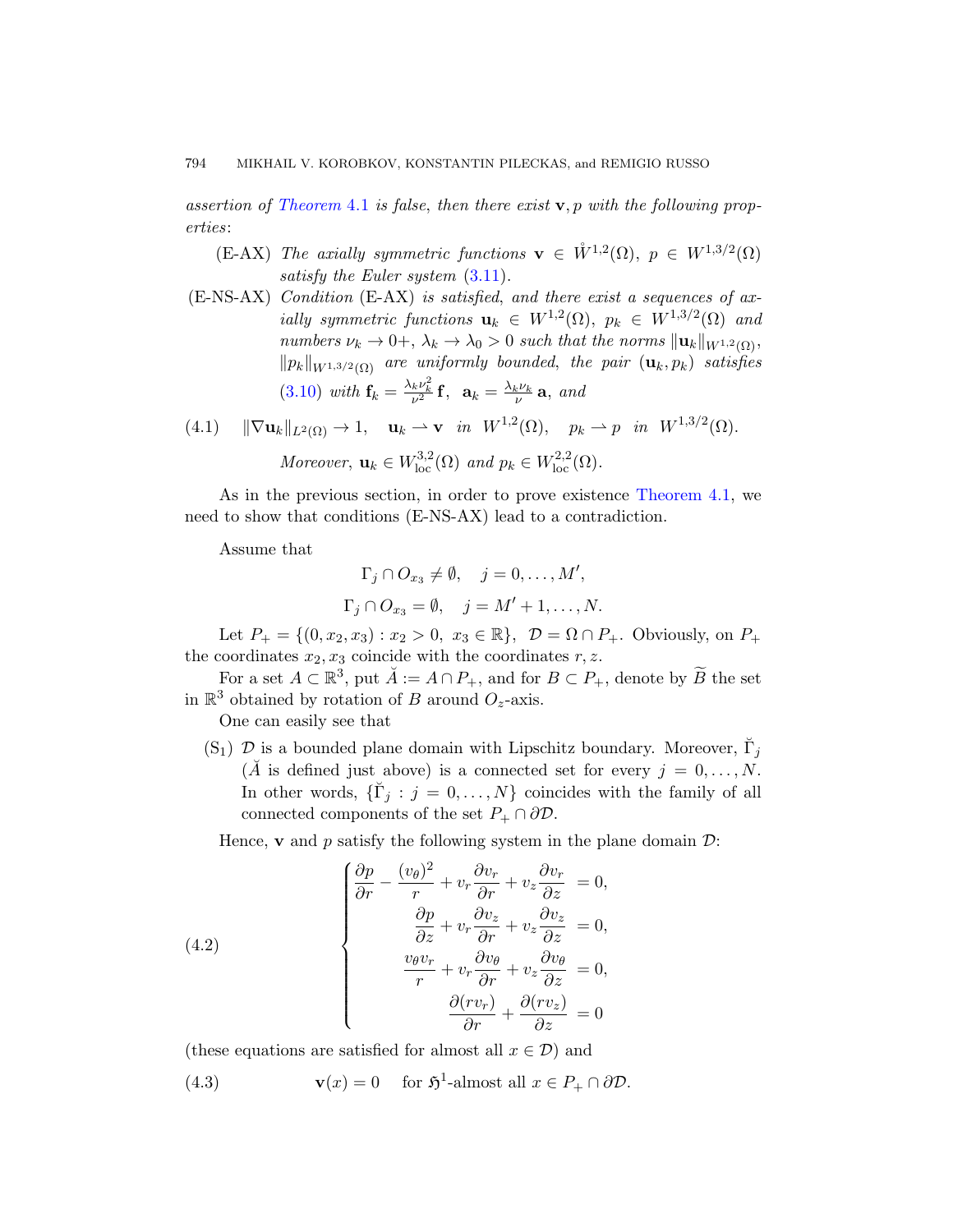<span id="page-26-1"></span>We have the following integral estimates:  $\mathbf{v} \in W^{1,2}_{loc}(\mathcal{D}),$ 

(4.4) 
$$
\int_{\mathcal{D}} r |\nabla \mathbf{v}(r,z)|^2 dr dz < \infty
$$

and, by the Sobolev embedding theorem for three-dimensional domains,  $\mathbf{v} \in L^6(\Omega)$ , i.e.,

(4.5) 
$$
\int_{\mathcal{D}} r|\mathbf{v}(r,z)|^6 dr dz < \infty.
$$

<span id="page-26-0"></span>Also, the condition  $\nabla p \in L^{3/2}(\Omega)$  can be written as

(4.6) 
$$
\int_{\mathcal{D}} r |\nabla p(r,z)|^{3/2} dr dz < \infty.
$$

4.1. Some previous results on Euler equations. The next statement was proved in  $[13, \text{Lemma } 4]$  and in  $[1, \text{Th. } 2.2]$ .

THEOREM 4[.](#page-36-5)2. If conditions  $(E-AX)$  are satisfied, then

<span id="page-26-2"></span>(4.7)  $\forall j \in \{0, 1, ..., N\} \exists \hat{p}_j \in \mathbb{R} : p(x) \equiv \hat{p}_j \text{ for } \mathfrak{H}^2\text{-almost all } x \in \Gamma_j.$ 

In particular, by axial symmetry,

(4.8) 
$$
p(x) \equiv \widehat{p}_j \quad \text{for } \mathfrak{H}^1\text{-almost all } x \in \breve{\Gamma}_j.
$$

Th[e fol](#page-25-0)lowing resu[lt w](#page-26-1)as obtained in [15].

THEOREM 4.3. If conditions (E-AX) are satisfied, then  $\hat{p}_0 = \cdots = \hat{p}_{M'}$ , where  $\widehat{p}_j$  are the constants from Theorem 4.2.

We need a weak version of Bernoulli's law for a Sobolev solution  $(v, p)$  to the Euler equations (4.2) (see Theorem 4.4 below).

From the last equality in  $(4.2)$  and from  $(4.4)$  it follows that there exists a stream function  $\psi \in W^{2,2}_{loc}(\mathcal{D})$  such that

(4.9) 
$$
\frac{\partial \psi}{\partial r} = -rv_z, \quad \frac{\partial \psi}{\partial z} = rv_r.
$$

<span id="page-26-3"></span>[Fix a p](#page-10-1)oint  $x_* \in \mathcal{D}$ . For  $\varepsilon > 0$ , denote by  $\mathcal{D}_{\varepsilon}$  the connected component of  $\mathcal{D} \cap \{(r, z) : r > \varepsilon\}$  containing  $x_*$ . Since

(4.10) 
$$
\psi \in W^{2,2}(\mathcal{D}_{\varepsilon}) \quad \forall \varepsilon > 0,
$$

by Sobolev embedding theorem,  $\psi \in C(\bar{\mathcal{D}}_{\varepsilon})$ . Hence  $\psi$  is continuous at points of  $\overline{\mathcal{D}} \setminus O_z = \overline{\mathcal{D}} \setminus \{(0, z) : z \in \mathbb{R}\}.$ 

Lemma 4.2 (cf. Lemma 3.3). If conditions (E-AX) are satisfied, then there exist constants  $\xi_0, \ldots, \xi_N \in \mathbb{R}$  such that  $\psi(x) \equiv \xi_j$  on each curve  $\check{\Gamma}_j$ ,  $j=0,\ldots,N$ .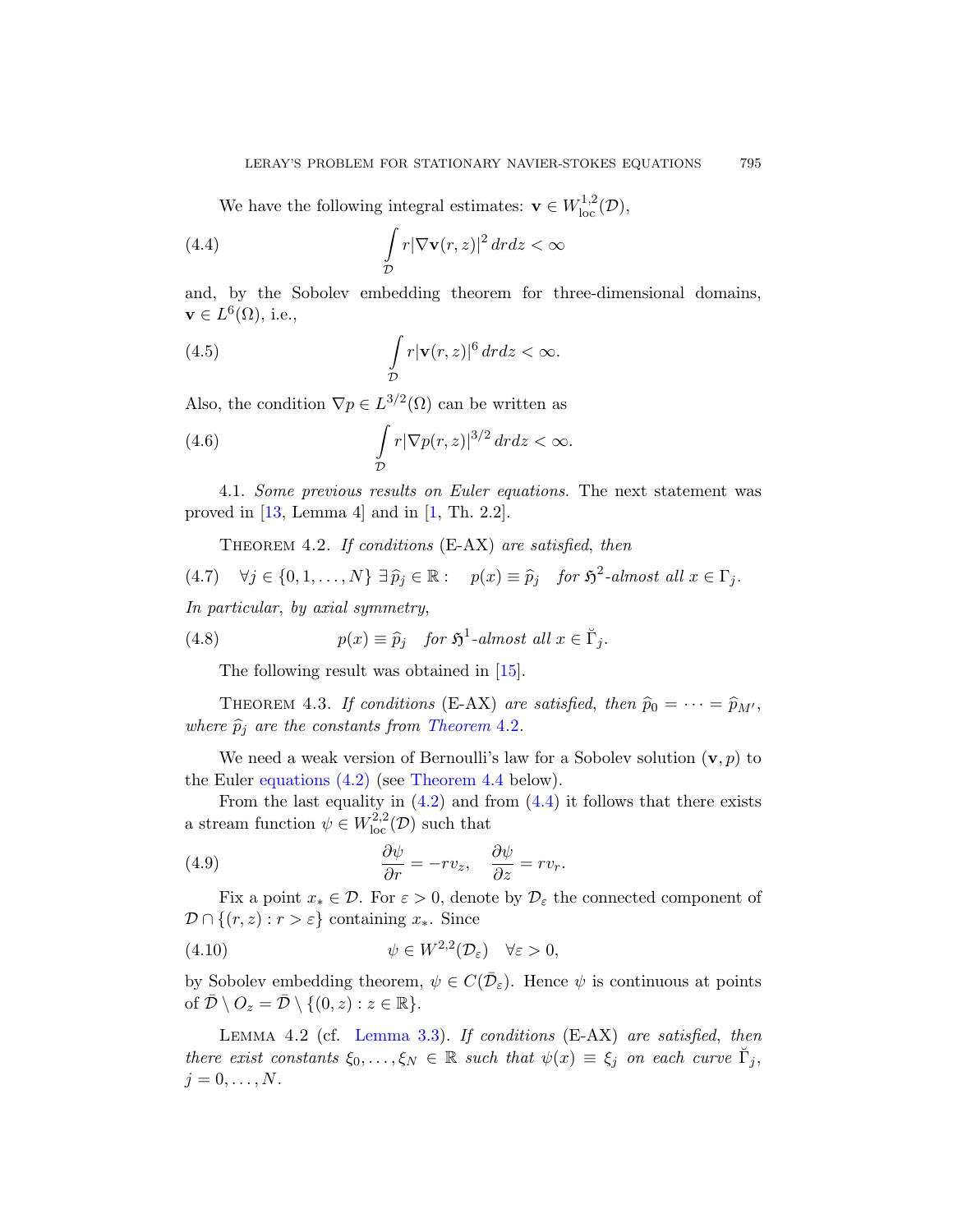#### 796 MIKHAIL V. KOROBKOV, KONSTANTIN PILECKAS, and REMIGIO RUSSO

*Proof.* In virtue of (4.3) and (4.9), we have  $\nabla \psi(x) = 0$  for  $\mathfrak{H}^1$ -almost all  $x \in \partial \mathcal{D} \setminus O_z$ . Then the Morse-Sard property (see Theorem 2.1) implies that

for any connected set  $C \subset \partial \mathcal{D} \setminus O_z$ ,  $\exists \alpha = \alpha(C) \in \mathbb{R} : \psi(x) \equiv \alpha \ \forall x \in C$ . Hence, since  $\check{\Gamma}_j$  are connected (see  $(S_1)$ ), the lemma follows.

Denote by  $\Phi = p + \frac{|\mathbf{v}|^2}{2}$  $\frac{1}{2}$  the total head pressure corresponding to the solution  $(v, p)$ . Obviously,

(4.11) 
$$
\int_{\mathcal{D}} r |\nabla \Phi(r, z)|^{3/2} dr dz < \infty.
$$

Hence,

(4.12) 
$$
\Phi \in W^{1,3/2}(\mathcal{D}_{\varepsilon}) \quad \forall \varepsilon > 0.
$$

Applying Lemmas 2.1, 2.2, and Remark 2.2 to the functions  $\mathbf{v}, \psi, \Phi$ , we get the following

LEMMA 4.3. If conditions (E-AX) hold, then there exists a set  $A_v \subset \overline{\mathcal{D}}$ such that

- (i)  $\mathfrak{H}^1(A_{\mathbf{v}}) = 0.$
- (ii) For all  $x = (r, z) \in \mathcal{D} \setminus A_{\mathbf{v}},$

$$
\lim_{\rho \to 0} \int_{B_{\rho}(x)} |\mathbf{v}(y) - \mathbf{v}(x)|^2 dy = \lim_{\rho \to 0} \int_{B_{\rho}(x)} |\Phi(y) - \Phi(x)|^2 dy = 0;
$$

moreover, the f[unc](#page-36-5)tion  $\psi$  is differentiable at x, and

$$
\nabla \psi(x) = (-rv_z(x), rv_r(x)).
$$

<span id="page-27-0"></span>(iii) For every  $\varepsilon > 0$ , there exists a set  $U \subset \mathbb{R}^2$  with  $\mathfrak{H}^1_{\infty}(U) < \varepsilon$ ,  $A_{\mathbf{v}} \subset U$ , and such that the functions  $\mathbf{v}, \Phi$  are continuous on  $\overline{\mathcal{D}} \setminus (U \cup O_z)$ .

The next two results were obtained in [15].

Theorem 4.4 (Bernoulli's Law). Let conditions (E-AX) be valid, and let  $A_{\mathbf{v}}$  be a set from Lemma 4.3. For any compact connected set  $K \subset \mathcal{D} \setminus O_z$ , the following property holds: [if](#page-36-5)

$$
\psi\Big|_K = \text{const},
$$

then

(4.14) 
$$
\Phi(x_1) = \Phi(x_2) \quad \text{for all } x_1, x_2 \in K \setminus A_{\mathbf{v}}.
$$

We also need the following assertion from [15] concerning the behavior of the total head pressure near the singularity axis  $O_z$ .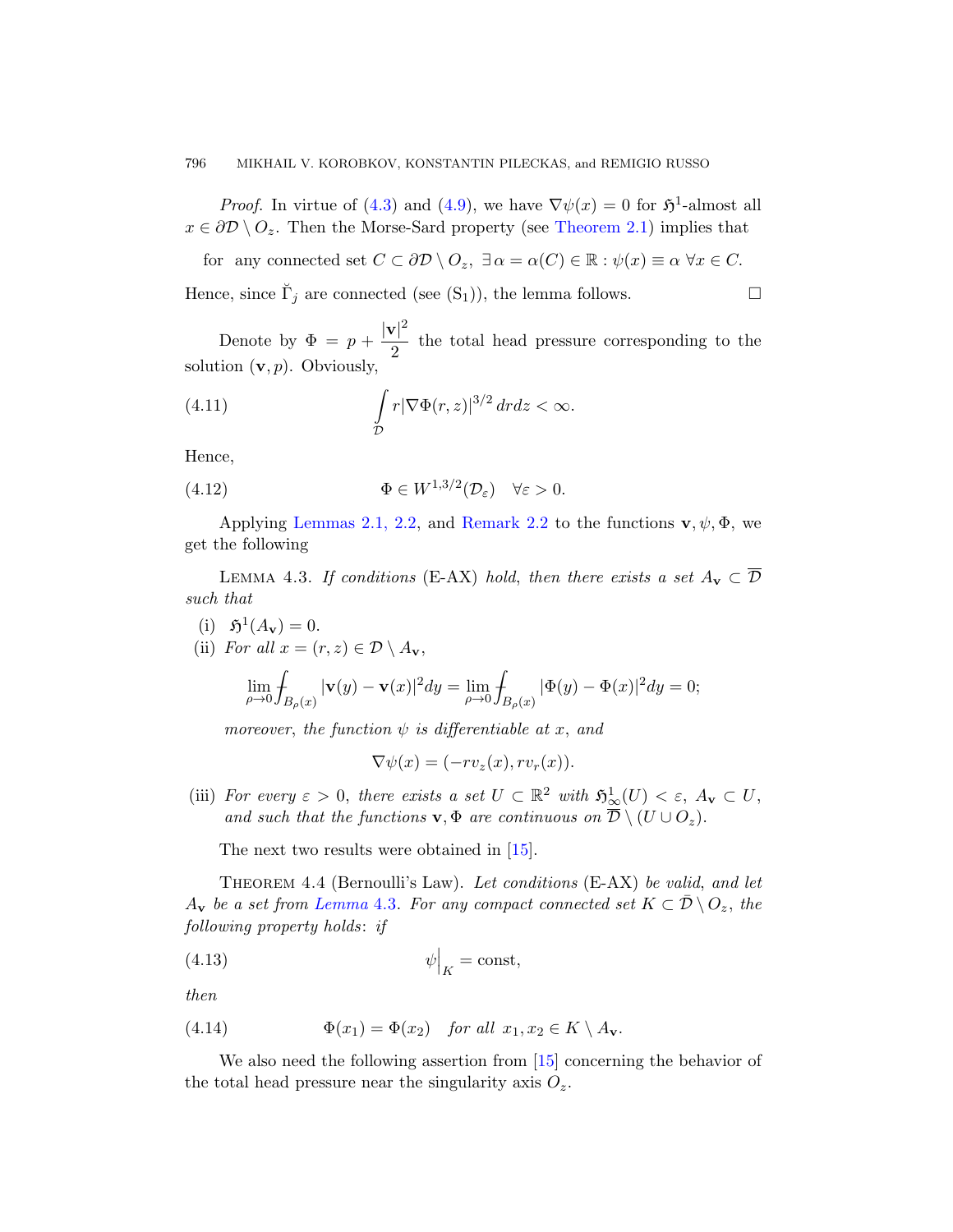<span id="page-28-2"></span>LEMMA 4.4. Assume that conditions  $(E-AX)$  are satisfied. Let  $K_i$  be a sequence of compact sets with the following properties:  $K_i \subset \overline{\mathcal{D}} \setminus O_z$ ,  $\psi|_{K_i} =$ const, and  $\lim_{i \to \infty} \inf_{(r,z) \in K_i} r = 0$ ,  $\lim_{i \to \infty}$ i→∞ sup  $\sup_{(r,z)\in K_i} r > 0$ . Then  $\Phi(K_i) \to \hat{p}_0$  as  $i \to \infty$ .

<span id="page-28-0"></span>Here we denote by  $\Phi(K_i)$  the corresponding constant  $c_i \in \mathbb{R}$  such that  $\Phi(x) = c_i$  for all  $x \in K_i \setminus A_{\mathbf{v}}$  (see Theorem 4.4).

4.2. Obtaining a contradiction. We consider three possible cases.

(a) The maximum of  $\Phi$  is attained on the boundary component intersecting the symmetry axis:

<span id="page-28-1"></span>(4.15) 
$$
\widehat{p}_0 = \max_{j=0,\dots,N} \widehat{p}_j = \operatorname*{ess\,sup}_{x \in \Omega} \Phi(x).
$$

(b) The maximum of  $\Phi$  is attained on a boundary component that does not intersect the symmetry axis:

<span id="page-28-3"></span>(4.16) 
$$
\widehat{p}_0 < \widehat{p}_N = \max_{j=0,\dots,N} \widehat{p}_j = \operatorname*{ess\,sup}_{x \in \Omega} \Phi(x).
$$

(c) The maximum of  $\Phi$  is not attained on  $\partial\Omega$ :

(4.17) 
$$
\max_{j=0,\ldots,N} \widehat{p}_j < \operatorname{ess} \sup_{x \in \Omega} \Phi(x).
$$

4.2.1. The case ess sup  $\Phi(x) = \hat{p}_0$ . [Let us conside](#page-9-2)r case (4.15). Adding a  $x \in \Omega$ constant to th[e pressure](#page-26-2)  $p$ , we can assume, without loss of generality, that

(4.18) 
$$
\widehat{p}_0 = \operatorname*{ess\,sup}_{x \in \Omega} \Phi(x) = 0.
$$

Since the identity  $\hat{p}_0 = \hat{p}_1 = \cdots = \hat{p}_N$  is impossible (see Corollary 3.1, which is valid also for the axial-symmetric case), we have that  $\hat{p}_j < 0$  for some  $j \in \{M'+1,\ldots,N\}$ . (Recall that by Theorem 4.3,  $\hat{p}_0 = \cdots = \hat{p}_{M'} = 0$ .)

Now, we receive a contradiction following the arguments of [15], [16]. For the reader's convenience, we recall these arguments. From equation  $(3.11<sub>1</sub>)$  we obtain the identity

(4.19)  
\n
$$
0 = x \cdot \nabla p(x) + x \cdot (\mathbf{v}(x) \cdot \nabla) \mathbf{v}(x)
$$
\n
$$
= \text{div} [x p(x) + (\mathbf{v}(x) \cdot x) \mathbf{v}(x)] - p(x) \text{ div } x - |\mathbf{v}(x)|^2
$$
\n
$$
= \text{div} [x p(x) + (\mathbf{v}(x) \cdot x) \mathbf{v}(x)] - 3\Phi(x) + \frac{1}{2} |\mathbf{v}(x)|^2.
$$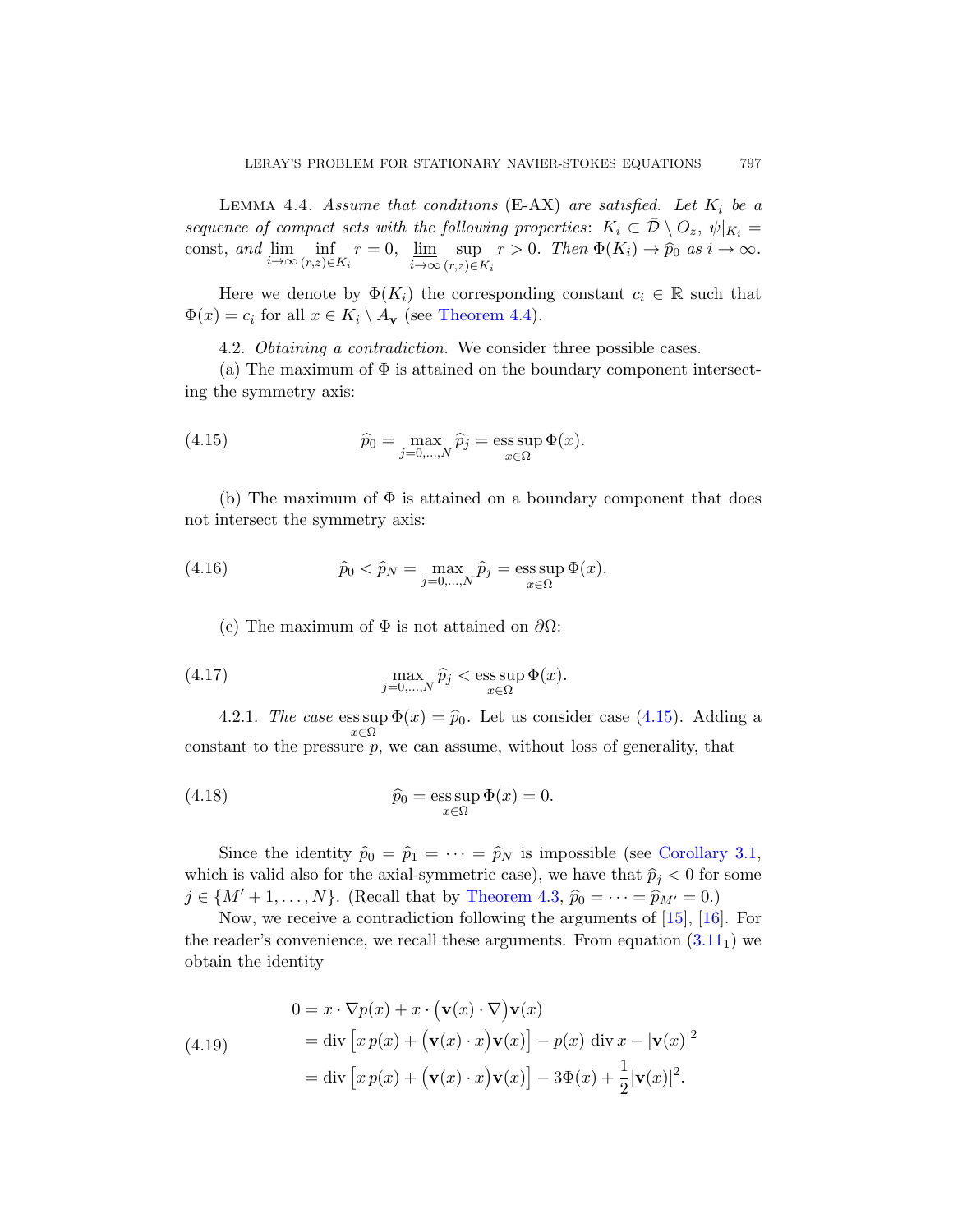<span id="page-29-1"></span>Integrating it over  $\Omega$  and using (4.18), we derive

$$
0 \ge \int_{\Omega} \left[ 3\Phi(x) - \frac{1}{2} |\mathbf{v}(x)|^2 \right] dx = \int_{\partial\Omega} p(x) \left( x \cdot \mathbf{n} \right) ds = \sum_{j=0}^{N} \widehat{p}_j \int_{\Gamma_j} \left( x \cdot \mathbf{n} \right) ds
$$

$$
= -\sum_{j=1}^{N} \widehat{p}_j \int_{\Omega_j} \text{div} \, x \, dx = -3 \sum_{j=1}^{N} \widehat{p}_j |\Omega_j| > 0.
$$

The obtained contradiction finishes the proof for case (4.15).

4.2.2. The case  $\hat{p}_0 < \hat{p}_N = \operatorname{ess} \sup_{x \in \overline{Q}} \Phi(x)$ . Suppose that (4.16) holds. We  $x\in\bar{\Omega}$ may assume, without loss of generality, that the maximum value is zero; i.e.,

(4.20) 
$$
\hat{p}_0 < \hat{p}_N = \max_{j=0,...,N} \hat{p}_j = \operatorname{ess} \sup_{x \in \bar{\Omega}} \Phi(x) = 0.
$$

From Theorem 4.3, we have

$$
\widehat{p}_0 = \cdots = \widehat{p}_{M'} < 0.
$$

Change (if necessary) the numbering of the boundary components  $\Gamma_{M'+1}, \ldots,$  $\Gamma_{N-1}$  so that

(4.22) 
$$
\hat{p}_j < 0, \quad j = 0, ..., M, \quad M \ge M',
$$

(4.23) 
$$
\widehat{p}_{M+1} = \cdots = \widehat{p}_N = 0.
$$

<span id="page-29-2"></span>The first goal is to remove a neighborhood of the singularity line  $O_z$  from our considerations. Then we can reduce the proof to the plane case considered in Section 3.3.1.

Take  $r_0 > 0$  such that the open set  $\mathcal{D}_{\varepsilon} = \{(r, z) \in \mathcal{D} : r > \varepsilon\}$  is connected for every  $\varepsilon \leq r_0$  (i.e.,  $\mathcal{D}_{\varepsilon}$  is a domain), and

$$
\breve{\Gamma}_j \subset \overline{D}_{r_0}
$$
 and  $\inf_{(r,z)\in \breve{\Gamma}_j} r \ge 2r_0$ ,  $j = M' + 1, ..., N$ ,

 $\breve{\Gamma}_j \cap \overline{D}_{\varepsilon}$  is a connected set and sup  $(r,z)$ ∈Ť $_j \cap \overline{D}_\varepsilon$  $r \ge 2r_0, \ \ j = 0, \ldots, M', \ \varepsilon \in (0, r_0].$ (4.24)

<span id="page-29-0"></span>Let a set  $C \subset \overline{\mathcal{D}}_{\varepsilon}$  separate  $\breve{\Gamma}_i$  and  $\breve{\Gamma}_j$  in  $\mathcal{D}_{\varepsilon}$  for some different indexes  $i, j \in$  $\{0,\ldots,N\};$  i.e.,  $\breve{\Gamma}_i \cap \overline{\mathcal{D}}_{\varepsilon}$  and  $\breve{\Gamma}_j \cap \overline{\mathcal{D}}_{\varepsilon}$  lie in different connected components of  $\overline{\mathcal{D}}_{\varepsilon} \setminus C$ . Obviously, for  $\varepsilon \in (0, r_0]$ , there exists a constant  $\delta(\varepsilon) > 0$  (not depending on  $i, j, C$ ) such that the uniform estimate sup  $r \geq \delta(\varepsilon)$  holds (see  $(r,z) \in C$ 

Figure 2). Moreover, the function  $\delta(\varepsilon)$  is nondecreasing. In particular,

(4.25) 
$$
\delta(\varepsilon) \ge \delta(r_0), \quad \varepsilon \in (0, r_0].
$$

By Remark 2.4 and Lemma 4.2, we can apply Kronrod's results to the stream function  $\psi|_{\bar{\mathcal{D}}_{\varepsilon}}, \varepsilon \in (0, r_0]$ . Accordingly,  $T_{\psi, \varepsilon}$  means the corresponding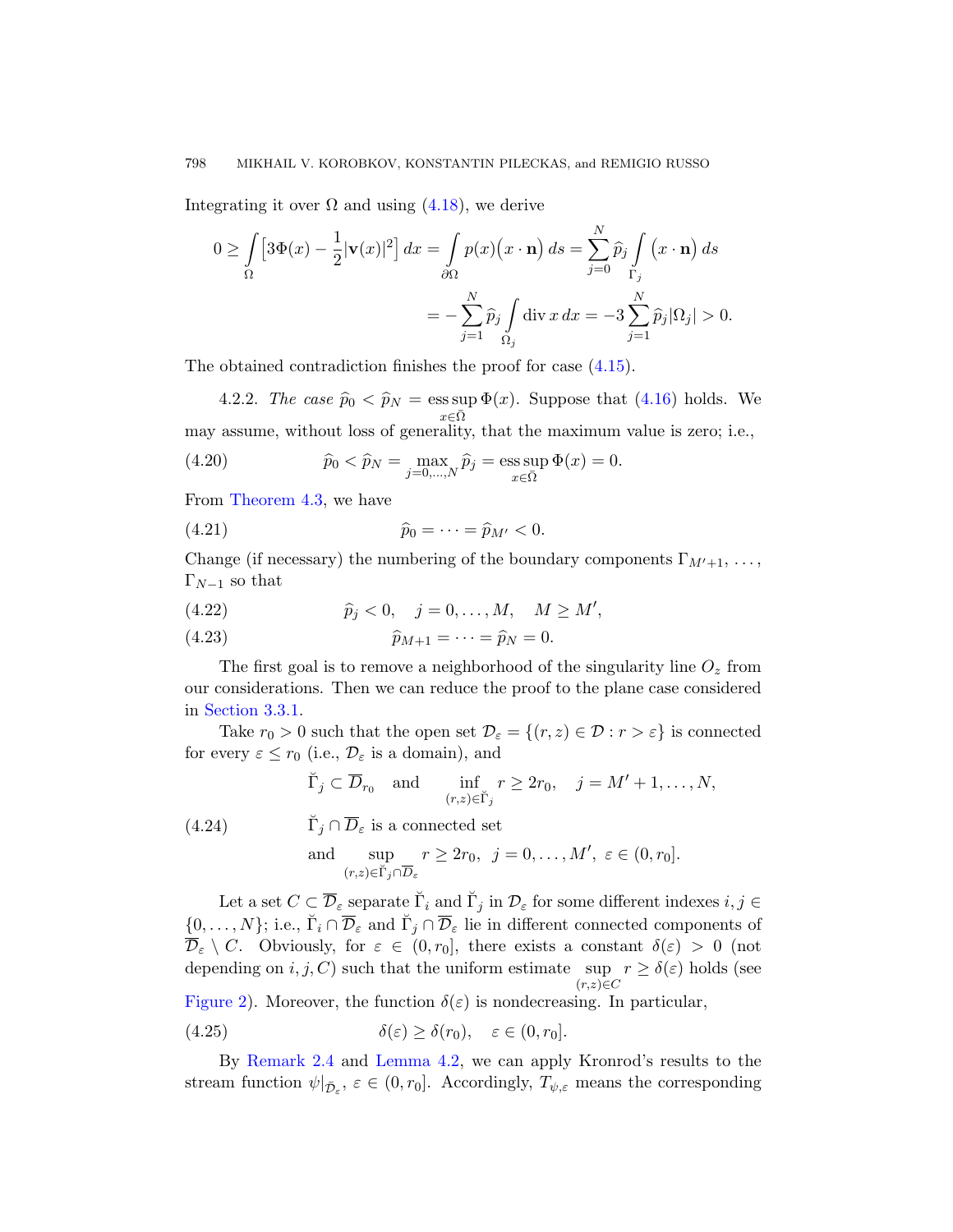Kronrod tree for the restr[iction](#page-12-1)  $\psi|_{\bar{\mathcal{D}}_{\varepsilon}}$ . Define the total head pressure on  $T_{\psi,\varepsilon}$ as we did in [Section 3](#page-27-0).3.1. Then the following analog of Lemma 3.5 holds.

LEMMA 4.5. Let  $A, B \in T_{\psi, \varepsilon}$ , where  $\varepsilon \in (0, r_0]$ , diam  $A > 0$ , and diam B  $> 0.$  Consider the corresponding arc  $[A, B] \subset T_{\psi, \varepsilon}$  joining A to B (see Lemmas 2.3 and 2.4). Then the restriction  $\Phi|_{[A,B]}$  is a continuous function.

<span id="page-30-0"></span>The lemma is proved using the argument of Lemma 3.5 and taking into account the above definitions, Theorem 4.4, and the continuity properties of  $\Phi$ ; see Lemma 4.3(iii).

Denote by  $B_0^{\varepsilon}, \ldots, B_N^{\varepsilon}$  the elements of  $T_{\psi, \varepsilon}$  such that  $B_j^{\varepsilon} \supset \check{\Gamma}_j \cap \bar{\mathcal{D}}_{\varepsilon}, j =$  $0,\ldots,M'$ , and  $B_j^{\varepsilon} \supset \check{\Gamma}_j$ ,  $j=M'+1,\ldots,N$ . By construction,  $\Phi(B_j^{\varepsilon})<0$  for  $j=0,\ldots,M$ , and  $\Phi(B_j^{\varepsilon})=0$  for  $j=M+1,\ldots,N$ . For  $r>0$ , let  $L_r$  be the horizontal straight line  $L_r = \{(r, z) : z \in \mathbb{R}\}$  $L_r = \{(r, z) : z \in \mathbb{R}\}$  $L_r = \{(r, z) : z \in \mathbb{R}\}$ . We have

LEMMA 4.6. [There](#page-28-2) exist  $r_* \in (0, r_0]$  and  $C_j \in [B_j^{r_*}, B_N^{r_*}], j = 0, ..., M$ , such that  $\Phi(C_j) < 0$  and  $C \cap L_{r_*} = \emptyset$  for all  $C \in [C_j, B_N^{r_*}]$ .

*Proof.* Suppose that the lemma fails for some  $j = 0, \ldots, M$  $j = 0, \ldots, M$  $j = 0, \ldots, M$ . Then it is easy to construct  $r_i \to 0$  and  $C^i \in [B_j^{r_i}, B_N^{r_i}]$  such that  $C^i \cap L_{r_i} \neq \emptyset$  and  $\Phi(C^i) \to 0$ . Since by (4.22),  $\widehat{p}_0 < 0$ , we have  $\Phi(C^i) \to \widehat{p}_0$ . By (4.25),  $\sup_{(r,\tau) \in C^i} r \geq \delta(r_0)$ .  $(r,z)\in C^i$ Thus, we have a contradiction with [Lemma 4](#page-30-0).4, and the result is proved.  $\square$ 

Lemma 4.6 allows us to remove a neighborhood of the singularity line  $O<sub>z</sub>$  from our argument. Thus, we can apply the approach developed in Section 3.3.1 for the plane case. Put, for simplicity,  $T_{\psi} = T_{\psi,r_*}$  and  $B_j = B_j^{r_*}$ . Since  $\partial \mathcal{D}_{r_*} \subset B_0 \cup \cdots \cup B_N \cup L_{r_*}$  and the set  $\{B_0, \ldots, B_N\} \subset T_{\psi}$  is finite, we can change  $C_j$  (if necessary) so that the assertion of Lemma 4.6 takes the following stronger form:

(4.26) 
$$
\forall j = 0,..., M \quad C_j \in [B_j, B_N], \quad \Phi(C_j) < 0,
$$

and

<span id="page-30-1"></span>(4.27) 
$$
C \cap \partial \mathcal{D}_{r_*} = \emptyset \quad \forall C \in [C_j, B_N).
$$

Observe that  $\Gamma_j \cap L_{r_*} \neq \emptyset$  for  $j = 0, \ldots, M'$ . Therefore, if a cycle  $C \in T_{\psi}$ separates  $\Gamma_N$  from  $\Gamma_0$  and  $C \cap \partial \mathcal{D}_{r_*} = \emptyset$ , then C separates  $\Gamma_N$  from  $\Gamma_j$  for all  $j = 1, \ldots, M'$ . So we can take  $C_0 = \cdots = C_{M'}$  (see Figure 2) and consider only the Kronrod arcs  $[C_{M'}, B_N], \ldots, [C_M, B_N].$ 

Recall that a set  $\mathcal{Z} \subset T_{\psi}$  has T-measure zero if  $\mathfrak{H}^1(\{\psi(C) : C \in \mathcal{Z}\}) = 0$ .

LEMMA 4.7. For every  $j = M', \ldots, M, T\text{-almost all } C \in [C_j, B_N]$  are  $C<sup>1</sup>$ -curves homeomorphic to the circle. Moreover, there exists a subsequence  $\Phi_{k_l}$  such that the sequence  $\Phi_{k_l}|_C$  converges to  $\Phi|_C$  uniformly  $\Phi_k|_C \rightrightarrows \Phi|_C$  on T-almost all cycles  $C \in [C_j, B_N]$ .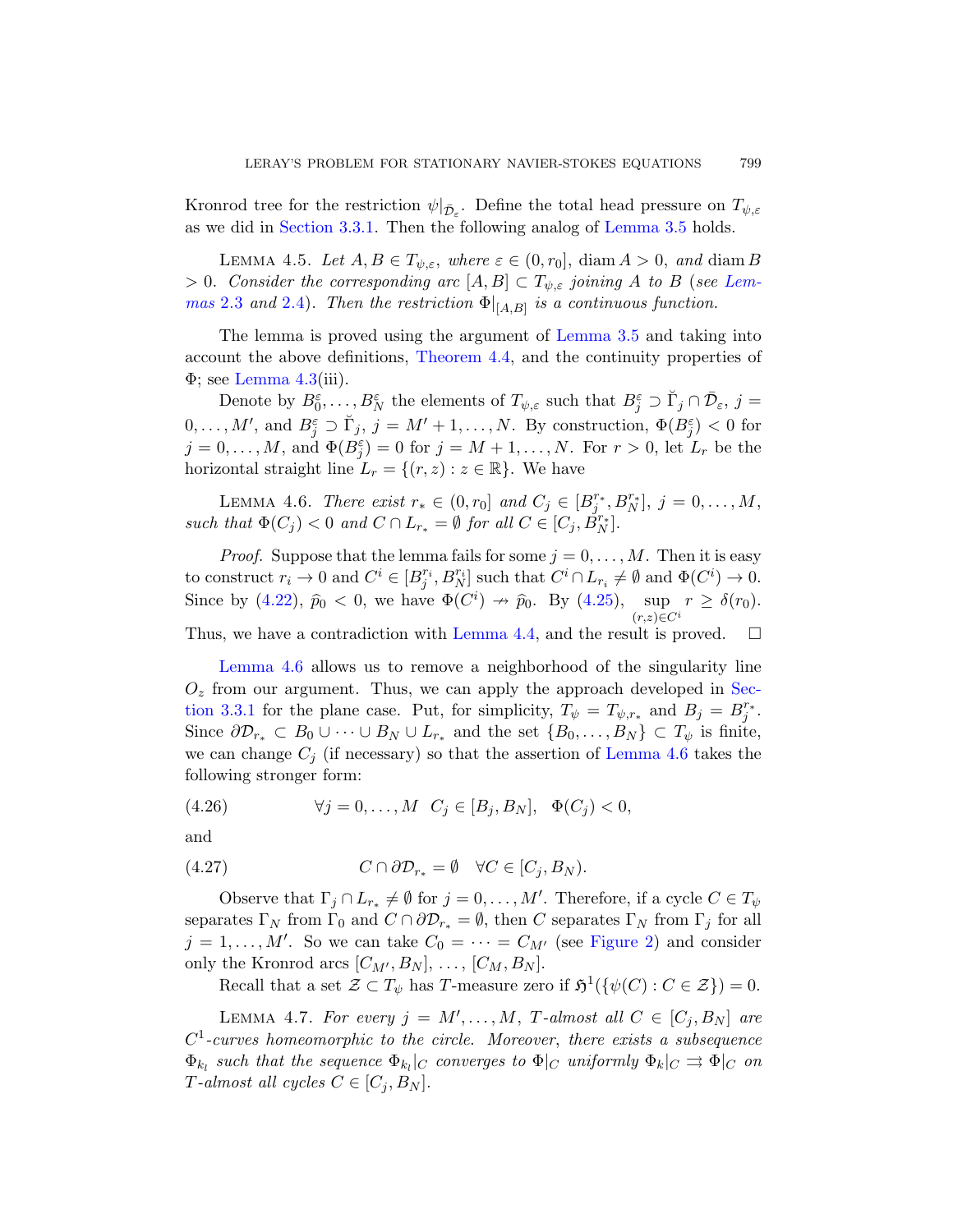

<span id="page-31-0"></span>Figure 2. The domain  $\mathcal D$  for [the case](#page-30-1)  $M'=M=1, N=2$ .

[The](#page-13-2) first assertion of the lemma follows from Theorem 2.1(iv) and (4.27). The validity of the second one for T-almost all  $C \in [C_j, B_N]$  was proved in [17, Lemma 3.3].

Below we assume (without loss of generality) that the subsequence  $\Phi_{k_l}$ coincides with  $\Phi_k$ . Besides, cycles satisfying the assertion of Lemma 4.7 will be called [regular cy](#page-11-1)cles.

From Lemmas 4.7 and 3.6 (which is also valid for the axially symmetric case), we obtain

COROLLARY 4.1. For each  $j = M', \ldots, M$ , we have

 $\mathfrak{H}^1(\{\Phi(C): C \in [C_j, B_N] \text{ and } C \text{ is not a regular cycle}\}\)=0.$ 

As in the plane case (see Section 3.3.1), [we ca](#page-15-3)n take a sequence of positive values  $t_i$  with  $t_{i+1} = \frac{1}{2}$  $\frac{1}{2}t_i$ , the corresponding regular cycles  $A_i^j \in [C_j, B_N]$  with  $\Phi(A_i^j)$  $\mathcal{U}_i^j$  =  $-t_i$ , and the sequence of domains  $V_i \subset \mathcal{D}_{r_*}$  with

(4.28) 
$$
\partial V_i = A_i^{M'} \cup \cdots \cup A_i^M \cup \breve{\Gamma}_K \cup \cdots \cup \breve{\Gamma}_N,
$$

where  $K \geq M + 1$  is independent of *i*.

By the definition of regular cycles, we have again estimates (3.32) and  $(3.33)$  for  $k \geq k_i$ . Accordingly, for  $k \geq k_i$  and  $t \in \left[\frac{5}{8}\right]$  $\frac{5}{8}t_i, \frac{7}{8}$  $\frac{7}{8}t_i$ , we can define  $W_{ik}^j(t)$ as the connected component of the open set  $\{x \in V_i \setminus \overline{V}_{i+1} : \Phi_k(x) > -t\}$  with  $\partial W_{ik}^j(t) \supset A_{i+1}^j$  and put

$$
W_{ik}(t) = \bigcup_{j=M'}^{M} W_{ik}^{j}(t), \qquad S_{ik}(t) = (\partial W_{ik}(t)) \cap V_i \setminus \overline{V}_{i+1}.
$$

By construction,

$$
\partial W_{ik}(t) = S_{ik}(t) \cup A_{i+1}^{M'} \cup \cdots \cup A_{i+1}^{M},
$$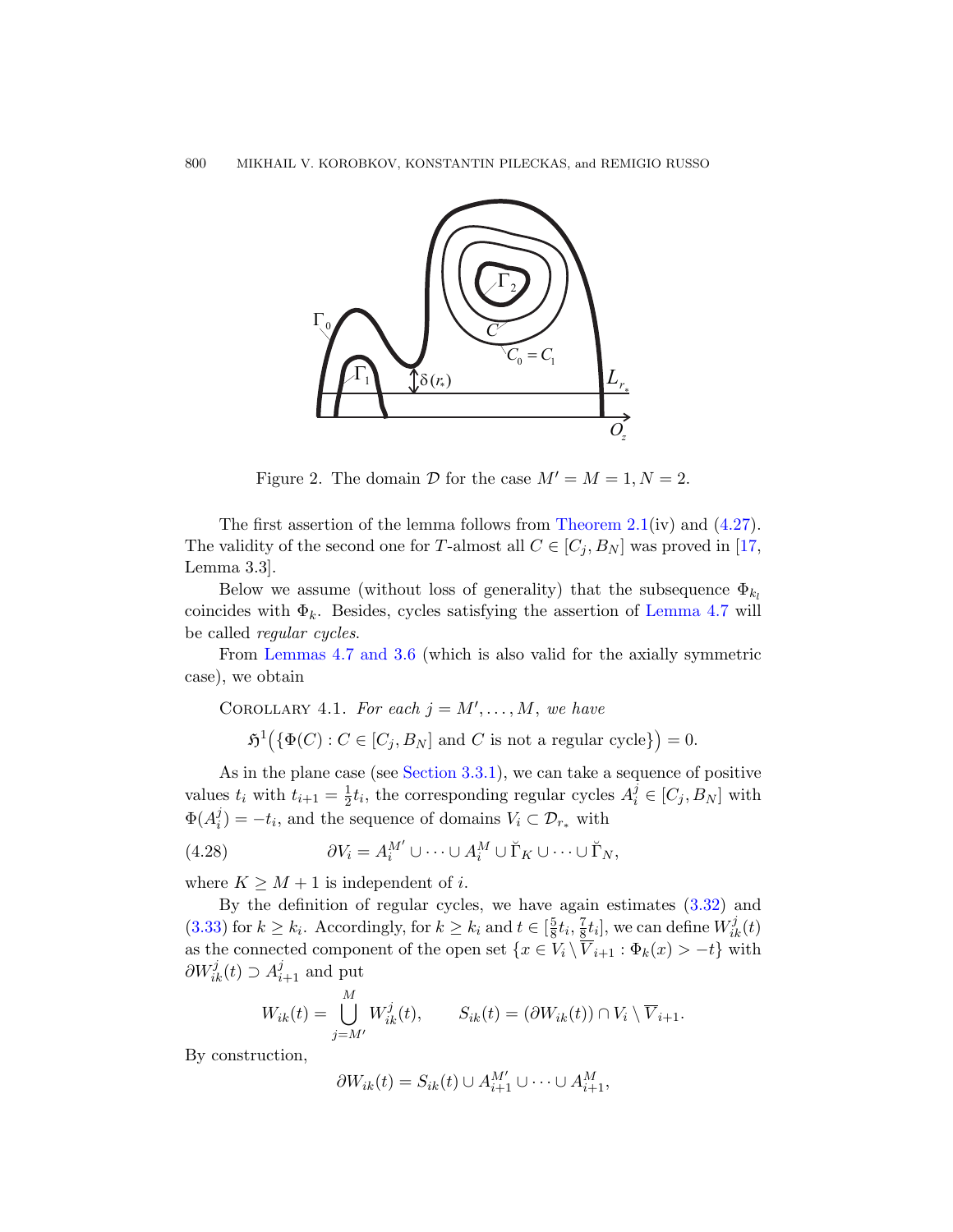and the set  $S_{ik}(t)$  separates  $A_i^{M'} \cup \cdots \cup A_i^M$  from  $A_{i+1}^{M'} \cup \cdots \cup A_{i+1}^M$ . Since  $\Phi_k \in W^{2,2}_{loc}(\Omega)$  (see (E-NS-AX)), by the Morse-Sard theorem (see Theorem 2.1), for almost all  $t \in \left[\frac{5}{8}\right]$  $\frac{5}{8}t_i, \frac{7}{8}$  $\frac{7}{8}t_i$ , the level set  $S_{ik}(t)$  consists of finitely many  $C^1$ -cycles and  $\Phi_k$  is differentiable (in classical sense) at every point  $x \in S_{ik}(t)$  with  $\nabla \Phi_k(x) \neq 0$ . Therefore,  $S_{ik}(t)$  is a finite union of smooth surfaces (tori), and by construction,

(4.29) 
$$
\int_{\widetilde{S}_{ik}(t)} \nabla \Phi_k \cdot \mathbf{n} \, dS = - \int_{\widetilde{S}_{ik}(t)} |\nabla \Phi_k| \, dS < 0,
$$

where **n** is the unit outward normal vector to  $\partial \widetilde{W}_{ik}(t)$ . (Recall that for a set  $B \subset P_+$ , we denote by  $\widetilde{B}$  the set in  $\mathbb{R}^3$  obtaining by rotation of B around  $O_z$ -axis.)

For  $h > 0$ , denote  $\Gamma_h = \{x \in \Omega : \text{dist}(x, \Gamma_K \cup \cdots \cup \Gamma_N) = h\}$ ,  $\Omega_h = \{x \in$  $\Omega$ : dist $(x, \Gamma_K \cup \cdots \cup \Gamma_N) < h$ . Since the distance function dist $(x, \partial \Omega)$  is  $C<sup>1</sup>$ -re[gular](#page-25-0) and the norm of its gradient is equal to one in the neighborhood of  $∂Ω$ , there is a constant  $δ₀ > 0$  such that for every  $h ≤ δ₀$ , the set Γ<sub>h</sub> is a union of  $N - K + 1$  C<sup>1</sup>-smooth surfaces homeomorphic to the torus, and

(4.30) 
$$
\mathfrak{H}^2(\Gamma_h) \leq c_0 \quad \forall h \in (0, \delta_0],
$$

where the constant  $c_0 = 35^2(\Gamma_K \cup \cdots \cup \Gamma_N)$  is independent of h.

By a direct calculation, (4.2) implies

(4.31) 
$$
\nabla \Phi = \mathbf{v} \times \boldsymbol{\omega} \quad \text{in } \Omega,
$$

<span id="page-32-0"></span>where  $\boldsymbol{\omega} = \text{curl } \mathbf{v}$ ; i.e.,

$$
\boldsymbol{\omega}=(\omega_r,\omega_\theta,\omega_z)=\bigl(-\frac{\partial v_\theta}{\partial z},\ \frac{\partial v_r}{\partial z}-\frac{\partial v_z}{\partial r},\ \frac{v_\theta}{r}+\frac{\partial v_\theta}{\partial r}\bigr).
$$

Set  $\omega_k = \text{curl } \mathbf{u}_k$ ,  $\omega(x) = |\omega(x)|$ ,  $\omega_k(x) = |\omega_k(x)|$ . Since  $\Phi \neq \text{const}$  on  $V_i$ , (4.31) implies  $\int_{\widetilde{V}} \omega^2 dx > 0$  for every *i*. Hence, from the weak convergence  $\omega_k \rightharpoonup \omega$  in  $L^2(\Omega)$  it follows

LEMMA 4.8. For any  $i \in \mathbb{N}$ , there exist constants  $\varepsilon_i > 0$ ,  $\delta_i \in (0, \delta_0)$  and  $k'_i \in \mathbb{N}$  such that

$$
\overline{\Omega}_{\delta_i} \cap A_i^j = \overline{\Omega}_{\delta_i} \cap A_{i+1}^j = \emptyset, \quad j = M', \dots, M,
$$

and  $\int$  $V_{i+1}\backslash\Omega_{\delta_i}$  $\omega_k^2 dx > \varepsilon_i$  for all  $k \geq k'_i$ .

Now we are ready to prove the key estimate.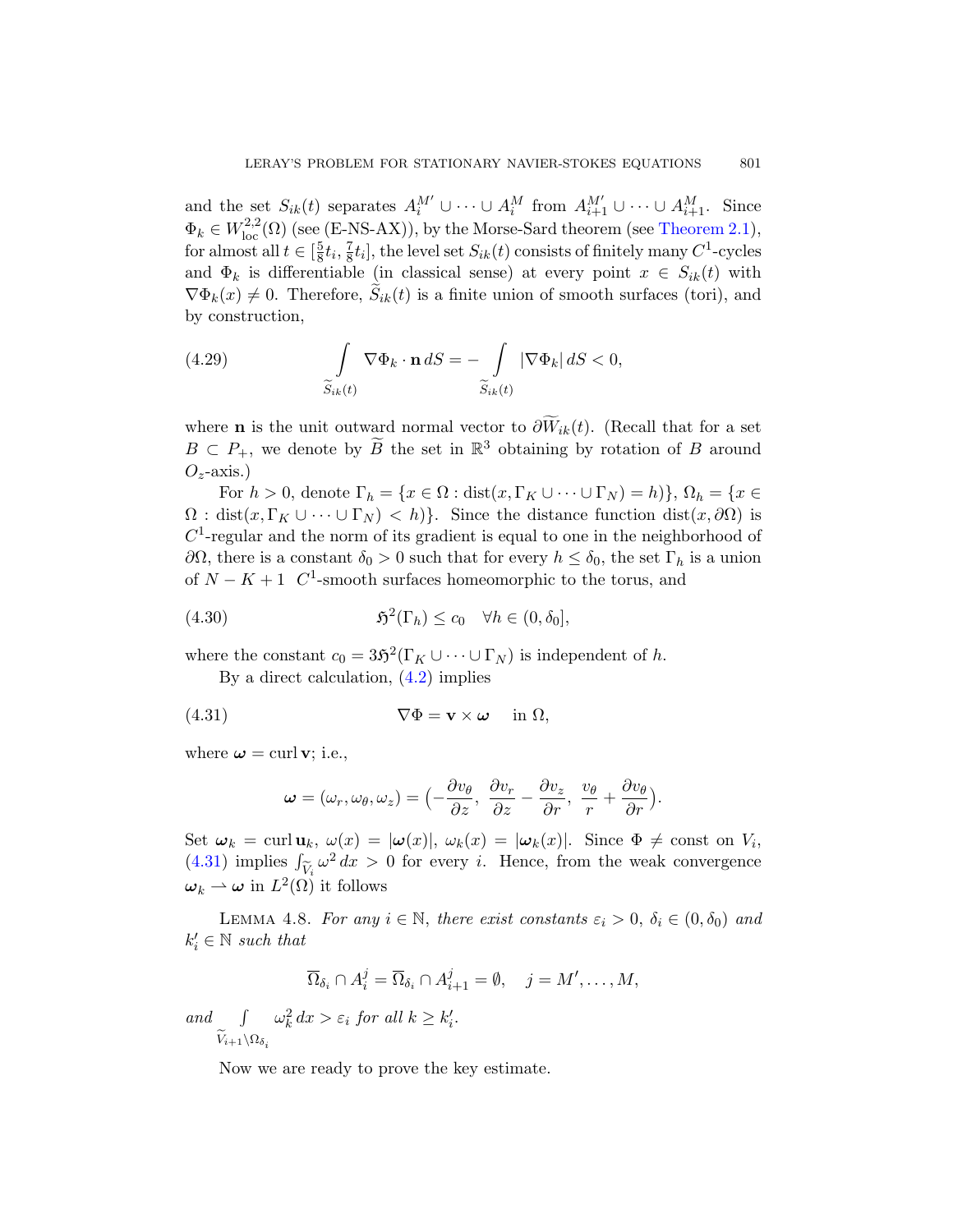LEMMA 4.9. For any  $i \in \mathbb{N}$ , there exists  $k(i) \in \mathbb{N}$  such that for every  $k \geq k(i)$  and for almost all  $t \in \left[\frac{5}{8}\right]$  $\frac{5}{8}t_{i}, \frac{7}{8}$  $\frac{7}{8}t_i$ , [the inequal](#page-16-0)ity

(4.32) 
$$
\int_{\widetilde{S}_{ik}(t)} |\nabla \Phi_k| \, dS < \mathcal{F}t,
$$

holds with the constant  $\mathcal F$  independent of t, k and i.

Proof. Since the proof of this lemma is similar to that of Lemma 3.8 for the plane case, we comment only some key steps.

<span id="page-33-0"></span>Fix  $i \in \mathbb{N}$ . Below we always assume that  $k \geq k_i$  (see (3.32)). Since we have removed a neighborhood of the singularity line  $O_z$ , we can use the Sobolev embedding theorem in the plane domain  $\mathcal{D}_{r_*}$ . In particular, from the uniform esti[mate](#page-32-0)  $\|\Phi_k\|_{W^{1,3/2}(\mathcal{D}_{r_*})} \leq \text{const},$  we deduce that the norms  $\|\Phi_k\|_{L^6(\mathcal{D}_{r_*})}$  are uniformly bounded. Consequently, by the Hölder inequality,  $\|\Phi_k \nabla \Phi_k\|_{L^{6/5}(\mathcal{D}_{r_*})} \leq \text{const}, \text{ and this implies}$ 

(4.33) 
$$
\|\Phi_k \nabla \Phi_k\|_{L^{6/5}(\widetilde{\mathcal{D}}_{r_*})} \leq \text{const.}
$$

Fix a sufficiently small  $\sigma > 0$  (the exact value of  $\sigma$  will be specified below), and take the parameter  $\delta_{\sigma} \in (0, \delta_i]$  (see Lemma 4.8) small enough to satisfy the following conditions:

(4.34) 
$$
\Omega_{\delta_{\sigma}} \cap \widetilde{A}_i^j = \Omega_{\delta_{\sigma}} \cap \widetilde{A}_{i+1}^j = \emptyset, \quad j = M', \dots, M,
$$

(4.35) 
$$
\int_{\Gamma_h} \Phi_k^2 dS < \sigma^2 \quad \forall h \in (0, \delta_\sigma] \quad \forall k \geq k'.
$$

(The last estimate follows from the identity  $\Phi|_{\Gamma_K\cup\dots\cup\Gamma_N}\equiv 0$ , the weak convergence  $\Phi_k \rightharpoonup \Phi$  in the space  $W^{1,3/2}(\Omega)$ , and  $(4.33).$ 

By a direct calculation, (3.10) implies

$$
\nabla \Phi_k = -\nu_k \text{curl } \boldsymbol{\omega}_k + \boldsymbol{\omega}_k \times \mathbf{u}_k + \mathbf{f}_k = -\nu_k \text{curl } \boldsymbol{\omega}_k + \boldsymbol{\omega}_k \times \mathbf{u}_k + \frac{\lambda_k \nu_k^2}{\nu^2} \text{curl } \mathbf{b}.
$$

By the Stokes theorem, for any C<sup>1</sup>-smooth closed surface  $S \subset \Omega$  and  $g \in$  $W^{2,2}(\Omega)$ , we have

$$
\int_{S} \operatorname{curl} \mathbf{g} \cdot \mathbf{n} \, dS = 0.
$$

So, in particular,

$$
\int_{S} \nabla \Phi_k \cdot \mathbf{n} \, dS = \int_{S} (\boldsymbol{\omega}_k \times \mathbf{u}_k) \cdot \mathbf{n} \, dS.
$$

Now, fix a sufficiently small  $\varepsilon > 0$ . (The exact value of  $\varepsilon$  will be specified below.) For a given sufficiently large  $k \geq k'$ , we make a special procedure to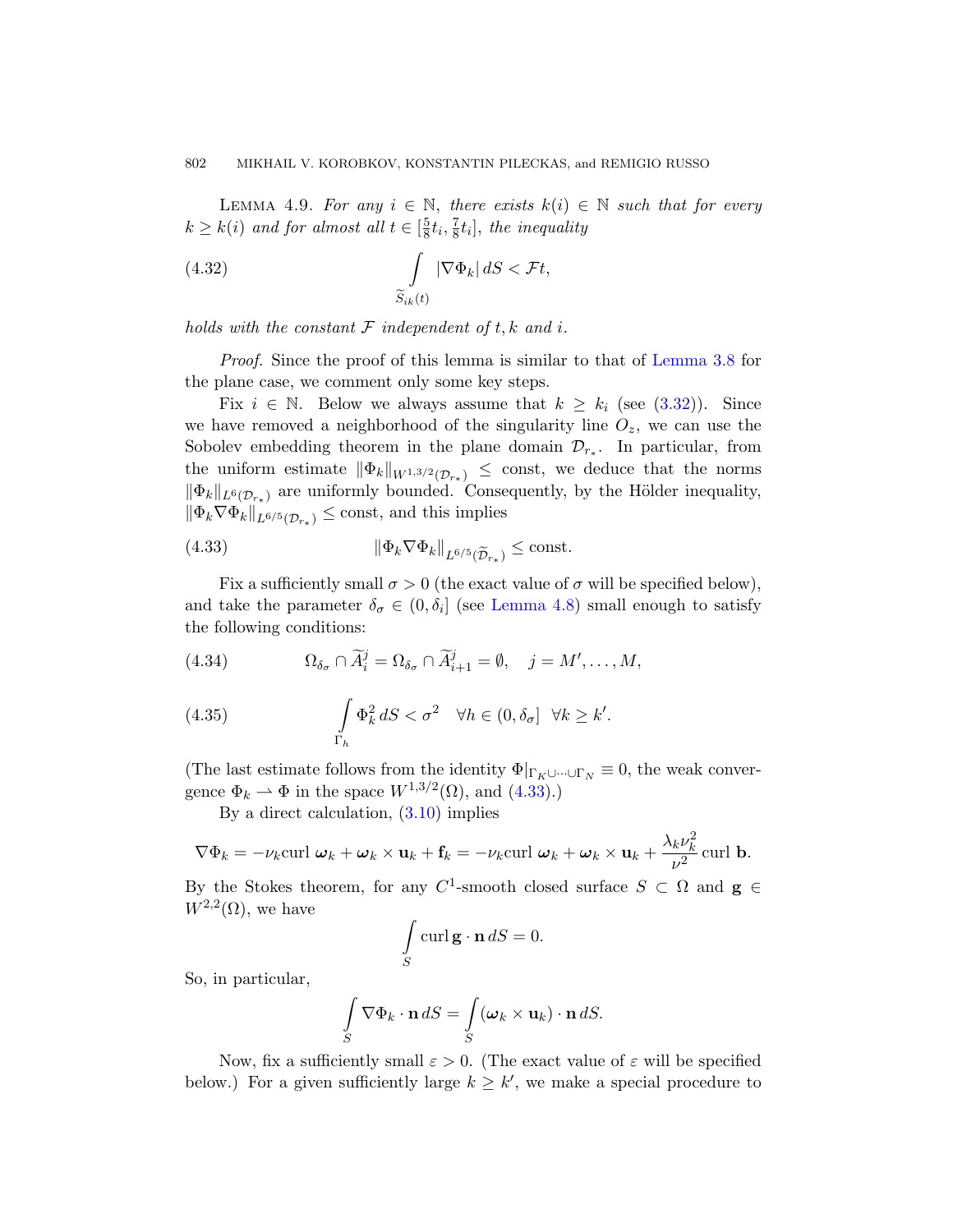find a number  $\bar{h}_k \in (0, \delta_{\sigma})$  such that the estimates

(4.36) 
$$
\left|\int\limits_{\Gamma_{\bar{h}_k}} \nabla \Phi_k \cdot \mathbf{n} \, dS\right| \leq 2 \int\limits_{\Gamma_{\bar{h}_k}} |\mathbf{u}_k| \cdot |\nabla \mathbf{u}_k| \, dS < \varepsilon,
$$

(4.37) 
$$
\int_{\Gamma_{\bar{h}_k}} |\mathbf{u}_k|^2 dS \leq C_{\varepsilon} \nu_k^2
$$

hold, where  $C_{\varepsilon}$  is independent of k and  $\sigma$ . This procedure exactly repeats the argument lines of the proof of Lemma 3.8.

The final part of the proof is identical to that of Lemma 3.8. We have to integrate formula (3.48) (which is valid for the axially symmetric case as well) over the three-dimensional domain  $\Omega_{i\bar{h}_k}(t)$  with  $\partial\Omega_{i\bar{h}_k}(t) = \Gamma_{\bar{h}_k} \cup S_{ik}(t)$ . This means that we have only to replace the curves  $S_{ik}(t)$  by the surfaces  $S_{ik}(t)$  in the corresponding integrals.

<span id="page-34-1"></span>Now, we obtain a cont[radiction by r](#page-22-0)epeating word-by-word the proof of Lemma 3.9 and replacing the one-dimensional Hausdorff measure by the twodimensional one, and the curves  $S_{ik}(t)$  by the surfaces  $S_{ik}(t)$  in the corresponding integrals.

<span id="page-34-0"></span>[4](#page-22-0).2.3. The case ess sup x∈Ω  $\Phi(x) > \max_{j=0,\dots,N} \hat{p}_j$ [. Assume](#page-29-1) that  $(4.17)$  is satisfied, and set  $\sigma = \max_{j=0,\dots,N} \hat{p}_j$ . [Then, as in the](#page-29-2) proof of Lemma 3.10, we can find a compact connected set  $F \subset \mathcal{D} \setminus A_{\mathbf{v}}$  such that  $\text{diam}(F) > 0$ ,  $\psi|_F = \text{const}$ , and  $\Phi(F) > \sigma$ . Without loss of generality, we may assume that  $\sigma < 0$  and  $\Phi(F) = 0$ . Since now it is [more difficult](#page-29-1) to separate F from  $\partial \mathcal{D}$  by regular cycles (than in Lemma 3.10), we have to apply the method of Section 4.2.2. Namely, take a number  $r_0 > 0$  such that  $F \subset D_{r_0}$ , the open set  $\mathcal{D}_{\varepsilon} = \{(r, z) \in$  $\mathcal{D}: r > \varepsilon$  is connected for every  $\varepsilon \leq r_0$ , and conditions (4.24) are satisfied. Then for  $\varepsilon \in (0, r_0]$ , we can consider the behavior of  $\Phi$  on the Kronrod trees  $T_{\psi,\varepsilon}$  corresponding to the restrictions  $\psi|_{\bar{\mathcal{D}}_{\varepsilon}}$ . Denote by  $F^{\varepsilon}$  the element of  $T_{\psi,\varepsilon}$ containing F. Using the s[ame procedur](#page-34-0)e as in Section 4.2.2, we can find  $r_* \in (0, r_0]$  such that the following lemma holds.

LEMMA 4.10. There exist  $C_j \in [B_j^{r_*}, F^{r_*}], j = 0, \ldots, N$ , such that  $\Phi(C_j)$  $< 0$  and  $C \cap L_{r_*} = \emptyset$  for all  $C \in [C_j, F^{\tilde{r}_*}].$ 

Set  $T_{\psi} = T_{\psi,r_*}, F^* = F^{r_*}, \text{ and } B_j = B_j^{r_*}, \text{ i.e., } B_j \in T_{\psi} \text{ and } B_j \supset \check{\Gamma}_j \cap \overline{\mathcal{D}}_{r_*}.$ As above, we can change  $C_j$  (if necessary) so that Lemma 4.10 takes the following stronger form:

$$
\forall j = 0, \dots, N \quad C_j \in [B_j, F^*], \quad \Phi(C_j) < 0,
$$
\n
$$
C \cap \partial \mathcal{D}_{r_*} = \emptyset \quad \forall C \in [C_j, F^*], \quad \text{and} \quad C_0 = \dots = C_{M'}.
$$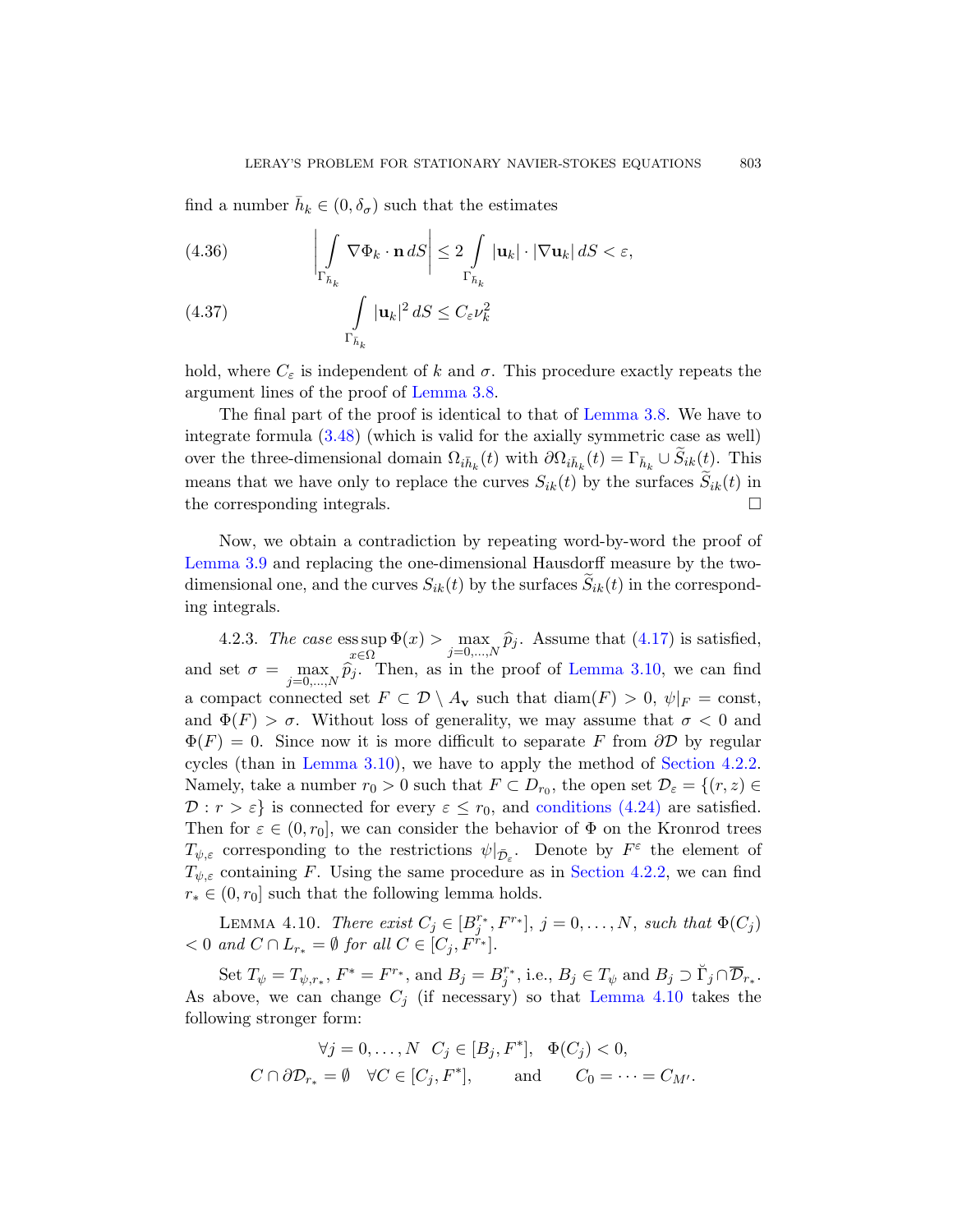The rest of the procedure of obtaining a contradiction is done in the same way [as i](#page-24-1)n Section 3.3.2. Namely, [we need to ta](#page-24-1)ke positive numbers  $t_i = 2^{-i}t_0$ , regular cycles  $A_i^j \in [C_j, F^*]$  with  $\Phi(A_i^j)$  $\mathcal{L}_i^j$ ) =  $-t_i$ , and the set  $S_{ik}(t)$  with  $\Phi_k|_{S_{ik}(t)} \equiv$  $-t$  separating  $A_i^{M'}$  $A_i^{M'}$  ∪  $\cdots$  ∪  $A_i^N$  from  $A_{i+1}^{M'}$  ∪  $\cdots$  ∪  $A_{i+1}^N$ , etc. The only difference is that we have to inte[grate identity](#page-24-1)  $(3.48)$  over the three-dimensional domains  $\Omega_{ik}(t)$  with  $\partial \Omega_{ik}(t) = S_{ik}(t)$ .

*Proof of Theorem* 4.1. [Let the hy](#page-24-1)potheses of Theorem 4.1 be satisfied. Suppose that its assertion fails. Then by Lemma 4.1 there exist  $\mathbf{v}, p$  and a sequence  $(\mathbf{u}_k, p_k)$  satisfying (E-NS-AX). However, in Sections 4.2.1–4.2.3 we have shown that assumptions (E-NS-AX) lead to a contradiction in all possible cases  $(4.15)-(4.17)$ . This finishes the proof of Theorem 4.1.

*Remark* 4.1. I[n](#page-37-5) Lemma 4.1, let the data  $f$  and  $a$  be axially symmetric with no swirl. If the corresp[ondi](#page-0-0)ng assertion of Theorem 4.1 fails, then it can be shown (see [15]) that conditions (E-NS-AX) are satisfied with  $\mathbf{u}_k$  axially symmetric with no swirl as well. But since we have proved that assumptions (E-NS-AX) lead to a contradiction in the more general case with possible swirl, we get the validity of both assertions of Theorem 4.1.

*Remark* 4.2. It is well known (see [21]) that under the hypothesis of Theorem 4.1, every weak solution  $\bf{u}$  of problem  $(1.1)$  is more regular; i.e,  $\mathbf{u} \in W^{2,2}(\Omega) \cap W^{3,2}_{\text{loc}}(\Omega).$ 

Acknowledgements. We are deeply indebted to S. M. Nedogibchenko and V. V. Pukhnachev for valuable discussions. We are grateful to the referee for very careful reading of the manuscript and for useful remarks and suggestions.

<span id="page-35-1"></span>The research of M. Korobkov was partially supported by the Russian Foundation for Basic Research (project No. 12-01-00390-a), by the Grant of the Russian Federation for the State Support of Researches (Agreement No. 14.B25.31.0029), and by the Grant of the President of Russia for support of young doctors of sciences (grant No. MD-5146.2013.1). The research of K. Pileckas was funded by the Lithuanian-Swiss cooperation programme to reduce economic and social dis[parities with](http://www.ams.org/mathscinet-getitem?mr=0763943)[in the enla](http://www.zentralblatt-math.org/zmath/en/search/?q=an:0563.35059)rged European Union [under project agreement No. C](http://dx.doi.org/10.1512/iumj.1984.33.33043)H-3- $\text{SMM-01}/01$ .

## References

- <span id="page-35-0"></span>[1] C. J. Amick, Existence of solutions to the nonhomogeneous steady Navier-Stokes equations, Indiana Univ. Math. J. 33 (1984), 817–830. MR 0763943. Zbl 0563. 35059. http://dx.doi.org/10.1512/iumj.1984.33.33043.
- [2] W. Borchers and K. Pileckas, Note on the flux problem for stationary incompressible Navier-Stokes equations in domains with a multiply connected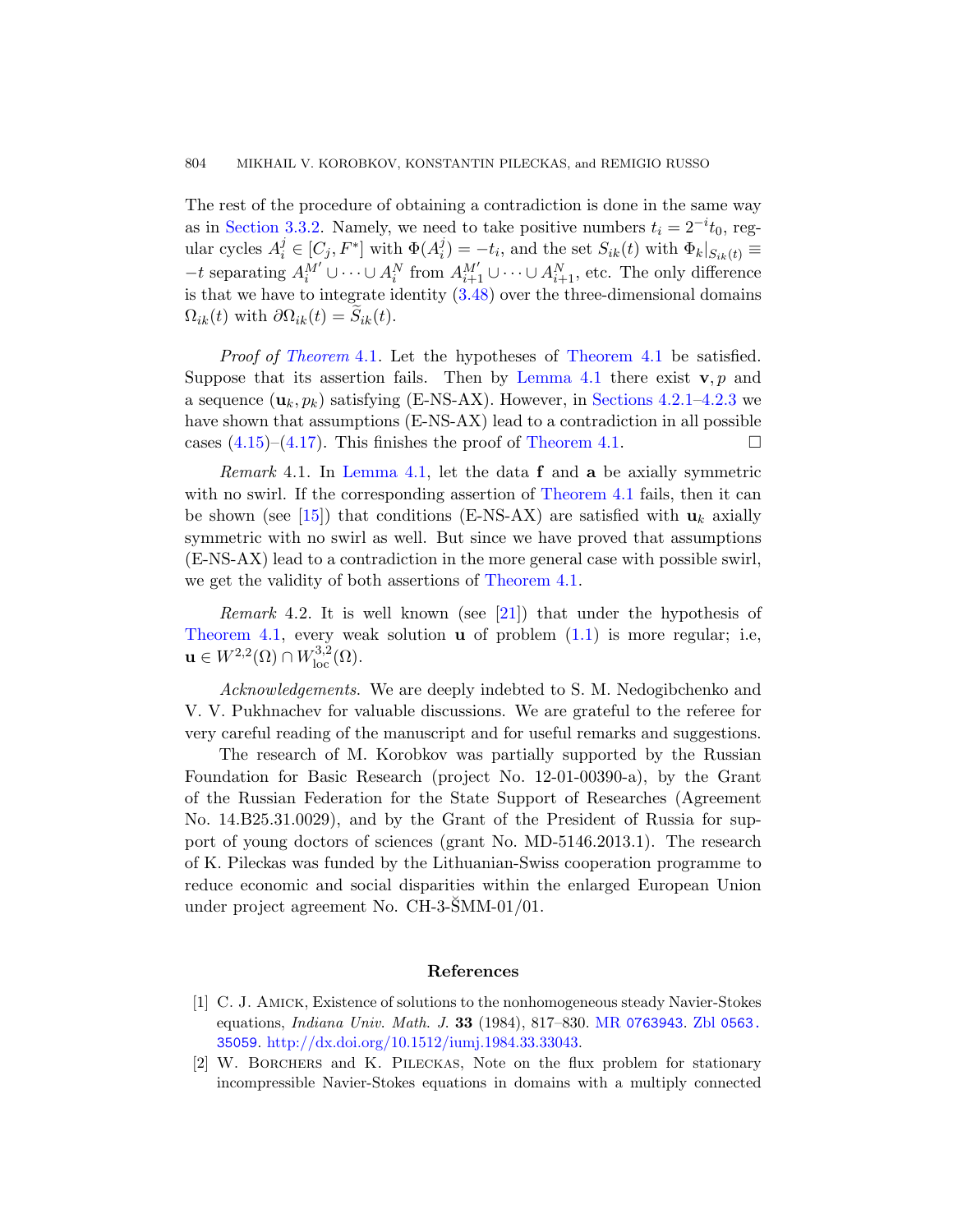<span id="page-36-7"></span>boundary, Acta Appl. Math. 37 (1994), [21–30.](http://www.ams.org/mathscinet-getitem?mr=1835418) MR 1308742. Zbl 0814.76029. http://dx.doi.org/10.1007/BF00995126.

- <span id="page-36-11"></span><span id="page-36-10"></span>[3] J. BOURGAIN, M. KOROBKOV, and J. KRISTENSEN, On the Morse-Sard property and level sets of Sobolev and BV functions, Rev. Mat. Iberoam. 29 (2013), 1–23. MR 3010119. Zbl 1273.26017. http://dx.doi.org/10.4171/RMI/710.
- [4] D. BURAGO, Y. BURAGO, and S. IVANOV, [A Cour](http://www.zentralblatt-math.org/zmath/en/search/?q=an:0691.42017)se in Metric Geometry, Grad. Stud. [in Math](http://dx.doi.org/10.1512/iumj.1989.38.38047). 33, Amer. Math. Soc., Providence, RI, 2001. MR 1835418. Zbl 0981.51016.
- <span id="page-36-8"></span>[5] R. Coifman, P.-L. Lions, Y. Meyer, and [S. Semmes](http://www.ams.org/mathscinet-getitem?mr=1158660), Compensated compactness and Hardy spaces, J. Math. Pures Appl. 72 (1993), 247–286. MR 1225511. Zbl 0864.42009.
- <span id="page-36-0"></span>[6] J. [R. Dorronso](http://www.ams.org/mathscinet-getitem?mr=0166498)ro[, Differentiabilit](http://www.zentralblatt-math.org/zmath/en/search/?q=an:0126.42203)[y properties of func](http://dx.doi.org/10.1007/BF02559590)tions with bounded variation, Indiana Univ. Math. J. 38 (1989), 1027–1045. MR 1029687. Zbl 0691. 42017. http://dx.doi.org/10.1512/iumj.1989.38.38047.
- <span id="page-36-1"></span>[7] L. C. EVANS and R. F. GARIEPY, Measure theory and fine properties of func[tions](http://www.zentralblatt-math.org/zmath/en/search/?q=an:0111.38502), Stud. Adv. Math., CRC Press, Boca Raton, FL, 1992. MR 1158660. Zbl 0804.28001.
- <span id="page-36-4"></span>[8] R. Finn, On the steady-state solutions of the Navier-Stokes equations. III, Acta Math. 105 (1961), 197–244. MR 0166498. Zbl 0126.42203. http://dx.doi.org/ 10.1007/B[F02559590.](http://www.ams.org/mathscinet-getitem?mr=1773581)
- <span id="page-36-2"></span>[9] H. Fujita, On the exist[ence and regulari](http://www.zentralblatt-math.org/zmath/en/search/?q=an:0946.35063)ty of the steady-state solutions of the Navier-Stokes theorem, *J. Fac. Sci. Univ. Tokyo Sect. I* **9** (1961), 59–102 (1961). [MR](http://www.zentralblatt-math.org/zmath/en/search/?q=an:0780.76018) 0132307. Zbl 0111.38502.
- <span id="page-36-3"></span>[10] H. Fujita, On stationary solutions to Navier-Stokes equation in symmetric plane domains under general outflow condition, in Navier-Stokes Equations: Theory [a](http://www.ams.org/mathscinet-getitem?mr=1284206)[nd Numerical M](http://www.zentralblatt-math.org/zmath/en/search/?q=an:0949.35005)ethods (Varenna, 1997), Pitman Res. Notes Math. Ser. 388, Longman, Harlow, 1998, pp. 16–30. MR 1773581. Zbl 0946.35063.
- <span id="page-36-9"></span>[11] G. P. GALDI, On the existence of steady motions of a viscous flow with nonhomogeneous boundary conditions, *Matematiche (Catania*) **46** (1991), 503–524. MR 1228739. Zbl 0780.76018.
- <span id="page-36-6"></span>[12] [G. P.](http://www.zentralblatt-math.org/zmath/en/search/?q=an:0528.76029) GALDI, An Introduction to the [Mathematical Th](http://www.zentralblatt-math.org/zmath/en/search/?q=an:0585.76038)eory of the Navier-Stokes Equations. Vol. II, Springer Tracts Natural Philosophy 39, Springer-Verlag, New Y[ork, 1994.](http://www.ams.org/mathscinet-getitem?mr=2848783) MR [1284206](http://www.zentralblatt-math.org/zmath/en/search/?q=an:1245.35088). Zbl 09[49.35005](http://dx.doi.org/10.1134/S1064562411010327).
- <span id="page-36-5"></span>[\[13\]](http://dx.doi.org/10.1134/S1064562411010327) L. V. KAPITANSKII and K. I. PILETSKAS, Spaces of solenoidal vector fields and boundary value problems for the Navier-Stokes equations in domains with noncompact boundaries, Trudy Mat. Inst. Steklov. 159 (1983), 5–36, in Russian; translated in Proc. Math. Inst. Steklov 159 (1984), 3–34 Zbl 0585.76038. MR 0720205. Zbl 0528.76029.
- [14] M. V. KOROBKOV, Bernoulli's law under minimal smoothness assumptions, *Dokl.* Math. 83 (2011), 107–110. MR 2848783. Zbl 1245.35088. http://dx.doi.org/10. 1134/S1064562411010327.
- [15] M. V. Korobkov, K. Pileckas, and R. Russo, Steady Navier-Stokes system with nonhomogeneous boundary conditions in the axially symmetric case,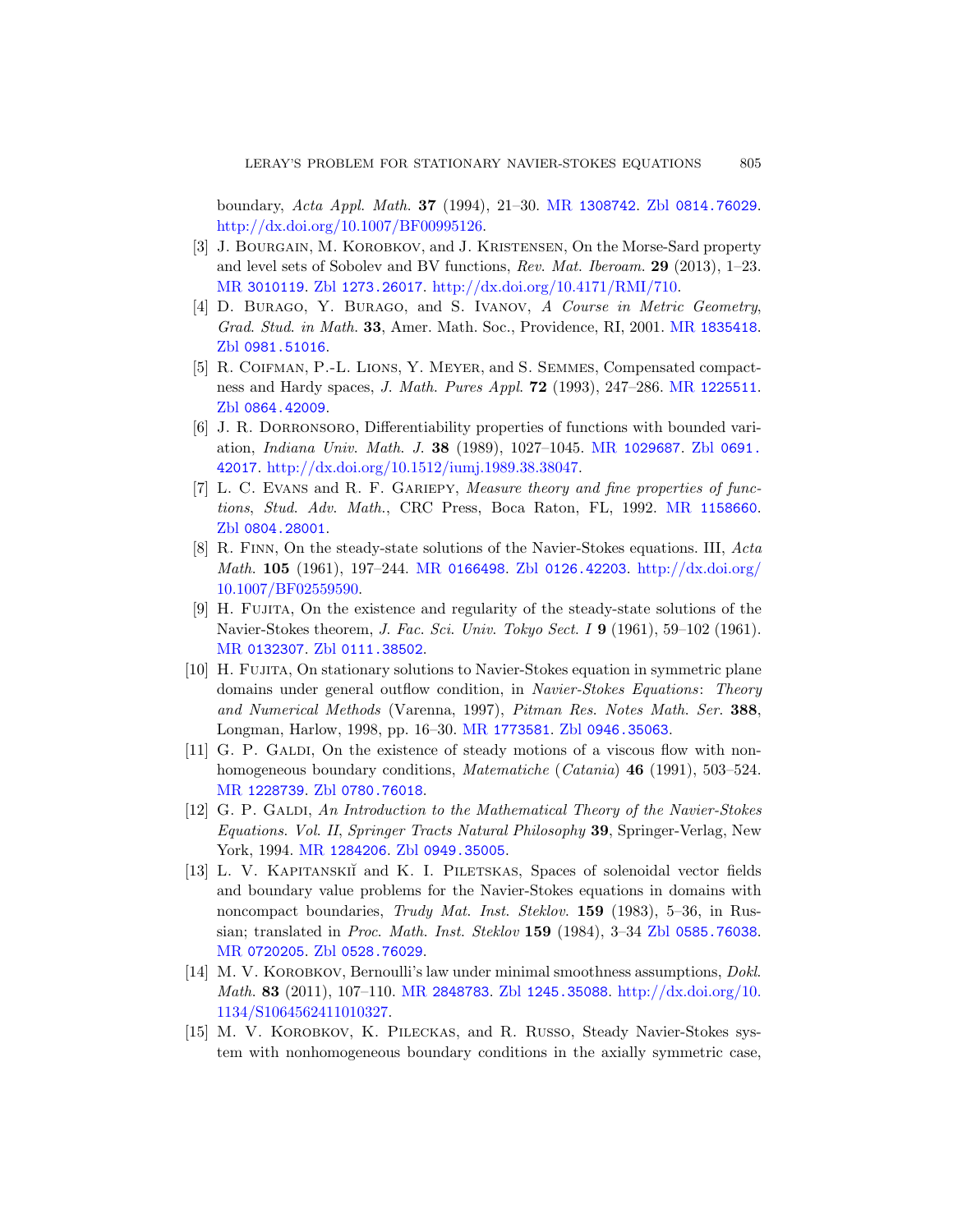to appear in Ann. Scuola Norm. Sup. [Pisa Cl](http://www.ams.org/mathscinet-getitem?mr=3004771). Sci. (2015). arXiv 1110.6301. [http://dx.doi.org/10.2422/2036-2145.2](http://dx.doi.org/10.1007/s00205-012-0563-y)01204<sub>-003</sub>.

- <span id="page-37-9"></span><span id="page-37-4"></span><span id="page-37-0"></span>[16] M. V. Korobkov, K. Pileckas, and R. Russo, Steady Navier-Stokes system with nonhomogeneous boundary conditions in the axially symmetric case, [Comptes](http://www.zentralblatt-math.org/zmath/en/search/?q=an:1169.35045) Rendus – Mécanique **340** (2012), 115–119.
- <span id="page-37-7"></span><span id="page-37-6"></span>[17] M. V. Korobkov, K. Pileckas, and R. Russo, On the flux problem in [the theory of](http://www.zentralblatt-math.org/zmath/en/search/?q=an:0040.31603) steady Navier-Stokes equations with nonhomogeneous boundary conditions, Arch. Ration. Mech. Anal. 207 (2013), 185–213. MR 3004771. Zbl 1260.35115. http://dx.doi.org/10.1007/s00205-012-0563-y.
- <span id="page-37-5"></span>[18] [H. Ko](http://www.zentralblatt-math.org/zmath/en/search/?q=an:0100.09602)zono and T. Yanagisawa, Leray's problem on the stationary Navier-Stokes equations with inhomogeneous boundary data, Math. Z. 262 (2009), 27– 39. MR 2491599. Zbl 1169.35045. http://dx.doi.org/10.1007/s00209-008-0361-2.
- [19] A. S. Kronrod, On functions of two variables, Uspehi Matem. Nauk 5 (1950), 24–134. MR [0034826](http://www.ams.org/mathscinet-getitem?mr=0254401). Zbl [0040.31603](http://www.zentralblatt-math.org/zmath/en/search/?q=an:0184.52603).
- [20] O. A. Ladyzhenskaya, Investigation of the Navier–Stokes equations in the case of stationary motion of an incompressible fluid, Uspekhi Mat. Nauk 3 (1959), 75– 97, in Russian. Zbl 0100.09602.
- <span id="page-37-8"></span>[21] O. A. LADYZHENSKAYA, The Mathematical Theory of Viscous Incompressible Flow, Math. Appl. 2, Gordon [and Breach, S](http://www.ams.org/mathscinet-getitem?mr=1932709)[cience Pub](http://www.zentralblatt-math.org/zmath/en/search/?q=an:1034.46032)lishers, New York, 1969, [Second English edition, revised](http://dx.doi.org/10.1090/S0002-9947-02-03091-X) and enlarged; translated from the Russian by Richard A. Silverman and John Chu. MR 0254401. Zbl 0184.52603.
- <span id="page-37-1"></span> $[22]$  J. LERAY, Etude de diverses équations intégrales non linéaire et de quelques problèmes que pose l'hydrodynamique, J. Math. Pures Appl. 12 (1933), 1–82. Zbl 0006.16702.
- [23] J. Maly´, [D. Swanson](http://www.ams.org/mathscinet-getitem?mr=2336076), and [W. P. Ziemer](http://dx.doi.org/10.1007/s00021-005-0206-2), The co-area formula for Sobolev mappings, Trans. Amer. Math. Soc. 355 (2003), 477–492. MR 1932709. Zbl 1034. 46032. http://dx.doi.org/10.1090/S0002-9947-02-03091-X.
- [24] [R. L. M](http://www.ams.org/mathscinet-getitem?mr=0263049)oore[, Concerning triods in the plan](http://dx.doi.org/10.2307/2036783)e and the junction points of plane continua, Proc. Nat. Acad. Sci. USA 14 (1928), 85–88. JFM 1034.46032.
- <span id="page-37-3"></span><span id="page-37-2"></span>[25] H. Morimoto, A remark on the existence of 2-D steady Navier-Stokes flow in bounded symmetric domain under general outflow condition, J. Math. Fluid Mech. 9 (2007), 411–418. MR 2336076. http://dx.doi.org/10.1007/ s00021-005-0206-2.
- [26] C. R. Pittman, Ane[lementary proo](http://www.ams.org/mathscinet-getitem?mr=2732017)[f of the triod the](http://www.zentralblatt-math.org/zmath/en/search/?q=an:1205.35208)orem, Proc. Amer. Math. Soc. 25 [\(1970\), 919.](http://dx.doi.org/10.1007/978-3-0346-0152-8) MR 0263049. http://dx.doi.org/10.2307/2036783.
- [27] V. V. Pukhnachev, The Leray problem and the Yudovich hypothesis, Izv. vuzov. Sev.-Kavk. region. Natural sciences; the special issue Actual Problems of Mathematical Hydrodynamics (2009), 185–194 (in Russian).
- [28] V. V. Pukhnachev, Viscous flows in domains with a multiply connected boundary, in New Directions in Mathematical Fluid Mechanics, Adv. Math. Fluid Mech., Birkhäuser, Boston, 2010, pp. 333–348. MR 2732017. Zbl 1205.35208. http://dx.doi.org/10.1007/978-3-0346-0152-8.